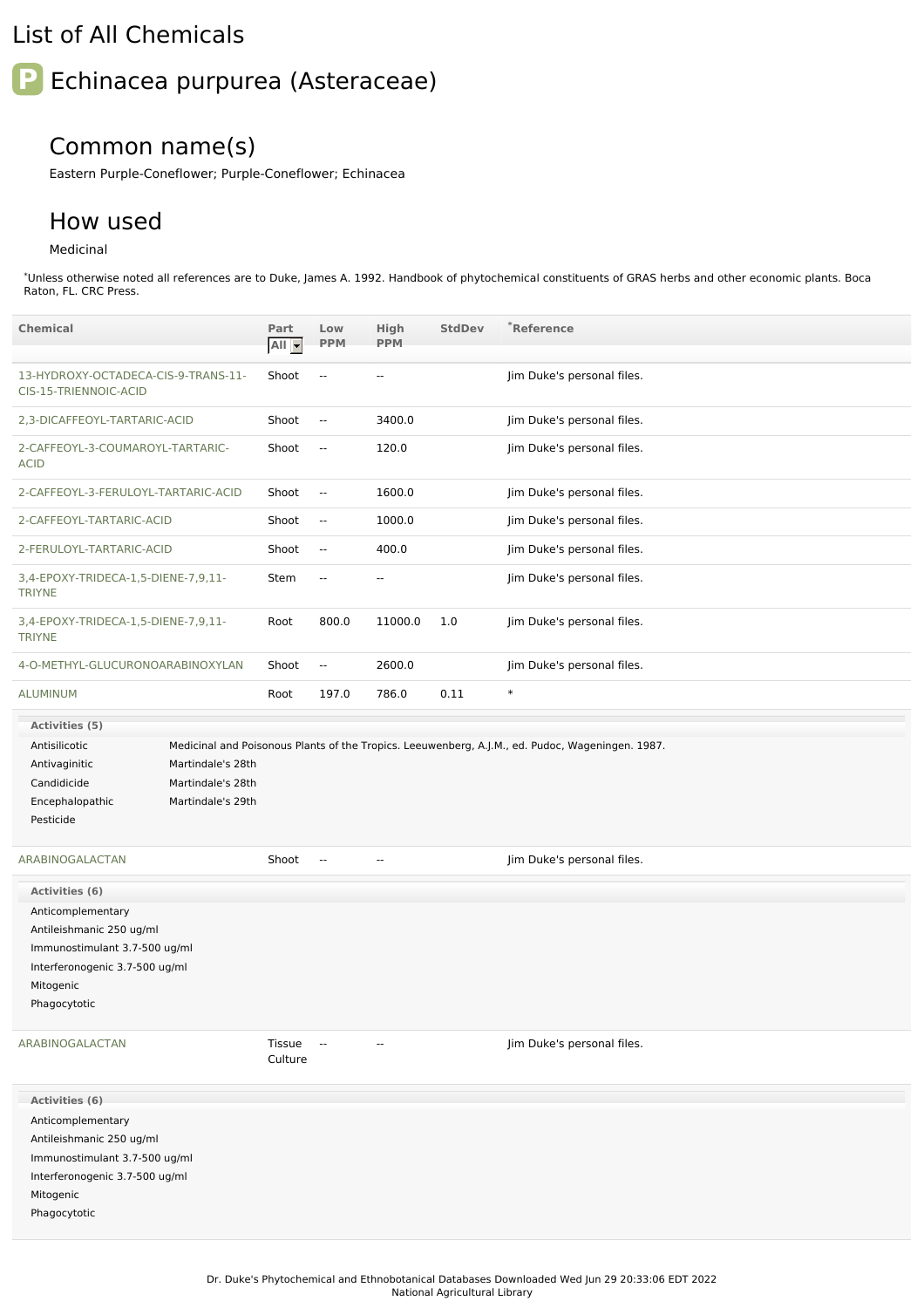| ASCORBIC-ACID                                  | $\ast$<br>212.0<br>$-0.16$<br>Root<br>843.0                                                                                                                                                            |
|------------------------------------------------|--------------------------------------------------------------------------------------------------------------------------------------------------------------------------------------------------------|
| <b>Activities (112)</b>                        |                                                                                                                                                                                                        |
| Acidulant FEMA 6,000                           | Aloe Research Council - Duke writeup of non-peer reviewd book by Coats and draft by Henry                                                                                                              |
| Aldose-Reductase-Inhibitor                     | Challem, J., Berkson, Burt, and Smith, Melissa Dianne. 2000. Syndrome X - The complete nutritional program to prevent and reservse<br>insulin resistance. John Wiley & Sons, New York. 272 pp. \$24.95 |
|                                                |                                                                                                                                                                                                        |
| Analgesic 5-10 g/day                           |                                                                                                                                                                                                        |
| Angiotensin-Receptor-Blocker                   |                                                                                                                                                                                                        |
| AntiAGE 2,000 mg/day                           | Challem, J., Berkson, Burt, and Smith, Melissa Dianne. 2000. Syndrome X - The complete nutritional program to prevent and reservse insulin resistance. John Wiley & Sons, New York. 272 pp. \$24.95    |
| AntiCFS 500-1,000 mg                           |                                                                                                                                                                                                        |
| AntiCTS 1,000 mg 3x/day                        |                                                                                                                                                                                                        |
| AntiCrohn's 50-100<br>mg/day/orl/man           | Martindale's 29th                                                                                                                                                                                      |
| AntiLyme 500-2,000 mg                          |                                                                                                                                                                                                        |
| AntiRaynaud's 500 mg 1-                        |                                                                                                                                                                                                        |
| 2x/day                                         |                                                                                                                                                                                                        |
| Antiaggregant                                  | Challem, J., Berkson, Burt, and Smith, Melissa Dianne. 2000. Syndrome X - The complete nutritional program to prevent and reservse<br>insulin resistance. John Wiley & Sons, New York. 272 pp. \$24.95 |
| Antiaging 400 mg/day                           |                                                                                                                                                                                                        |
| Antiallergic                                   |                                                                                                                                                                                                        |
| Antialzheimeran 2,000-6,000<br>mg/day          |                                                                                                                                                                                                        |
| Antiarthritic 0.2-1 g/day                      |                                                                                                                                                                                                        |
| Antiasthmatic 1,000 mg/day                     | Werbach, M. 1993. Healing with Food. Harper Collins, New York, 443 pp.                                                                                                                                 |
| Antiatherosclerotic                            |                                                                                                                                                                                                        |
| Antibacterial                                  | Davies, S., and Stewart, A. 1990. Nutritional Medicine. Avon Books, New York. 509pp.                                                                                                                   |
| Anticataract 350 mg/day                        | Werbach, M. 1993. Healing with Food. Harper Collins, New York, 443 pp.                                                                                                                                 |
| Anticataract 400 mg/day                        | Challem, J., Berkson, Burt, and Smith, Melissa Dianne. 2000. Syndrome X - The complete nutritional program to prevent and reservse<br>insulin resistance. John Wiley & Sons, New York. 272 pp. \$24.95 |
| Anticataract 1 g 3x/day                        |                                                                                                                                                                                                        |
| Anticervicaldysplasic 1,000-                   |                                                                                                                                                                                                        |
| $2,000$ mg/day<br>Anticlimacteric 500-5,000    |                                                                                                                                                                                                        |
| mg/day                                         |                                                                                                                                                                                                        |
| Anticold 1-2 g/man/day                         |                                                                                                                                                                                                        |
| Antidecubitic 500<br>mg/man/2x/day             | Martindale's 28th                                                                                                                                                                                      |
| Antidementia                                   |                                                                                                                                                                                                        |
| Antidepressant 2,000 mg/day                    | Werbach, M. 1993. Healing with Food. Harper Collins, New York, 443 pp.                                                                                                                                 |
| Antidiabetic                                   | Challem, J., Berkson, Burt, and Smith, Melissa Dianne. 2000. Syndrome X - The complete nutritional program to prevent and reservse<br>insulin resistance. John Wiley & Sons, New York. 272 pp. \$24.95 |
| Antidote (Aluminum)                            | Economic & Medicinal Plant Research, 6: 189.                                                                                                                                                           |
| Antidote (Cadmium)                             | Davies, S., and Stewart, A. 1990. Nutritional Medicine. Avon Books, New York. 509pp.                                                                                                                   |
| Antidote (Lead)                                | Davies, S., and Stewart, A. 1990. Nutritional Medicine. Avon Books, New York. 509pp.                                                                                                                   |
| Antidote (Paraquat)                            | Martindale's 28th                                                                                                                                                                                      |
| Antieczemic 3.5-5 g/day                        | Werbach, M. 1993. Healing with Food. Harper Collins, New York, 443 pp.                                                                                                                                 |
| Antiedemic 1 g/man/day                         | Davies, S., and Stewart, A. 1990. Nutritional Medicine. Avon Books, New York. 509pp.                                                                                                                   |
| Antiencephalitic                               | Davies, S., and Stewart, A. 1990. Nutritional Medicine. Avon Books, New York. 509pp.                                                                                                                   |
| Antiendometriotic 2,000<br>mg/day              |                                                                                                                                                                                                        |
| Antifatigue 500-1,000 mg                       |                                                                                                                                                                                                        |
| Antifibrotic 1,000-2,000 mg                    |                                                                                                                                                                                                        |
| Antigallstone 1,000-3,000                      |                                                                                                                                                                                                        |
| mg/đay                                         |                                                                                                                                                                                                        |
| Antigastritic                                  |                                                                                                                                                                                                        |
| Antigingivitic                                 |                                                                                                                                                                                                        |
| Antiglaucomic 2 g/day<br>Antihangover 1,000 mg | Werbach, M. 1993. Healing with Food. Harper Collins, New York, 443 pp.                                                                                                                                 |
| Antihemorrhagic 1 g/man/day                    | Davies, S., and Stewart, A. 1990. Nutritional Medicine. Avon Books, New York. 509pp.                                                                                                                   |
| Antihepatitic 2-6 g/man/day                    | Davies, S., and Stewart, A. 1990. Nutritional Medicine. Avon Books, New York. 509pp.                                                                                                                   |
| Antihepatotoxic                                | Economic & Medicinal Plant Research, 6: 189.                                                                                                                                                           |
| Antiherpetic 1-5 g/day                         |                                                                                                                                                                                                        |
| Antihistaminic 2 g/day orl<br>man              |                                                                                                                                                                                                        |
| Antihypertensive                               |                                                                                                                                                                                                        |
| Antiinfertility 1 g/day                        | Werbach, M. 1993. Healing with Food. Harper Collins, New York, 443 pp.                                                                                                                                 |
| Antiinflammatory                               | Pizzorno, J.E. and Murray, M.T. 1985. A Textbook of Natural Medicine. John Bastyr College Publications, Seattle, Washington (Looseleaf).                                                               |
| Antilepric 1.5 g/man/day                       | Martindale's 28th                                                                                                                                                                                      |
| Antilithic 1,000-3,000 mg/day                  |                                                                                                                                                                                                        |
| Antimaculitic                                  |                                                                                                                                                                                                        |
| Antimeasles                                    | Davies, S., and Stewart, A. 1990. Nutritional Medicine. Avon Books, New York. 509pp.                                                                                                                   |
| Antimenopausal 500-5,000<br>mg/day             |                                                                                                                                                                                                        |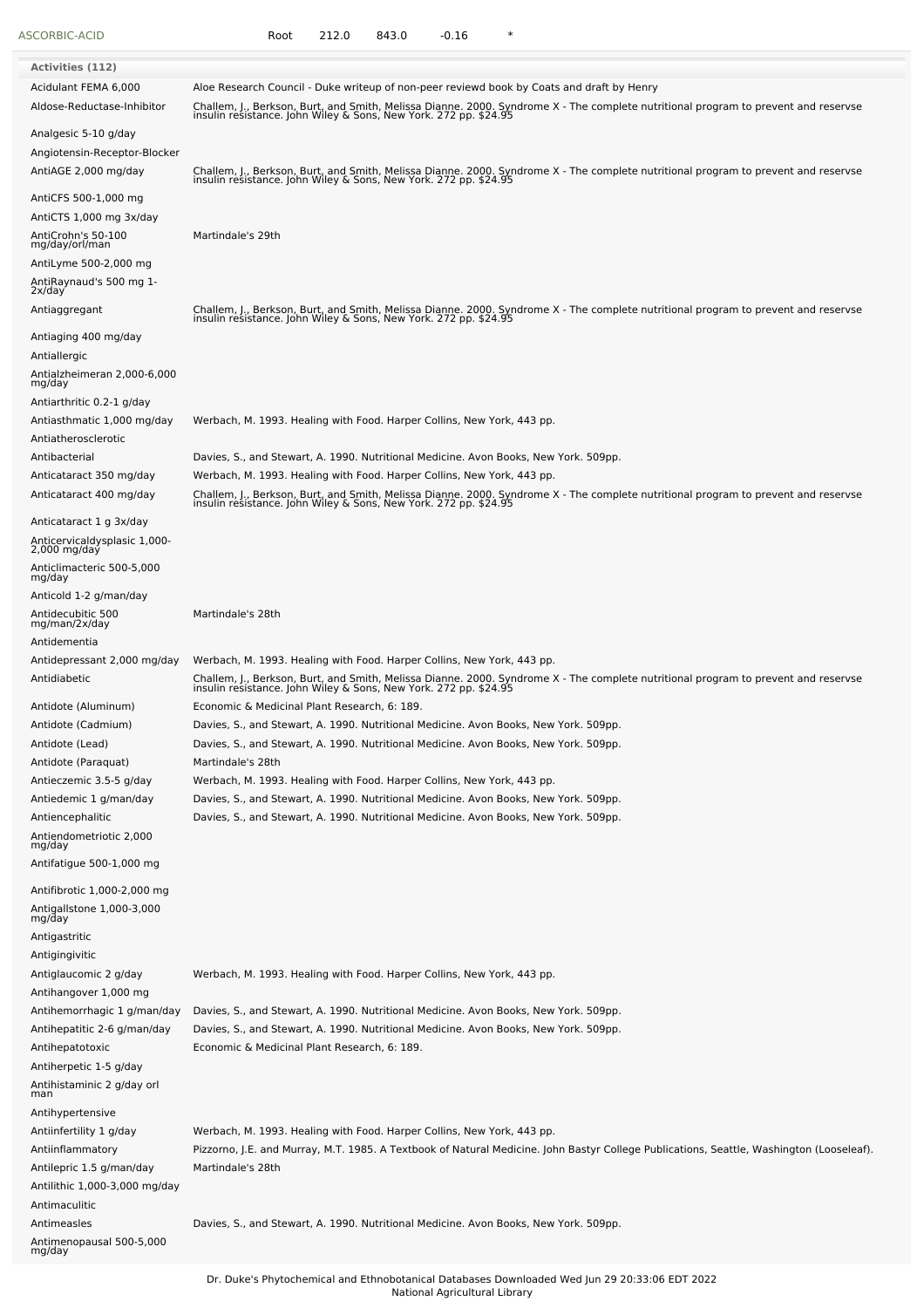| Antimigraine                                    | Martindale's 29th                                                                                                                                                                                      |
|-------------------------------------------------|--------------------------------------------------------------------------------------------------------------------------------------------------------------------------------------------------------|
| Antimutagenic                                   | Economic & Medicinal Plant Research, 6: 235.                                                                                                                                                           |
| Antineuramidase                                 |                                                                                                                                                                                                        |
| Antinitrosic 1 g/man/day                        | Martindale's 28th                                                                                                                                                                                      |
| Antiobesity 1 g 3x/day<br>Antiorchitic          | Werbach, M. 1993. Healing with Food. Harper Collins, New York, 443 pp.<br>Davies, S., and Stewart, A. 1990. Nutritional Medicine. Avon Books, New York. 509pp.                                         |
| Antiosteoarthritic 1 g 2x/day                   | Werbach, M. 1993. Healing with Food. Harper Collins, New York, 443 pp.                                                                                                                                 |
| Antiosteoporotic 500 mg/day                     |                                                                                                                                                                                                        |
| Antioxidant 100 ppm                             |                                                                                                                                                                                                        |
| Antiparkinsonian 1 g 2-3x/day                   |                                                                                                                                                                                                        |
| Antiparotitic                                   | Davies, S., and Stewart, A. 1990. Nutritional Medicine. Avon Books, New York. 509pp.                                                                                                                   |
| Antiperiodontitic 1 g 2x/day                    | Werbach, M. 1993. Healing with Food. Harper Collins, New York, 443 pp.                                                                                                                                 |
| Antipneumonic                                   | Pizzorno, J.E. and Murray, M.T. 1985. A Textbook of Natural Medicine. John Bastyr College Publications, Seattle, Washington (Looseleaf).                                                               |
| Antipodriac                                     | Davies, S., and Stewart, A. 1990. Nutritional Medicine. Avon Books, New York. 509pp.                                                                                                                   |
| Antipoliomyelitic                               | Davies, S., and Stewart, A. 1990. Nutritional Medicine. Avon Books, New York. 509pp.                                                                                                                   |
| Antipyretic<br>Antiradicular                    | Economic & Medicinal Plant Research, 6: 189.                                                                                                                                                           |
|                                                 | Challem, J., Berkson, Burt, and Smith, Melissa Dianne. 2000. Syndrome X - The complete nutritional program to prevent and reservse<br>insulin resistance. John Wiley & Sons, New York. 272 pp. \$24.95 |
| Antiretinotic                                   |                                                                                                                                                                                                        |
| Antirheumatic                                   |                                                                                                                                                                                                        |
| Antirhinitic 1,000 mg 3x/day                    |                                                                                                                                                                                                        |
| Antiscorbutic 10 mg/man/day                     | Martindale's 28th                                                                                                                                                                                      |
| Antiseptic MIC=3.3-217<br>mg/ml                 | Martindale's 28th                                                                                                                                                                                      |
| Antiseptic 4-8 g/day                            | Challem, J., Berkson, Burt, and Smith, Melissa Dianne. 2000. Syndrome X - The complete nutritional program to prevent and reservse<br>insulin resistance. John Wiley & Sons, New York. 272 pp. \$24.95 |
| Antishingles                                    | Davies, S., and Stewart, A. 1990. Nutritional Medicine. Avon Books, New York. 509pp.                                                                                                                   |
| Antispasmodic 500-5,000                         |                                                                                                                                                                                                        |
| mg/day<br>Antistress 500-1,000 mg               |                                                                                                                                                                                                        |
| Antisyndrome-X 1-4 g/day                        |                                                                                                                                                                                                        |
|                                                 | Challem, J., Berkson, Burt, and Smith, Melissa Dianne. 2000. Syndrome X - The complete nutritional program to prevent and reservse<br>insulin resistance. John Wiley & Sons, New York. 272 pp. \$24.95 |
| Antitumor (Gastric)                             |                                                                                                                                                                                                        |
| Antitumor (Lung)<br>Antiulcer                   |                                                                                                                                                                                                        |
| Antiviral 1-5 g/day                             |                                                                                                                                                                                                        |
| Apoptotic 1-10 mM                               |                                                                                                                                                                                                        |
| Asthma-preventive 1,000                         | Pizzorno, J.E. and Murray, M.T. 1985. A Textbook of Natural Medicine. John Bastyr College Publications, Seattle, Washington (Looseleaf).                                                               |
| mg/day/orl<br>Beta-Adrenergic Receptor          |                                                                                                                                                                                                        |
| Blocker                                         |                                                                                                                                                                                                        |
| Beta-Glucuronidase-Inhibitor<br>$1.5$ q/day/man |                                                                                                                                                                                                        |
| Calcium-Antagonist                              |                                                                                                                                                                                                        |
| Cancer-Preventive                               | Stitt, P. A. Why George Should Eat Broccoli. Dougherty Co, Milwaukee, WI, 1990, 399 pp.                                                                                                                |
| Cardioprotective                                |                                                                                                                                                                                                        |
| Cold-preventive 1-2 g/day                       | Davies, S., and Stewart, A. 1990. Nutritional Medicine. Avon Books, New York. 509pp.                                                                                                                   |
| Collagenic<br>Detoxicant                        |                                                                                                                                                                                                        |
| Diuretic 700 mg/man/orl                         |                                                                                                                                                                                                        |
| Fistula-Preventive                              | Pizzorno, J.E. and Murray, M.T. 1985. A Textbook of Natural Medicine. John Bastyr College Publications, Seattle, Washington (Looseleaf).                                                               |
| Hypocholesterolemic 300-                        | Davies, S., and Stewart, A. 1990. Nutritional Medicine. Avon Books, New York. 509pp.                                                                                                                   |
| $1,000$ mg/day<br>Hypoglycemic                  |                                                                                                                                                                                                        |
|                                                 | Challem, J., Berkson, Burt, and Smith, Melissa Dianne. 2000. Syndrome X - The complete nutritional program to prevent and reservse<br>insulin resistance. John Wiley & Sons, New York. 272 pp. \$24.95 |
| Hypotensive 1,000<br>mg/man/day                 |                                                                                                                                                                                                        |
| Immunomodulator                                 |                                                                                                                                                                                                        |
| Immunostimulant                                 | Challem, J., Berkson, Burt, and Smith, Melissa Dianne. 2000. Syndrome X - The complete nutritional program to prevent and reservse<br>insulin resistance. John Wiley & Sons, New York. 272 pp. \$24.95 |
| Interferonogenic                                | Pizzorno, J.E. and Murray, M.T. 1985. A Textbook of Natural Medicine. John Bastyr College Publications, Seattle, Washington (Looseleaf).                                                               |
| Lithogenic                                      | Davies, S., and Stewart, A. 1990. Nutritional Medicine. Avon Books, New York. 509pp.                                                                                                                   |
| Mucolytic 1 g/woman/day                         | Martindale's 28th                                                                                                                                                                                      |
| Pesticide                                       |                                                                                                                                                                                                        |
| Uricosuric 4 g/man/day                          | Davies, S., and Stewart, A. 1990. Nutritional Medicine. Avon Books, New York. 509pp.                                                                                                                   |
| Urinary-Acidulant                               | Martindale's 29th                                                                                                                                                                                      |
| Vasodilator                                     |                                                                                                                                                                                                        |
| Vulnerary                                       | Pizzorno, J.E. and Murray, M.T. 1985. A Textbook of Natural Medicine. John Bastyr College Publications, Seattle, Washington (Looseleaf).                                                               |
| <b>ASH</b>                                      | $\ast$<br>20080.0<br>80000.0<br>0.36<br>Root                                                                                                                                                           |
| <b>BETA-CAROTENE</b>                            | $\ast$<br>0.6<br>2.2<br>$-0.42$<br>Root                                                                                                                                                                |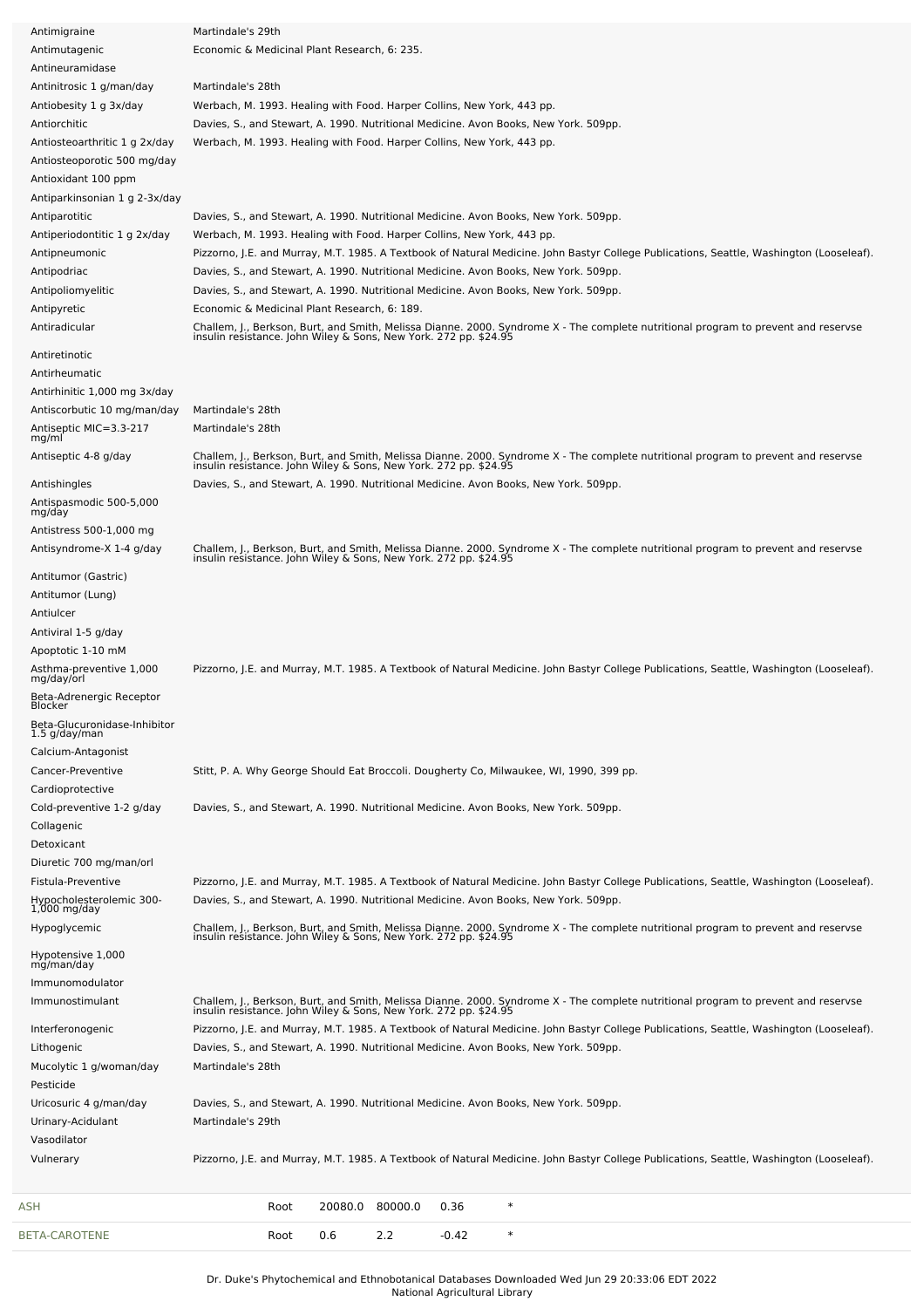| BETA-SITOSTEROL                        | Jim Duke's personal files.<br>Root                                                                                                                        |
|----------------------------------------|-----------------------------------------------------------------------------------------------------------------------------------------------------------|
| Ubiquiot                               | Jeffery B. Harborne and H. Baxter, eds. 1983. Phytochemical Dictionary. A Handbook of Bioactive Compounds from Plants. Taylor &<br>Frost, London. 791 pp. |
| Thymoprotective                        | Pizzorno, J.E. and Murray, M.T. 1985. A Textbook of Natural Medicine. John Bastyr College Publications, Seattle, Washington (Looseleaf).                  |
| Prooxidant 20 ug/g                     |                                                                                                                                                           |
| Phagocytotic                           | Pizzorno, J.E. and Murray, M.T. 1985. A Textbook of Natural Medicine. John Bastyr College Publications, Seattle, Washington (Looseleaf).                  |
| Mucogenic                              | Pizzorno, J.E. and Murray, M.T. 1985. A Textbook of Natural Medicine. John Bastyr College Publications, Seattle, Washington (Looseleaf).                  |
| mg/man/day/orl<br>Interferon-Synergist |                                                                                                                                                           |
| Immunostimulant 180                    | Pizzorno, J.E. and Murray, M.T. 1985. A Textbook of Natural Medicine. John Bastyr College Publications, Seattle, Washington (Looseleaf).                  |
| Gastroprotective                       |                                                                                                                                                           |
| Colorant                               | Jeffery B. Harborne and H. Baxter, eds. 1983. Phytochemical Dictionary. A Handbook of Bioactive Compounds from Plants. Taylor &<br>Frost, London. 791 pp. |
| Chemopreventive                        |                                                                                                                                                           |
| Cancer-Preventive 22 ppm               | Jim Duke's personal files.                                                                                                                                |
| COX-2-Inhibitor IC82=50 ug/ml          |                                                                                                                                                           |
| COX-1-Inhibitor IC78=50 ug/ml          |                                                                                                                                                           |
| Antixerophthalmic                      | Davies, S., and Stewart, A. 1990. Nutritional Medicine. Avon Books, New York. 509pp.                                                                      |
| Antiulcer 15,000-25,000 IU/day         |                                                                                                                                                           |
| Antiulcer 12 mg 3x/day/man/orl         | Pizzorno, J.E. and Murray, M.T. 1985. A Textbook of Natural Medicine. John Bastyr College Publications, Seattle, Washington (Looseleaf).                  |
| Antitumor (Stomach) IC26=45<br>ug/ml   |                                                                                                                                                           |
| Antitumor (Prostate)                   |                                                                                                                                                           |
| Antitumor (Lung) IC30=60 ug/ml         |                                                                                                                                                           |
| Antitumor (Colon) IC43=45 ug/ml        |                                                                                                                                                           |
| Antitumor (CNS) IC43=45 ug/ml          |                                                                                                                                                           |
| Antitumor (Breast) IC45=60<br>ug/ml    |                                                                                                                                                           |
| Antitumor                              | Simon, P.W. Carrots and Other Horticultural Crops as a Source of Provitamin A Carotenes. HortScience, 25(12): 1495, 1990.                                 |
| Antistress                             | Davies, S., and Stewart, A. 1990. Nutritional Medicine. Avon Books, New York. 509pp.                                                                      |
| Antirheumatic                          |                                                                                                                                                           |
| Antiradicular                          | Pizzorno, J.E. and Murray, M.T. 1985. A Textbook of Natural Medicine. John Bastyr College Publications, Seattle, Washington (Looseleaf).                  |
| Antipsoriac                            | Pizzorno, J.E. and Murray, M.T. 1985. A Textbook of Natural Medicine. John Bastyr College Publications, Seattle, Washington (Looseleaf).                  |
| mg/man/day<br>Antiproliferant          | Joseph, J., Nadeau, D. and Underwood, A. 2001. The Color Code. Hyperion, NY.                                                                              |
| Antiporphyric 30-300                   | Martindale's 28th                                                                                                                                         |
| Antipityriasic                         | Pizzorno, J.E. and Murray, M.T. 1985. A Textbook of Natural Medicine. John Bastyr College Publications, Seattle, Washington (Looseleaf).                  |
| Antiphotophobic 30-300<br>mg/man/day   | Martindale's 29th                                                                                                                                         |
| Antipapillomic                         |                                                                                                                                                           |
| Antiozenic                             |                                                                                                                                                           |
| Antioxidant                            | Pizzorno, J.E. and Murray, M.T. 1985. A Textbook of Natural Medicine. John Bastyr College Publications, Seattle, Washington (Looseleaf).                  |
| Antimutagenic                          | Economic & Medicinal Plant Research, 6: 235.                                                                                                              |
| Antimastitic                           | Pizzorno, J.E. and Murray, M.T. 1985. A Textbook of Natural Medicine. John Bastyr College Publications, Seattle, Washington (Looseleaf).                  |
| Antimaculitic                          |                                                                                                                                                           |
| Antilupus 150 mg/man/day/2<br>mos      | Martindale's 28th                                                                                                                                         |
| ug/ml                                  |                                                                                                                                                           |
| Antilipoperoxidant IC71=50             |                                                                                                                                                           |
| Antiichythyotic<br>Antileukoplakic     | Pizzorno, J.E. and Murray, M.T. 1985. A Textbook of Natural Medicine. John Bastyr College Publications, Seattle, Washington (Looseleaf).                  |
| Antihyperkeratotic                     |                                                                                                                                                           |
| Anticoronary 50 mg/man/2 days          |                                                                                                                                                           |
| Anticervicaldysplasic                  |                                                                                                                                                           |
| Anticarcinomic                         | Pizzorno, J.E. and Murray, M.T. 1985. A Textbook of Natural Medicine. John Bastyr College Publications, Seattle, Washington (Looseleaf).                  |
| Anticancer                             | Joseph, J., Nadeau, D. and Underwood, A. 2001. The Color Code. Hyperion, NY.                                                                              |
| Antiasthmatic                          | Pizzorno, J.E. and Murray, M.T. 1985. A Textbook of Natural Medicine. John Bastyr College Publications, Seattle, Washington (Looseleaf).                  |
| Antiarthritic                          |                                                                                                                                                           |
| Antiaging                              |                                                                                                                                                           |
| Antiacne                               | Pizzorno, J.E. and Murray, M.T. 1985. A Textbook of Natural Medicine. John Bastyr College Publications, Seattle, Washington (Looseleaf).                  |
| AntiPMS                                |                                                                                                                                                           |
| Androgenic?                            | Pizzorno, J.E. and Murray, M.T. 1985. A Textbook of Natural Medicine. John Bastyr College Publications, Seattle, Washington (Looseleaf).                  |
| Allergenic                             |                                                                                                                                                           |
| <b>Activities (53)</b>                 |                                                                                                                                                           |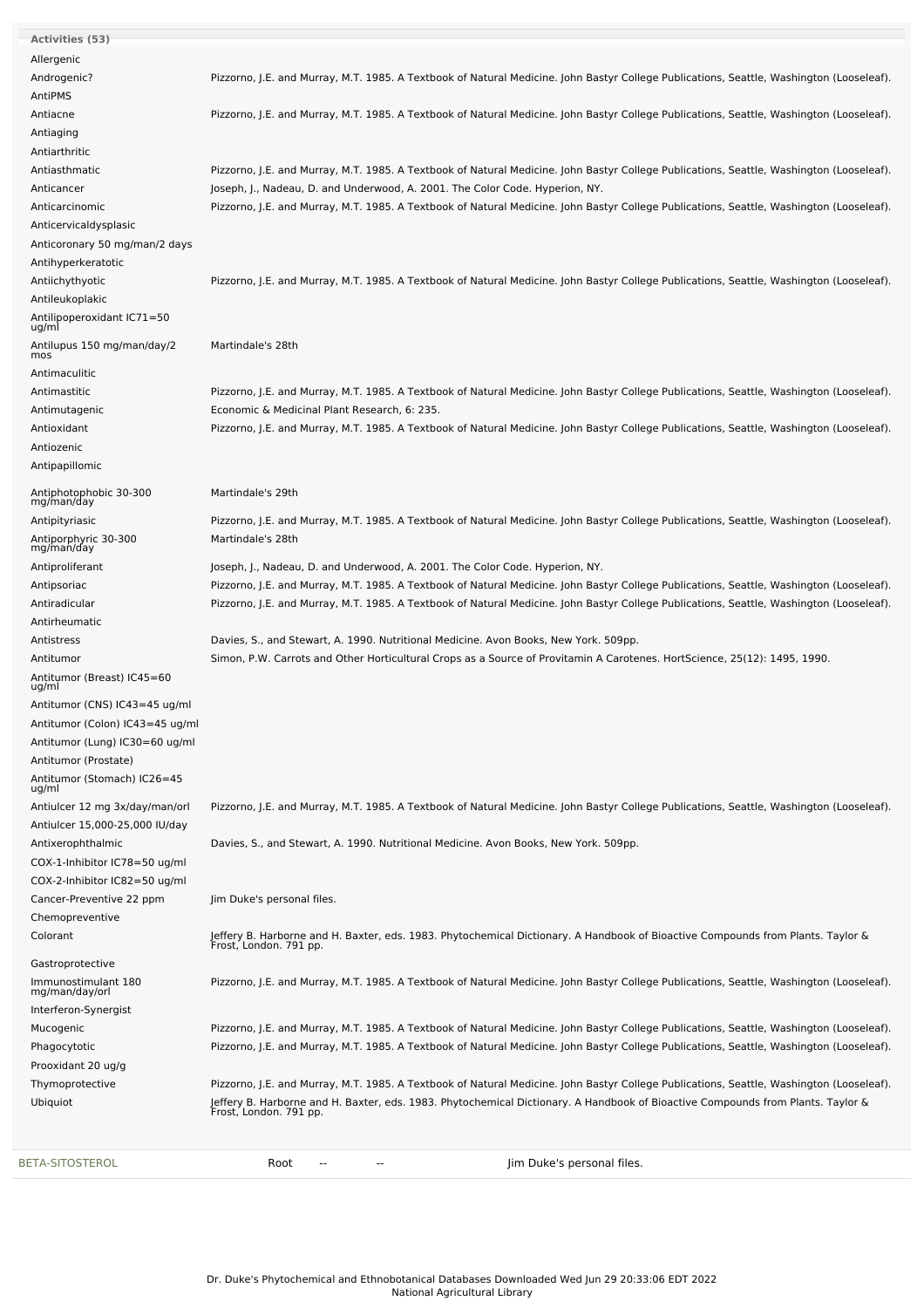| <b>Activities (47)</b>                        |                                                                                                                                                                                           |  |
|-----------------------------------------------|-------------------------------------------------------------------------------------------------------------------------------------------------------------------------------------------|--|
|                                               |                                                                                                                                                                                           |  |
| Androgenic                                    |                                                                                                                                                                                           |  |
| Angiogenic                                    |                                                                                                                                                                                           |  |
| Anorexic                                      | Martindale's 28th                                                                                                                                                                         |  |
| Antiadenomic                                  | Merck 11th Edition                                                                                                                                                                        |  |
| Antiandrogenic                                | Malini, T. and Vanithakumari, G. 1989. Rat Toxicity Studies With B-Sitosterol. Journal of Ethnopharmacology, 28: 221-234, 1990.                                                           |  |
| Antibacterial                                 | Recently became Internat. J. Crude Drug Res. 28(1,2,3,4):1990, page 155.                                                                                                                  |  |
| Anticancer (Breast)                           | Madhavi, D. L., Bomser, J., Smith, M., Singletary, K. 1998. Isolation of Bioactive Constituents from Vaccinium myrtillus (Bilberry) Fruits and Cell Cultures. Plant Sci., 131(1): 95-103. |  |
| Anticancer (Cervix)                           |                                                                                                                                                                                           |  |
| Anticancer (Lung)                             |                                                                                                                                                                                           |  |
| Antiedemic IC54=320 mg/kg orl                 |                                                                                                                                                                                           |  |
| Antiestrogenic                                | Malini, T. and Vanithakumari, G. 1989. Rat Toxicity Studies With B-Sitosterol. Journal of Ethnopharmacology, 28: 221-234, 1990.                                                           |  |
| Antifeedant                                   | Jacobson, M., Glossary of Plant-Derived Insect Deterrents, CRC Press, Inc., Boca Raton, FL, 213 p, 1990.                                                                                  |  |
| Antifertility                                 | Malini, T. and Vanithakumari, G. 1989. Rat Toxicity Studies With B-Sitosterol. Journal of Ethnopharmacology, 28: 221-234, 1990.                                                           |  |
| Antigonadotrophic                             | Malini, T. and Vanithakumari, G. 1989. Rat Toxicity Studies With B-Sitosterol. Journal of Ethnopharmacology, 28: 221-234, 1990.                                                           |  |
|                                               |                                                                                                                                                                                           |  |
| Antihyperlipoproteinaemic                     | Jeffery B. Harborne and H. Baxter, eds. 1983. Phytochemical Dictionary. A Handbook of Bioactive Compounds from Plants. Taylor &<br>Frost, London. 791 pp.                                 |  |
| Antiinflammatory                              |                                                                                                                                                                                           |  |
| Antileukemic                                  |                                                                                                                                                                                           |  |
| Antilymphomic                                 |                                                                                                                                                                                           |  |
| Antimutagenic 250 ug/ml                       |                                                                                                                                                                                           |  |
| Antiophidic 2.3 mg mus                        | Economic & Medicinal Plant Research, 5: 363.                                                                                                                                              |  |
| Antioxidant IC44=10 uM                        |                                                                                                                                                                                           |  |
| Antiprogestational                            | Malini, T. and Vanithakumari, G. 1989. Rat Toxicity Studies With B-Sitosterol. Journal of Ethnopharmacology, 28: 221-234, 1990.                                                           |  |
| Antiprostaglandin 30 mg/day/12<br>wks         |                                                                                                                                                                                           |  |
| Antiprostatadenomic                           | Merck 11th Edition                                                                                                                                                                        |  |
| Antiprostatitic 10-20 mg 3<br>x/day/orl man   |                                                                                                                                                                                           |  |
| Antipyretic                                   | Neuwinger, H. D. 1996. African Ethnobotany - Poisons and Drugs. Chapman & Hall, New York. 941 pp.                                                                                         |  |
| Antitumor (Breast)                            | Madhavi, D. L., Bomser, J., Smith, M., Singletary, K. 1998. Isolation of Bioactive Constituents from Vaccinium myrtillus (Bilberry) Fruits and Cell Cultures. Plant Sci., 131(1): 95-103. |  |
| Antitumor (Cervix)                            |                                                                                                                                                                                           |  |
| Antitumor (Lung)                              |                                                                                                                                                                                           |  |
| Antiviral                                     | Abid Ali Khan, M.M., Jain, D.C., Bhakuni, R.S., Zaim, M., and Thakur, R.S. 1991. Occurrence of some antiviral sterols in Artemisia annua.<br>Plant Science, 75: 161-165, 1991.            |  |
| Apoptotic                                     |                                                                                                                                                                                           |  |
| Artemicide LC50=110 ppm                       | Jung, J.H., Pummangura, S., Chaichantipyuth, c., Patarapanich, C., and McLaughlin, J.L. 1989. Bioactive Constituents of Melodorum<br>fruticosum. Phytochemistry. 29(5): 1667-1670. 1990.  |  |
| Cancer-Preventive                             | Stitt, P. A. Why George Should Eat Broccoli. Dougherty Co, Milwaukee, WI, 1990, 399 pp.                                                                                                   |  |
| Candidicide                                   | Recently became Internat. J. Crude Drug Res. 28(1,2,3,4):1990, page 155.                                                                                                                  |  |
| Caspase-8-Inducer                             |                                                                                                                                                                                           |  |
| Estrogenic                                    |                                                                                                                                                                                           |  |
| Febrifuge                                     | Neuwinger, H. D. 1996. African Ethnobotany - Poisons and Drugs. Chapman & Hall, New York. 941 pp.                                                                                         |  |
| Gonadotrophic                                 | Malini, T. and Vanithakumari, G. 1989. Rat Toxicity Studies With B-Sitosterol. Journal of Ethnopharmacology, 28: 221-234, 1990.                                                           |  |
| Hepatoprotective                              |                                                                                                                                                                                           |  |
| Hypocholesterolemic 2-6<br>g/man/day/orl      | Martindale's 30th                                                                                                                                                                         |  |
| Hypocholesterolemic 9-3,330<br>mg/man/day/orl | Martindale's 28th                                                                                                                                                                         |  |
| Hypoglycemic                                  | Ivorra, M.D., Paya, M., and Villar, A. 1989. A Review of Natural Products and Plants as Potential Antidiabetic Drugs. Journal of<br>Ethnopharmacology, 27: 243-275, 1989.                 |  |
| Hypolipidemic 2-6 g/day                       |                                                                                                                                                                                           |  |
| Pesticide                                     |                                                                                                                                                                                           |  |
| Spermicide                                    | Malini, T. and Vanithakumari, G. 1989. Rat Toxicity Studies With B-Sitosterol. Journal of Ethnopharmacology, 28: 221-234, 1990.                                                           |  |
| Ubiquiot                                      | Jeffery B. Harborne and H. Baxter, eds. 1983. Phytochemical Dictionary. A Handbook of Bioactive Compounds from Plants. Taylor &<br>Frost, London. 791 pp.                                 |  |
| Ulcerogenic 500 mg/kg ipr rat                 |                                                                                                                                                                                           |  |
|                                               |                                                                                                                                                                                           |  |
| BETAINE                                       | Leung, A. Y. and Foster, S. 1995. Encyclopedia of Common Natural<br>Plant<br>$\overline{\phantom{a}}$<br>Ingredients 2nd Ed. John Wiley & Sons, New York. 649 pp.                         |  |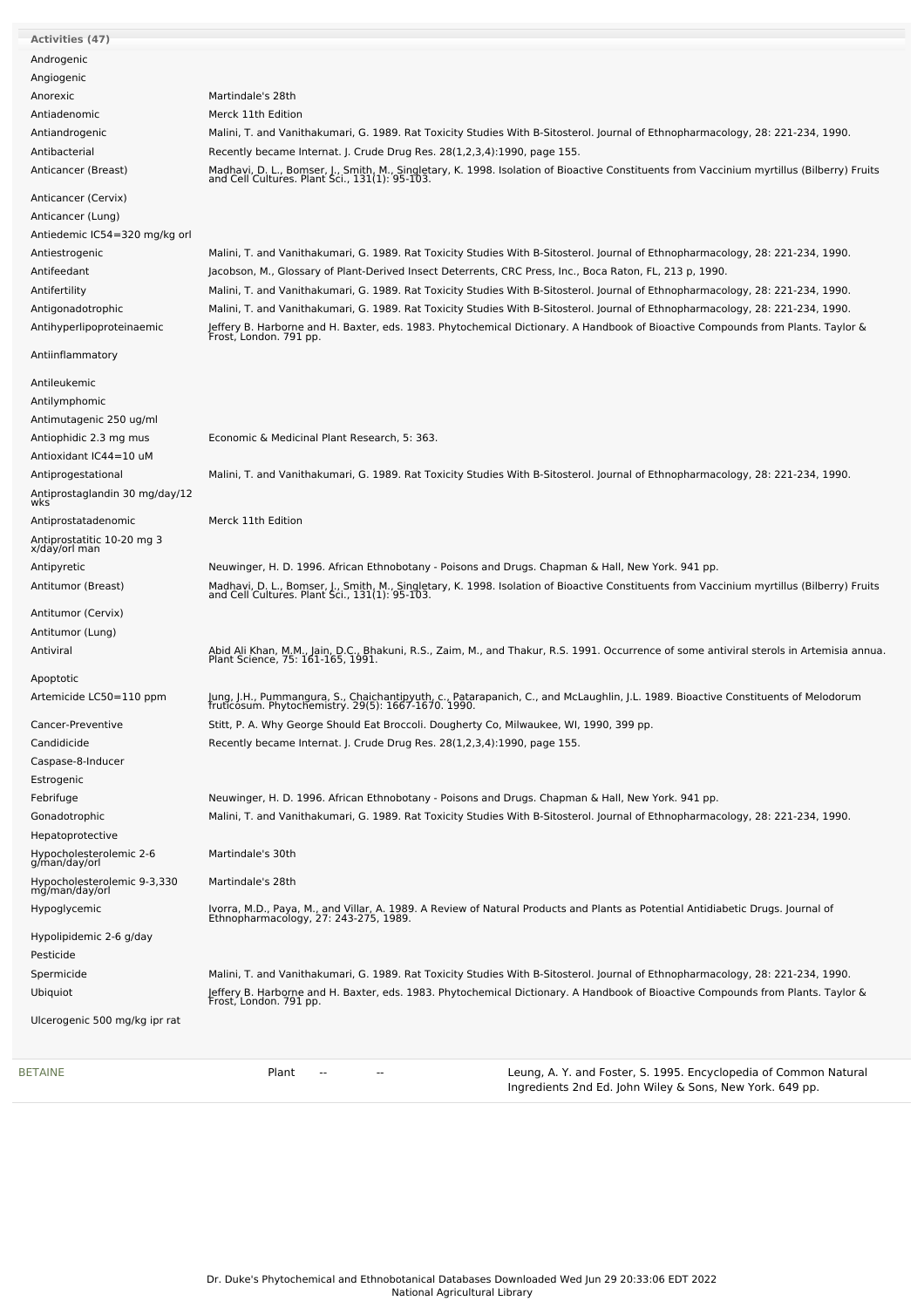| Activities (14)    |                                                                                                          |                                                                                                                              |
|--------------------|----------------------------------------------------------------------------------------------------------|------------------------------------------------------------------------------------------------------------------------------|
| Abortifacient      |                                                                                                          |                                                                                                                              |
| Antigastritic      | Martindale's 29th                                                                                        |                                                                                                                              |
| Antihomocystinuric |                                                                                                          |                                                                                                                              |
| Antimyoatrophic    |                                                                                                          |                                                                                                                              |
| Bruchiphobe        | Jacobson, M., Glossary of Plant-Derived Insect Deterrents, CRC Press, Inc., Boca Raton, FL, 213 p, 1990. |                                                                                                                              |
| Cardioprotective   |                                                                                                          |                                                                                                                              |
| Diuretic           | Wealth of India.                                                                                         |                                                                                                                              |
| Emmenagogue        | Wealth of India.                                                                                         |                                                                                                                              |
| Ethanolytic        |                                                                                                          |                                                                                                                              |
| Expectorant        |                                                                                                          |                                                                                                                              |
| Hepatoprotective   |                                                                                                          |                                                                                                                              |
| Lipotropic         |                                                                                                          |                                                                                                                              |
| Mucogenic          |                                                                                                          |                                                                                                                              |
| Pesticide          |                                                                                                          |                                                                                                                              |
|                    |                                                                                                          |                                                                                                                              |
| <b>BETAINE</b>     | Root<br>$\overline{\phantom{a}}$<br>$\overline{\phantom{a}}$                                             | Jim Duke's personal files.                                                                                                   |
| Activities (14)    |                                                                                                          |                                                                                                                              |
| Abortifacient      |                                                                                                          |                                                                                                                              |
| Antigastritic      | Martindale's 29th                                                                                        |                                                                                                                              |
| Antihomocystinuric |                                                                                                          |                                                                                                                              |
| Antimyoatrophic    |                                                                                                          |                                                                                                                              |
| Bruchiphobe        | Jacobson, M., Glossary of Plant-Derived Insect Deterrents, CRC Press, Inc., Boca Raton, FL, 213 p, 1990. |                                                                                                                              |
| Cardioprotective   |                                                                                                          |                                                                                                                              |
| Diuretic           | Wealth of India.                                                                                         |                                                                                                                              |
| Emmenagogue        | Wealth of India.                                                                                         |                                                                                                                              |
| Ethanolytic        |                                                                                                          |                                                                                                                              |
| Expectorant        |                                                                                                          |                                                                                                                              |
| Hepatoprotective   |                                                                                                          |                                                                                                                              |
| Lipotropic         |                                                                                                          |                                                                                                                              |
| Mucogenic          |                                                                                                          |                                                                                                                              |
| Pesticide          |                                                                                                          |                                                                                                                              |
|                    |                                                                                                          |                                                                                                                              |
| <b>BORNEOL</b>     | Shoot<br>$\sim$<br>$\overline{\phantom{a}}$                                                              | Leung, A. Y. and Foster, S. 1995. Encyclopedia of Common Natural<br>Ingredients 2nd Ed. John Wiley & Sons, New York. 649 pp. |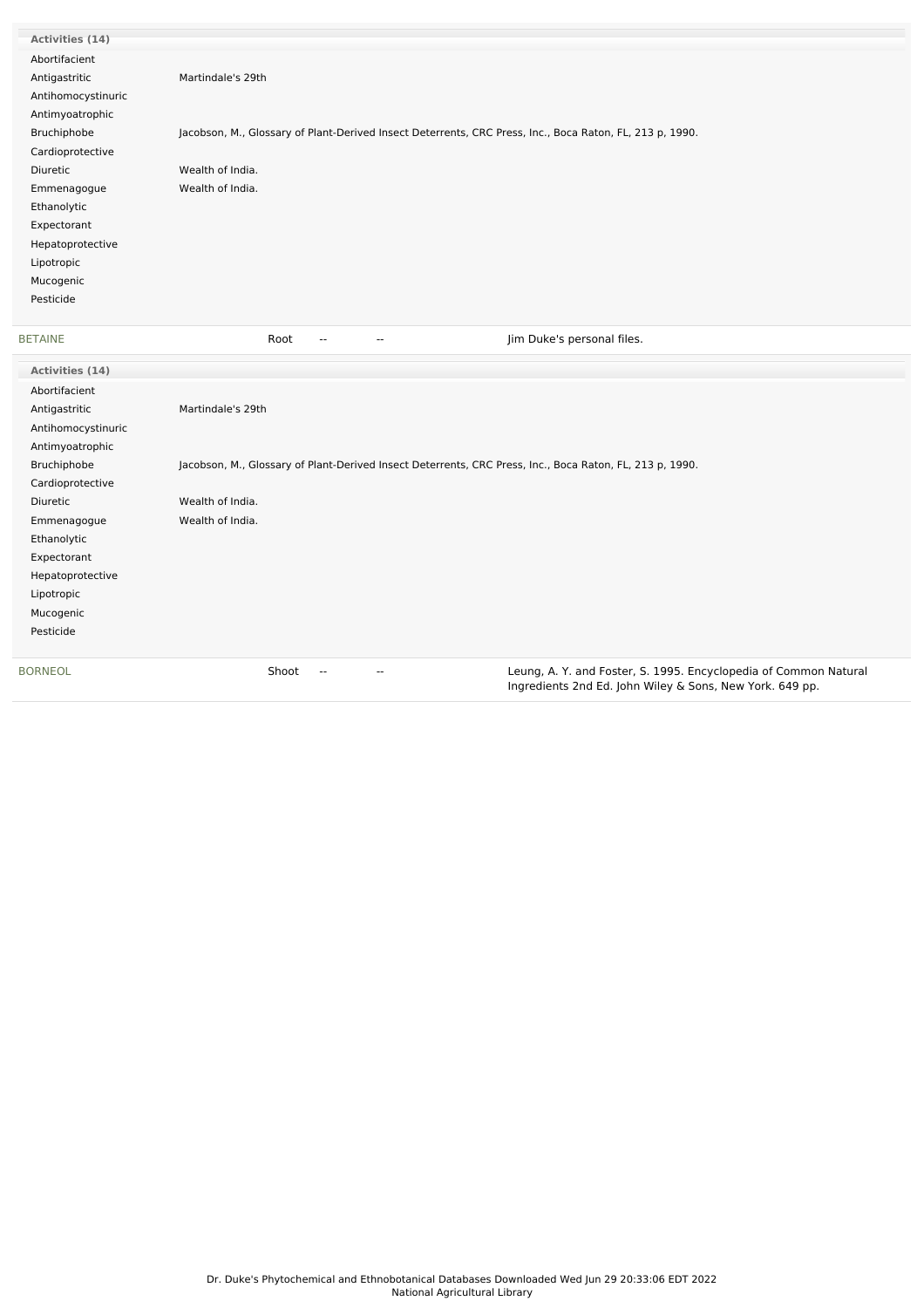| <b>Activities (35)</b>              |                                                                                                                                                                                                                                               |  |  |  |  |
|-------------------------------------|-----------------------------------------------------------------------------------------------------------------------------------------------------------------------------------------------------------------------------------------------|--|--|--|--|
| (-)-Chronotropic 29<br>ug/ml        | Hansel, R., Keller, K., Rimpler, H., and Schneider, G. eds. 1992. Hager's Handbuch der Pharmazeutischen Praxis, Drogen (A-D), 1209 pp., 1993 (E-O),<br>970 pp., 1994 (P-Z), 1196 pp. Springer-Verlag, Berlin.                                 |  |  |  |  |
| (-)-Inotropic 29 ug/ml              | Hansel, R., Keller, K., Rimpler, H., and Schneider, G. eds. 1992. Hager's Handbuch der Pharmazeutischen Praxis, Drogen (A-D), 1209 pp., 1993 (E-O),<br>970 pp., 1994 (P-Z), 1196 pp. Springer-Verlag, Berlin.                                 |  |  |  |  |
| Allelochemic<br>Analgesic           |                                                                                                                                                                                                                                               |  |  |  |  |
| Antiacetylcholine                   | Newall, C. A., Anderson, L. A. and Phillipson, J. D. 1996. Herbal Medicine - A Guide for Health-care Professionals. The Pharmaceutical Press, London.<br>296pp.                                                                               |  |  |  |  |
| Antibacterial<br>MIC=125-250 ug/ml  |                                                                                                                                                                                                                                               |  |  |  |  |
| Antibronchitic                      | Jeffery B. Harborne and H. Baxter, eds. 1983. Phytochemical Dictionary. A Handbook of Bioactive Compounds from Plants. Taylor & Frost, London.<br>791 pp.                                                                                     |  |  |  |  |
| Antiescherichic<br>MIC=125 ug/ml    |                                                                                                                                                                                                                                               |  |  |  |  |
| Antifeedant                         |                                                                                                                                                                                                                                               |  |  |  |  |
| Antiinflammatory                    |                                                                                                                                                                                                                                               |  |  |  |  |
| Antiotitic<br>Antipyretic           |                                                                                                                                                                                                                                               |  |  |  |  |
| Antisalmonella                      |                                                                                                                                                                                                                                               |  |  |  |  |
| $MIC=125$ ug/ml<br>Antispasmodic    |                                                                                                                                                                                                                                               |  |  |  |  |
| ED50=0.008 mg/ml                    |                                                                                                                                                                                                                                               |  |  |  |  |
| Antistaphylococcic<br>MIC=250 ug/ml |                                                                                                                                                                                                                                               |  |  |  |  |
| Antiyeast MIC=250<br>ug/ml          |                                                                                                                                                                                                                                               |  |  |  |  |
| <b>CNS-Stimulant</b>                | List, P.H. and Horhammer, L., Hager's Handbuch der Pharmazeutischen Praxis, Vols. 2-6, Springer-Verlag, Berlin, 1969-1979.                                                                                                                    |  |  |  |  |
| <b>CNS-Toxic</b>                    | Jeffery B. Harborne and H. Baxter, eds. 1983. Phytochemical Dictionary. A Handbook of Bioactive Compounds from Plants. Taylor & Frost, London.<br>791 pp.                                                                                     |  |  |  |  |
| Candidicide<br>$MIC=250$ ug/ml      |                                                                                                                                                                                                                                               |  |  |  |  |
| Choleretic                          |                                                                                                                                                                                                                                               |  |  |  |  |
| FLavor FEMA<1<br>Fungicide          | Aloe Research Council - Duke writeup of non-peer reviewd book by Coats and draft by Henry                                                                                                                                                     |  |  |  |  |
| Hepatoprotective                    |                                                                                                                                                                                                                                               |  |  |  |  |
| Herbicide IC50=470<br>mМ            | Lydon, J. & Duke, S., The potential of pesticides from plants, pp. 1-41 in Craker, L. & Simon, J., eds, Herbs, Spices & Medicinal Plants: Recent<br>Advances in Botany, Horticulture, & Pharmacology, v. 4, Oryx Press, Phoenix, 1989, 267pp. |  |  |  |  |
| Herbicide IC50=470<br>uМ            | Keeler, R.F. and Tu, A.T. eds. 1991. Toxicology of Plant and Fungal Compounds. (Handbook of Natural Toxins Vol. 6) Marcel Dekker, Inc. NY. 665 pp.                                                                                            |  |  |  |  |
| Inhalant                            | Jeffery B. Harborne and H. Baxter, eds. 1983. Phytochemical Dictionary. A Handbook of Bioactive Compounds from Plants. Taylor & Frost, London.<br>791 pp.                                                                                     |  |  |  |  |
| Insect-Repellent                    |                                                                                                                                                                                                                                               |  |  |  |  |
| Insectifuge<br>Irritant             | Jacobson, M., Glossary of Plant-Derived Insect Deterrents, CRC Press, Inc., Boca Raton, FL, 213 p, 1990.<br>Rinzler, C. A. 1990. The Complete Book of Herbs, Spices and Condiments. Facts on File, New York. 199 pp.                          |  |  |  |  |
| Myorelaxant                         | Newall, C. A., Anderson, L. A. and Phillipson, J. D. 1996. Herbal Medicine - A Guide for Health-care Professionals. The Pharmaceutical Press, London.                                                                                         |  |  |  |  |
| Nematicide MLC=1                    | 296pp.<br>Shoyakugaku Zasshi, 44: 183.                                                                                                                                                                                                        |  |  |  |  |
| mg/ml<br>Perfumery                  | Jeffery B. Harborne and H. Baxter, eds. 1983. Phytochemical Dictionary. A Handbook of Bioactive Compounds from Plants. Taylor & Frost, London.                                                                                                |  |  |  |  |
| Pesticide                           | 791 pp.                                                                                                                                                                                                                                       |  |  |  |  |
| Sedative                            | Medline (post 1990 searches filed in my computer)                                                                                                                                                                                             |  |  |  |  |
| Tranquilizer                        |                                                                                                                                                                                                                                               |  |  |  |  |
| BORNYL-ACETATE                      | Shoot<br>Leung, A. Y. and Foster, S. 1995. Encyclopedia of Common Natural<br>Ingredients 2nd Ed. John Wiley & Sons, New York. 649 pp.                                                                                                         |  |  |  |  |
| Activities (12)                     |                                                                                                                                                                                                                                               |  |  |  |  |
| (-)-Chronotropic 933<br>nl/ml       | Hansel, R., Keller, K., Rimpler, H., and Schneider, G. eds. 1992. Hager's Handbuch der Pharmazeutischen Praxis, Drogen (A-D), 1209 pp., 1993 (E-<br>O), 970 pp., 1994 (P-Z), 1196 pp. Springer-Verlag, Berlin.                                |  |  |  |  |
| (-)-Inotropic 933 nl/ml             | Hansel, R., Keller, K., Rimpler, H., and Schneider, G. eds. 1992. Hager's Handbuch der Pharmazeutischen Praxis, Drogen (A-D), 1209 pp., 1993 (E-<br>O), 970 pp., 1994 (P-Z), 1196 pp. Springer-Verlag, Berlin.                                |  |  |  |  |
|                                     |                                                                                                                                                                                                                                               |  |  |  |  |

| Antibacterial                      | Leung, A. Y. and Foster, S. 1995. Encyclopedia of Common Natural Ingredients 2nd Ed. John Wiley & Sons, New York. 649 pp.                                                                                              |
|------------------------------------|------------------------------------------------------------------------------------------------------------------------------------------------------------------------------------------------------------------------|
| Antifeedant                        | Jacobson, M., Glossary of Plant-Derived Insect Deterrents, CRC Press, Inc., Boca Raton, FL, 213 p, 1990.                                                                                                               |
| Antispasmodic<br>$ED50=0.09$ mg/ml | Fitoterapia No.59-1984.                                                                                                                                                                                                |
| Antiviral                          | Leung, A. Y. and Foster, S. 1995. Encyclopedia of Common Natural Ingredients 2nd Ed. John Wiley & Sons, New York. 649 pp.                                                                                              |
| Expectorant                        | Jeffery B. Harborne and H. Baxter, eds. 1983. Phytochemical Dictionary. A Handbook of Bioactive Compounds from Plants. Taylor & Frost, London.<br>791 pp.                                                              |
| FLavor FEMA 70-80                  | Aloe Research Council - Duke writeup of non-peer reviewd book by Coats and draft by Henry                                                                                                                              |
| Insectifuge                        | Blaschek, W., Hansel, R., Keller, K., Reichling, J., Rimpler, H., and Schneider, G. eds. 1998. Hager's Handbuch der Pharmazeutischen Praxis,<br>Auflage Band 2 (A-K), 909 pp., (L-Z), 858 pp. Springer-Verlag, Berlin. |
| Myorelaxant                        | Newall, C. A., Anderson, L. A. and Phillipson, J. D. 1996. Herbal Medicine - A Guide for Health-care Professionals. The Pharmaceutical Press,<br>London. 296pp.                                                        |
| Pesticide                          |                                                                                                                                                                                                                        |
| Sedative                           |                                                                                                                                                                                                                        |
|                                    |                                                                                                                                                                                                                        |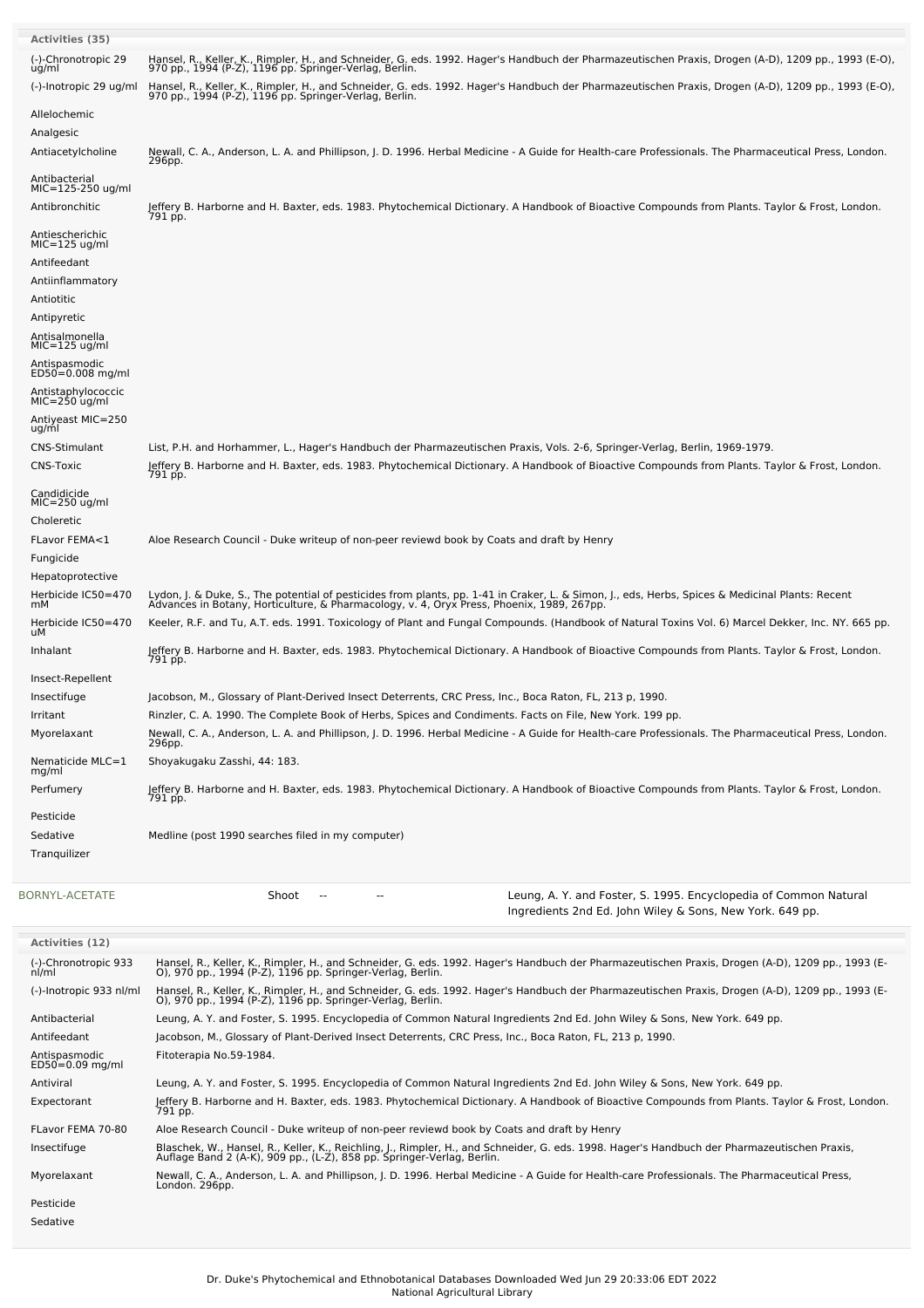| <b>CALCIUM</b>                     | 826.0<br>Root                     | 3290.0                   | $-0.45$ | $\ast$                                                                 |                                                                                      |  |
|------------------------------------|-----------------------------------|--------------------------|---------|------------------------------------------------------------------------|--------------------------------------------------------------------------------------|--|
| Activities (28)                    |                                   |                          |         |                                                                        |                                                                                      |  |
| AntiPMS 1 g/day                    |                                   |                          |         |                                                                        |                                                                                      |  |
| Antiallergic 500 mg/day            |                                   |                          |         |                                                                        |                                                                                      |  |
| Antianxiety                        |                                   |                          |         |                                                                        | Davies, S., and Stewart, A. 1990. Nutritional Medicine. Avon Books, New York. 509pp. |  |
| Antiarrhythmic 500-1,500 mg        |                                   |                          |         |                                                                        |                                                                                      |  |
| Antiarthritic 1,000 mg/day         |                                   |                          |         |                                                                        |                                                                                      |  |
| Antiatherosclerotic 500 mg/day     |                                   |                          |         | Werbach, M. 1993. Healing with Food. Harper Collins, New York, 443 pp. |                                                                                      |  |
| Anticlimacteric 1,000-1,500 mg/day |                                   |                          |         |                                                                        |                                                                                      |  |
| Antidepressant                     |                                   |                          |         |                                                                        | Davies, S., and Stewart, A. 1990. Nutritional Medicine. Avon Books, New York. 509pp. |  |
| Antidote (Aluminum)                |                                   |                          |         |                                                                        | Davies, S., and Stewart, A. 1990. Nutritional Medicine. Avon Books, New York. 509pp. |  |
| Antidote (Lead)                    |                                   |                          |         |                                                                        | Davies, S., and Stewart, A. 1990. Nutritional Medicine. Avon Books, New York. 509pp. |  |
| Antihyperkinetic                   |                                   |                          |         |                                                                        | Davies, S., and Stewart, A. 1990. Nutritional Medicine. Avon Books, New York. 509pp. |  |
| Antihypertensive                   |                                   |                          |         |                                                                        |                                                                                      |  |
| Antiinsomniac                      |                                   |                          |         |                                                                        | Davies, S., and Stewart, A. 1990. Nutritional Medicine. Avon Books, New York. 509pp. |  |
| Antimenopausal 1,000-1,500 mg/day  |                                   |                          |         |                                                                        |                                                                                      |  |
| Antiobesity                        |                                   |                          |         |                                                                        |                                                                                      |  |
| Antiosteoporotic 500-2,000 mg/day  |                                   |                          |         |                                                                        |                                                                                      |  |
| Antiperiodontitic 750 mg/day       |                                   |                          |         | Werbach, M. 1993. Healing with Food. Harper Collins, New York, 443 pp. |                                                                                      |  |
| Antirheumatic 1,000 mg/day         |                                   |                          |         |                                                                        |                                                                                      |  |
| Antistress 500-1,500 mg/day        |                                   |                          |         |                                                                        |                                                                                      |  |
| Antitic                            |                                   |                          |         |                                                                        | Davies, S., and Stewart, A. 1990. Nutritional Medicine. Avon Books, New York. 509pp. |  |
| Anxiolytic 500-1,500 mg/day        |                                   |                          |         |                                                                        |                                                                                      |  |
| Calcium-Channel-Blocker            |                                   |                          |         |                                                                        |                                                                                      |  |
| Diuretic                           |                                   |                          |         |                                                                        |                                                                                      |  |
| Hypocholesterolemic 500 mg/day     |                                   |                          |         | Werbach, M. 1993. Healing with Food. Harper Collins, New York, 443 pp. |                                                                                      |  |
| Hypotensive 1 g/day                |                                   |                          |         | Werbach, M. 1993. Healing with Food. Harper Collins, New York, 443 pp. |                                                                                      |  |
| Laxative 1,000-1,200 mg            |                                   |                          |         |                                                                        |                                                                                      |  |
| Tranquilizer 500-1,500 mg/day      |                                   |                          |         |                                                                        |                                                                                      |  |
| Vasodilator                        |                                   |                          |         |                                                                        |                                                                                      |  |
| CARYOPHYLLENE                      | Shoot<br>$\overline{\phantom{a}}$ | $\overline{\phantom{a}}$ |         |                                                                        | Leung, A. Y. and Foster, S. 1995. Encyclopedia of Common Natural                     |  |

Ingredients 2nd Ed. John Wiley & Sons, New York. 649 pp.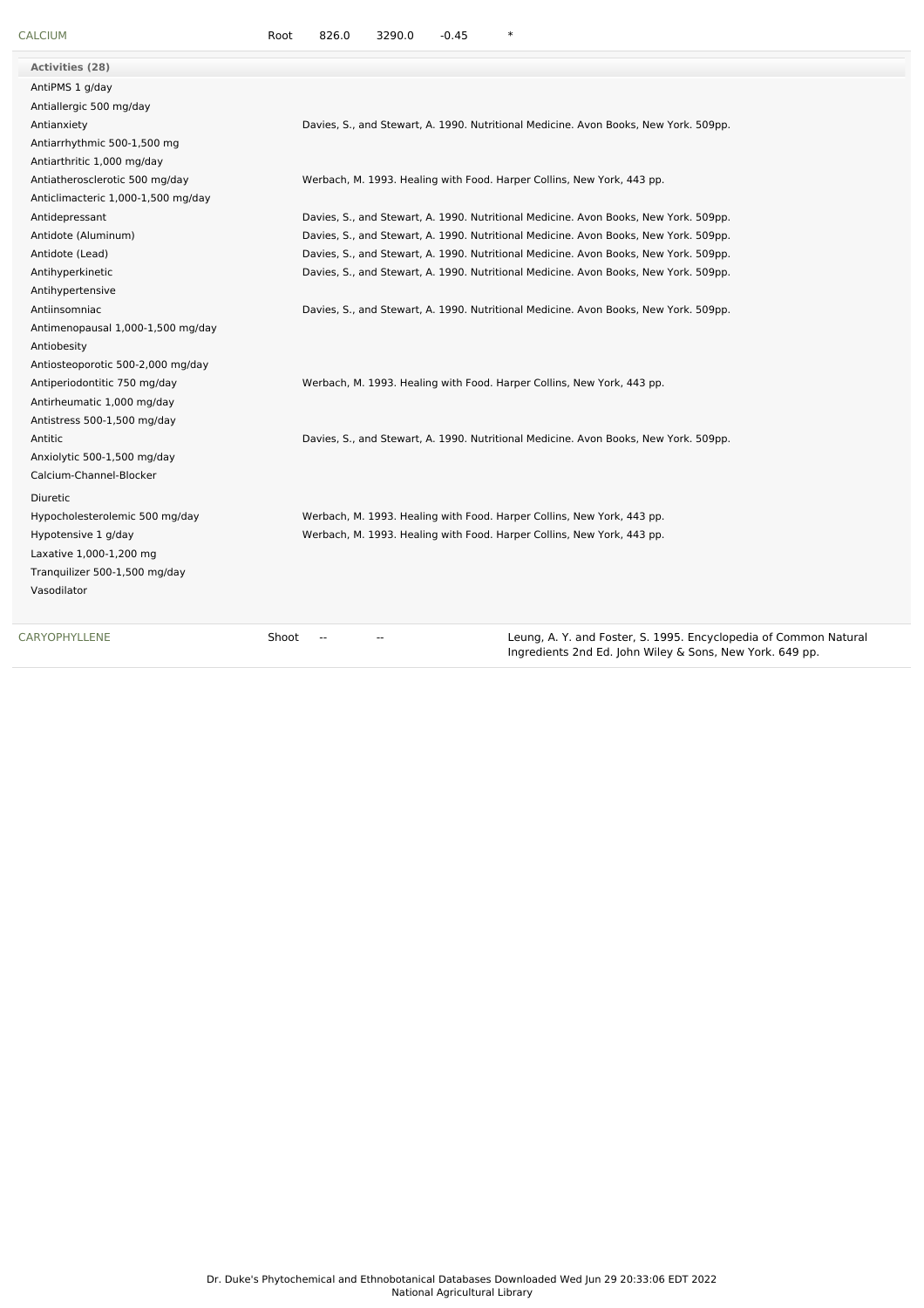| <b>Activities (31)</b>                 |                                                                                                                                                                                                                                   |
|----------------------------------------|-----------------------------------------------------------------------------------------------------------------------------------------------------------------------------------------------------------------------------------|
| Aldose-Reductase-<br>Inhibitor         |                                                                                                                                                                                                                                   |
| Allergenic                             |                                                                                                                                                                                                                                   |
| Analgesic                              | Taylor, Leslie. 2005. The Healing Power of Rainforest Herbs. SquareOne Publisher, Garden City Park, NY. 519 pp.                                                                                                                   |
| Antiacne                               |                                                                                                                                                                                                                                   |
| Antiasthmatic                          | Leung, A. Y. and Foster, S. 1995. Encyclopedia of Common Natural Ingredients 2nd Ed. John Wiley & Sons, New York. 649 pp.                                                                                                         |
| Antibacterial                          |                                                                                                                                                                                                                                   |
| Anticariogenic<br>$MIC = >1,600$ ug/ml | Muroi, H. and Kubo, I. 1993. Combination Effects of Antibacterial Compounds in Green Tea Flavor against Streptococcus mutans. J. Agric. Food Chem.<br>41: 1102-1105.                                                              |
| Antidermatitic                         |                                                                                                                                                                                                                                   |
| Antiedemic                             | Shimizu,*M., et al. 1990. Anti-inflammatory Constituents of Topically Applied Crude Drugs. IV.1) Constituents and Anti-inflammatory Effect of<br>Paraguayan Crude Drug 'Alhucema' (Lavandula latifolia Vill.)2). Chem. Pharm. Bul |
| Antifeedant 500<br>ppm                 | Keeler, R.F. and Tu, A.T. eds. 1991. Toxicology of Plant and Fungal Compounds. (Handbook of Natural Toxins Vol. 6) Marcel Dekker, Inc. NY. 665 pp.                                                                                |
| Antiinflammatory<br>IC50=100 uM        | Shimizu,*M., et al. 1990. Anti-inflammatory Constituents of Topically Applied Crude Drugs. IV.1) Constituents and Anti-inflammatory Effect of<br>Paraguayan Crude Drug 'Alhucema' (Lavandula latifolia Vill.)2). Chem. Pharm. Bul |
| Antileishmanic                         |                                                                                                                                                                                                                                   |
| Antionychyotic                         | Taylor, Leslie. 2005. The Healing Power of Rainforest Herbs. SquareOne Publisher, Garden City Park, NY. 519 pp.                                                                                                                   |
| Antiproliferant                        |                                                                                                                                                                                                                                   |
| Antispasmodic                          |                                                                                                                                                                                                                                   |
| Antistaphylococcic                     |                                                                                                                                                                                                                                   |
| Antistreptococcic                      |                                                                                                                                                                                                                                   |
| Antitumor                              | Zheng, G-Q., Kenney, P.M., and Lam, L.K.T. Sesquiterpenes From Clove (Eugenia caryophyllata) As Potential Anticarcinogenic Agents. Journal of<br>Natural Products 55(7): 999-1003, 1992.                                          |
| Antiulcer                              | Taylor, Leslie. 2005. The Healing Power of Rainforest Herbs. SquareOne Publisher, Garden City Park, NY. 519 pp.                                                                                                                   |
| Candidicide                            |                                                                                                                                                                                                                                   |
| FLavor FEMA 20-<br>200                 | Aloe Research Council - Duke writeup of non-peer reviewd book by Coats and draft by Henry                                                                                                                                         |
| Fungicide                              |                                                                                                                                                                                                                                   |
| Gastroprotective                       | Taylor, Leslie. 2005. The Healing Power of Rainforest Herbs. SquareOne Publisher, Garden City Park, NY. 519 pp.                                                                                                                   |
| Insectifuge                            |                                                                                                                                                                                                                                   |
| Irritant                               | Zebovitz, T. C. Ed. 1989. Part VII. Flavor and Fragrance Substances, in Keith L. H. and Walters, D.B., eds. Compendium of Safety Data Sheets for<br>Research and Industrial Chemicals. VCH Publishers, New York. 3560-4253.       |
| Larvicide                              |                                                                                                                                                                                                                                   |
| Mosquitocide                           |                                                                                                                                                                                                                                   |
| Perfumery                              | Merck 11th Edition                                                                                                                                                                                                                |
| Pesticide                              |                                                                                                                                                                                                                                   |
| Sedative                               |                                                                                                                                                                                                                                   |
| Termitifuge                            | Jacobson, M., Glossary of Plant-Derived Insect Deterrents, CRC Press, Inc., Boca Raton, FL, 213 p, 1990.                                                                                                                          |
| CARYOPHYLLENE-EPOXIDE                  | Shoot<br>Leung, A. Y. and Foster, S. 1995. Encyclopedia of Common Natural                                                                                                                                                         |

| Activities (6)             |                                                                                                                                                                                                                                  |
|----------------------------|----------------------------------------------------------------------------------------------------------------------------------------------------------------------------------------------------------------------------------|
| Antifeedant 1<br>mM (diet) | Keeler, R.F. and Tu, A.T. eds. 1991. Toxicology of Plant and Fungal Compounds. (Handbook of Natural Toxins Vol. 6) Marcel Dekker, Inc. NY. 665 pp.                                                                               |
| Attifuge                   | CIBA (Chadwick, D.J. and Marsh, J. 1990. Bioactive Compounds from Plants. CIBA Foundation Symposium 154. John Wiley & Sons, Ltd. Chichester UK. 242<br>pp.                                                                       |
| Fungistat                  | CIBA (Chadwick, D.J. and Marsh, J. 1990. Bioactive Compounds from Plants. CIBA Foundation Symposium 154. John Wiley & Sons, Ltd. Chichester UK. 242<br>pp.                                                                       |
| Insectifuge                | CIBA (Chadwick, D.J. and Marsh, J. 1990. Bioactive Compounds from Plants. CIBA Foundation Symposium 154. John Wiley & Sons, Ltd. Chichester UK. 242<br>pp.                                                                       |
| Larvicide<br>$IC60=5$ mM   | Lydon, J. & Duke, S., The potential of pesticides from plants, pp. 1-41 in Craker, L. & Simon, J., eds, Herbs, Spices & Medicinal Plants: Recent Advances in<br>Botany, Horticulture, & Pharmacology, v. 4, Oryx Press, Phoenix, |
| Pesticide                  |                                                                                                                                                                                                                                  |

Ingredients 2nd Ed. John Wiley & Sons, New York. 649 pp.

| CHICHORIC-ACID                  | Flower    | $\sim$                   | --                       | Jim Duke's personal files. |
|---------------------------------|-----------|--------------------------|--------------------------|----------------------------|
| CHICHORIC-ACID                  | Leaf      | $\sim$ $-$               | $- -$                    | Jim Duke's personal files. |
| CHICHORIC-ACID                  | Stem      | $\sim$ $\sim$            | --                       | Jim Duke's personal files. |
| CHICHORIC-ACID                  | Root      | $\sim$ $\sim$            | $\overline{\phantom{a}}$ | Jim Duke's personal files. |
| CHICHORIC-ACID-DIMETHYL-ETHER   | Flower -- |                          | --                       | Jim Duke's personal files. |
| CHICHORIC-ACID-DIMETHYL-ETHER   | Leaf      | $\sim$ $\sim$            | $- -$                    | Jim Duke's personal files. |
| CHICHORIC-ACID-DIMETHYL-ETHER   | Stem      | $\sim$ $\sim$            | --                       | Jim Duke's personal files. |
| CHICHORIC-ACID-DIMETHYL-ETHER   | Root      | $\sim$ $\sim$            | $\overline{\phantom{a}}$ | Jim Duke's personal files. |
| CHICHORIC-ACID-MONOMETHYL-ETHER | Stem      | $\overline{\phantom{a}}$ | --                       | Jim Duke's personal files. |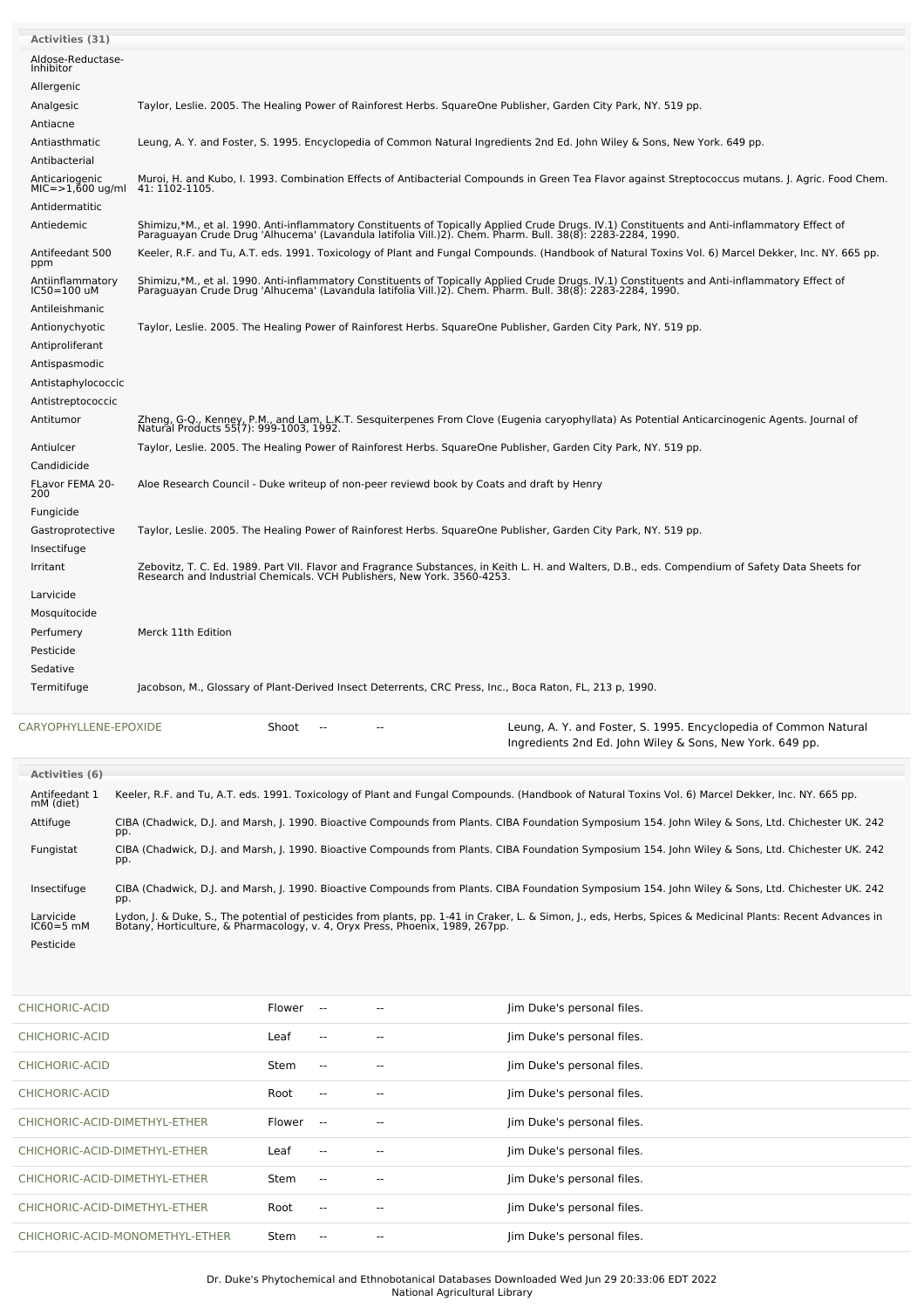| CHICHORIC-ACID-MONOMETHYL-ETHER                         | Root                                                                                 |                          |     |         | Jim Duke's personal files.                                                                                                                                                                             |
|---------------------------------------------------------|--------------------------------------------------------------------------------------|--------------------------|-----|---------|--------------------------------------------------------------------------------------------------------------------------------------------------------------------------------------------------------|
| CHICHORIC-ACID-MONOMETHYL-ETHER                         | Flower                                                                               | $\overline{\phantom{a}}$ |     |         | Jim Duke's personal files.                                                                                                                                                                             |
| CHICHORIC-ACID-MONOMETHYL-ETHER                         | Leaf                                                                                 | $\overline{\phantom{a}}$ | --  |         | Jim Duke's personal files.                                                                                                                                                                             |
| <b>CHROMIUM</b>                                         | Root                                                                                 | 0.5                      | 1.9 | $-0.18$ | $\ast$                                                                                                                                                                                                 |
| <b>Activities (24)</b>                                  |                                                                                      |                          |     |         |                                                                                                                                                                                                        |
| Amphiglycemic?                                          | Davies, S., and Stewart, A. 1990. Nutritional Medicine. Avon Books, New York. 509pp. |                          |     |         |                                                                                                                                                                                                        |
| AntiAGE 200-1,000 ug                                    |                                                                                      |                          |     |         | Challem, J., Berkson, Burt, and Smith, Melissa Dianne. 2000. Syndrome X - The complete nutritional program to prevent and reservse insulin<br>resistance. John Wiley & Sons, New York. 272 pp. \$24.95 |
| AntiCFS 200 ug                                          |                                                                                      |                          |     |         |                                                                                                                                                                                                        |
| Antiacne                                                |                                                                                      |                          |     |         |                                                                                                                                                                                                        |
| Antiaging 200-1,000 ug                                  |                                                                                      |                          |     |         | Challem, J., Berkson, Burt, and Smith, Melissa Dianne. 2000. Syndrome X - The complete nutritional program to prevent and reservse insulin<br>resistance. John Wiley & Sons, New York. 272 pp. \$24.95 |
| Antiatherosclerotic 20<br>ug/day                        |                                                                                      |                          |     |         |                                                                                                                                                                                                        |
| Anticorneotic                                           | Davies, S., and Stewart, A. 1990. Nutritional Medicine. Avon Books, New York. 509pp. |                          |     |         |                                                                                                                                                                                                        |
| Antidiabetic 200-1,000<br>ug                            |                                                                                      |                          |     |         |                                                                                                                                                                                                        |
| Antidote (Lead)                                         | Davies, S., and Stewart, A. 1990. Nutritional Medicine. Avon Books, New York. 509pp. |                          |     |         |                                                                                                                                                                                                        |
| Antifatigue 200 ug                                      |                                                                                      |                          |     |         |                                                                                                                                                                                                        |
| Antiglycosuric 200-<br>$1,000$ ug                       |                                                                                      |                          |     |         |                                                                                                                                                                                                        |
| Antiobesity 200-1,000<br>ug                             |                                                                                      |                          |     |         | Challem, J., Berkson, Burt, and Smith, Melissa Dianne. 2000. Syndrome X - The complete nutritional program to prevent and reservse insulin<br>resistance. John Wiley & Sons, New York. 272 pp. \$24.95 |
| Antisyndrome-X 200-<br>800 úg                           | resistance. John Wiley & Sons, New York. 272 pp. \$24.95                             |                          |     |         | Challem, J., Berkson, Burt, and Smith, Melissa Dianne. 2000. Syndrome X - The complete nutritional program to prevent and reservse insulin                                                             |
| Antitriglyceride 20<br>ug/day                           | Werbach, M. 1993. Healing with Food. Harper Collins, New York, 443 pp.               |                          |     |         |                                                                                                                                                                                                        |
| Antitriglyceride 200-<br>$1,000$ $\mathrm{u}\mathrm{g}$ |                                                                                      |                          |     |         | Challem, J., Berkson, Burt, and Smith, Melissa Dianne. 2000. Syndrome X - The complete nutritional program to prevent and reservse insulin<br>resistance. John Wiley & Sons, New York. 272 pp. \$24.95 |
| Cardioprotective                                        |                                                                                      |                          |     |         |                                                                                                                                                                                                        |
| Energizer                                               |                                                                                      |                          |     |         |                                                                                                                                                                                                        |
| Hypocholesterolemic 20<br>ug/day                        | Werbach, M. 1993. Healing with Food. Harper Collins, New York, 443 pp.               |                          |     |         |                                                                                                                                                                                                        |
| Hypocholesterolemic<br>200-1,000 ug                     |                                                                                      |                          |     |         | Challem, J., Berkson, Burt, and Smith, Melissa Dianne. 2000. Syndrome X - The complete nutritional program to prevent and reservse insulin<br>resistance. John Wiley & Sons, New York. 272 pp. \$24.95 |
| Hypoglycemic 200-<br>$1,000$ ug                         | resistance. John Wiley & Sons, New York. 272 pp. \$24.95                             |                          |     |         | Challem, J., Berkson, Burt, and Smith, Melissa Dianne. 2000. Syndrome X - The complete nutritional program to prevent and reservse insulin                                                             |
| Hypotensive 200-1,000<br>ug                             |                                                                                      |                          |     |         | Challem, J., Berkson, Burt, and Smith, Melissa Dianne. 2000. Syndrome X - The complete nutritional program to prevent and reservse insulin<br>resistance. John Wiley & Sons, New York. 272 pp. \$24.95 |
| Immunomodulator                                         |                                                                                      |                          |     |         |                                                                                                                                                                                                        |
| Insulinogenic                                           |                                                                                      |                          |     |         |                                                                                                                                                                                                        |
| Memorigenic                                             |                                                                                      |                          |     |         |                                                                                                                                                                                                        |
| CICHORIC-ACID                                           | Shoot                                                                                | $\sim$                   |     |         | Jim Duke's personal files.                                                                                                                                                                             |
| Activities (14)                                         |                                                                                      |                          |     |         |                                                                                                                                                                                                        |
| AntiHIV                                                 |                                                                                      |                          |     |         |                                                                                                                                                                                                        |

| CICHORIC-ACID                | Root | 123.0 | 21000.0 | $\ast$                                       |
|------------------------------|------|-------|---------|----------------------------------------------|
|                              |      |       |         |                                              |
| Phagocytotic 10-100 ug/ml    |      |       |         |                                              |
| Pesticide                    |      |       |         |                                              |
| Immunostimulant 10-100 ug/ml |      |       |         |                                              |
| Hyaluronidase-Inhibitor      |      |       |         |                                              |
| Collagen-Sparing IC87=20 uM  |      |       |         |                                              |
| Bacteristat                  |      |       |         |                                              |
| Antiviral IC50=125 ug/ml     |      |       |         | Economic & Medicinal Plant Research, 5: 253. |
| Antisunburn IC87=20 uM       |      |       |         |                                              |
| Antistomatitic               |      |       |         | Economic & Medicinal Plant Research, 5: 194. |
| Antiradicular                |      |       |         |                                              |
| Antiotitic                   |      |       |         |                                              |
| Antiflu                      |      |       |         | Economic & Medicinal Plant Research, 5: 207. |
| AntiHIV-Integrase            |      |       |         |                                              |
| AntiHIV                      |      |       |         |                                              |
|                              |      |       |         |                                              |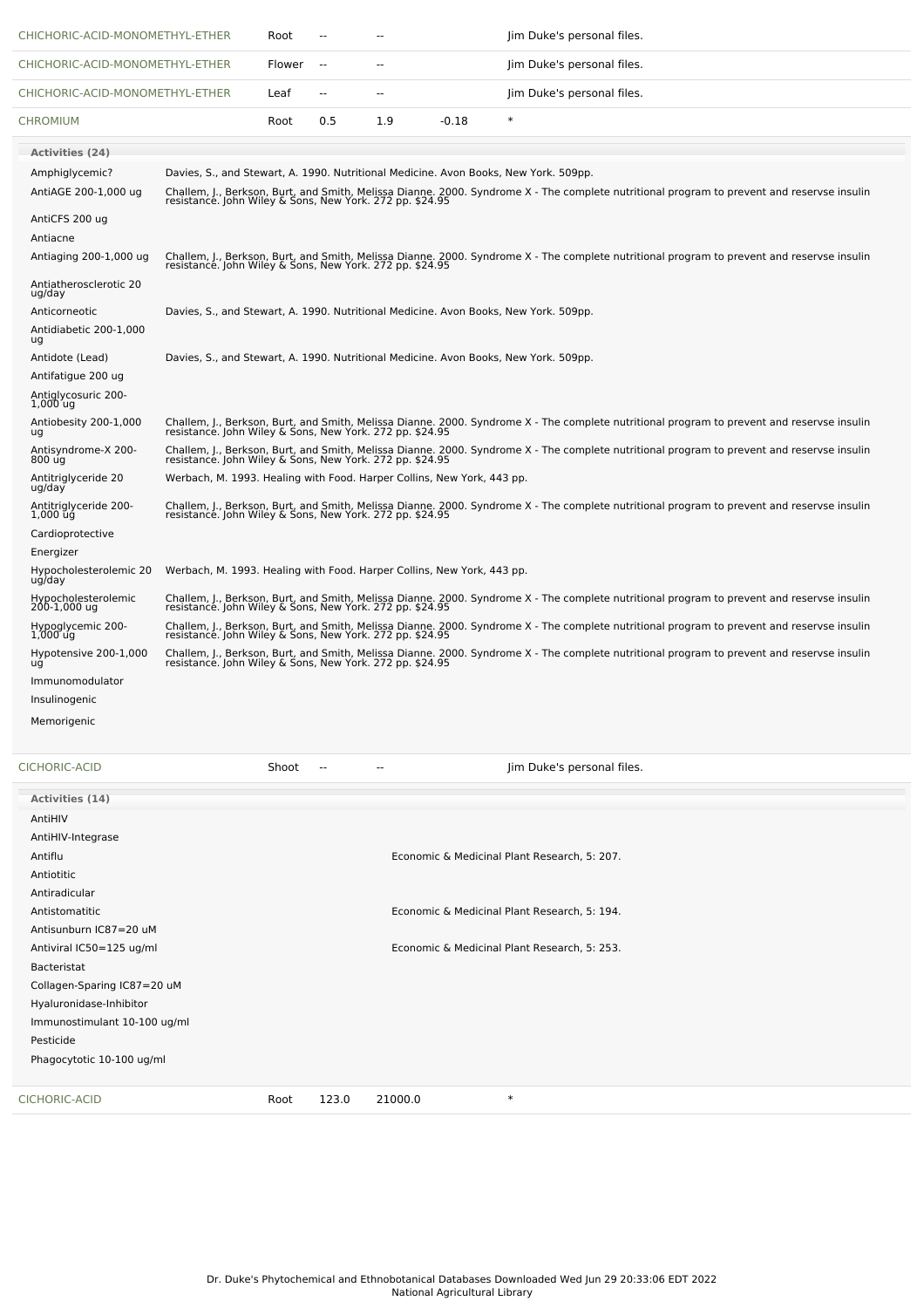| Activities (14)              |        |         |         |                                                                  |
|------------------------------|--------|---------|---------|------------------------------------------------------------------|
| AntiHIV                      |        |         |         |                                                                  |
| AntiHIV-Integrase            |        |         |         |                                                                  |
| Antiflu                      |        |         |         | Economic & Medicinal Plant Research, 5: 207.                     |
| Antiotitic                   |        |         |         |                                                                  |
| Antiradicular                |        |         |         |                                                                  |
| Antistomatitic               |        |         |         | Economic & Medicinal Plant Research, 5: 194.                     |
| Antisunburn IC87=20 uM       |        |         |         |                                                                  |
| Antiviral IC50=125 ug/ml     |        |         |         | Economic & Medicinal Plant Research, 5: 253.                     |
| Bacteristat                  |        |         |         |                                                                  |
| Collagen-Sparing IC87=20 uM  |        |         |         |                                                                  |
| Hyaluronidase-Inhibitor      |        |         |         |                                                                  |
| Immunostimulant 10-100 ug/ml |        |         |         |                                                                  |
| Pesticide                    |        |         |         |                                                                  |
| Phagocytotic 10-100 ug/ml    |        |         |         |                                                                  |
| CICHORIC-ACID                | Flower | 12000.0 | 31000.0 | Leung, A. Y. and Foster, S. 1995. Encyclopedia of Common Natural |

Ingredients 2nd Ed. John Wiley & Sons, New York. 649 pp.

| Activities (14)                                                      |                                              |                          |                          |         |                                                                                                                                                        |  |  |  |
|----------------------------------------------------------------------|----------------------------------------------|--------------------------|--------------------------|---------|--------------------------------------------------------------------------------------------------------------------------------------------------------|--|--|--|
| AntiHIV                                                              |                                              |                          |                          |         |                                                                                                                                                        |  |  |  |
| AntiHIV-Integrase                                                    |                                              |                          |                          |         |                                                                                                                                                        |  |  |  |
| Antiflu                                                              | Economic & Medicinal Plant Research, 5: 207. |                          |                          |         |                                                                                                                                                        |  |  |  |
| Antiotitic                                                           |                                              |                          |                          |         |                                                                                                                                                        |  |  |  |
| Antiradicular                                                        |                                              |                          |                          |         |                                                                                                                                                        |  |  |  |
| Antistomatitic                                                       | Economic & Medicinal Plant Research, 5: 194. |                          |                          |         |                                                                                                                                                        |  |  |  |
| Antisunburn IC87=20 uM                                               |                                              |                          |                          |         |                                                                                                                                                        |  |  |  |
| Antiviral IC50=125 ug/ml                                             | Economic & Medicinal Plant Research, 5: 253. |                          |                          |         |                                                                                                                                                        |  |  |  |
| <b>Bacteristat</b>                                                   |                                              |                          |                          |         |                                                                                                                                                        |  |  |  |
| Collagen-Sparing IC87=20 uM                                          |                                              |                          |                          |         |                                                                                                                                                        |  |  |  |
| Hyaluronidase-Inhibitor                                              |                                              |                          |                          |         |                                                                                                                                                        |  |  |  |
| Immunostimulant 10-100 ug/ml                                         |                                              |                          |                          |         |                                                                                                                                                        |  |  |  |
| Pesticide                                                            |                                              |                          |                          |         |                                                                                                                                                        |  |  |  |
| Phagocytotic 10-100 ug/ml                                            |                                              |                          |                          |         |                                                                                                                                                        |  |  |  |
|                                                                      |                                              |                          |                          |         |                                                                                                                                                        |  |  |  |
| CICHORIENIC-ACID                                                     | Root                                         | $\overline{\phantom{a}}$ | $\overline{\phantom{a}}$ |         | Jim Duke's personal files.                                                                                                                             |  |  |  |
| CINNAMOYL-ECHINADIOL                                                 | Root                                         | $\overline{\phantom{a}}$ | 1000.0                   |         | Jim Duke's personal files.                                                                                                                             |  |  |  |
| CINNAMOYL-ECHINAXANTHOL                                              | Root                                         | $\overline{\phantom{a}}$ | 1000.0                   |         | Jim Duke's personal files.                                                                                                                             |  |  |  |
| <b>COBALT</b>                                                        | Root                                         | 4.0                      | 14.8                     | $-0.22$ | $\ast$                                                                                                                                                 |  |  |  |
| Activities (2)                                                       |                                              |                          |                          |         |                                                                                                                                                        |  |  |  |
| Cardiomyopathogenic                                                  |                                              |                          |                          |         | Davies, S., and Stewart, A. 1990. Nutritional Medicine. Avon Books, New York. 509pp.                                                                   |  |  |  |
| Erythrocytogenic                                                     |                                              |                          |                          |         | Davies, S., and Stewart, A. 1990. Nutritional Medicine. Avon Books, New York. 509pp.                                                                   |  |  |  |
|                                                                      |                                              |                          |                          |         |                                                                                                                                                        |  |  |  |
| CYANIDIN-3-O-(6-O-MALONYL-BETA-D-<br>GLUCOPYRANOSIDE)                | Flower --                                    |                          | --                       |         | Jim Duke's personal files.                                                                                                                             |  |  |  |
| <b>CYANIN</b>                                                        | Flower --                                    |                          | $\overline{a}$           |         | Jim Duke's personal files.                                                                                                                             |  |  |  |
| Activities (5)                                                       |                                              |                          |                          |         |                                                                                                                                                        |  |  |  |
| Economic & Medicinal Plant Research, 5: 197.<br>Antipolio            |                                              |                          |                          |         |                                                                                                                                                        |  |  |  |
| Antiviral<br>Economic & Medicinal Plant Research, 5: 197.            |                                              |                          |                          |         |                                                                                                                                                        |  |  |  |
| Emetic                                                               |                                              |                          |                          |         |                                                                                                                                                        |  |  |  |
| Pesticide                                                            |                                              |                          |                          |         |                                                                                                                                                        |  |  |  |
| Pigment                                                              |                                              |                          |                          |         | Jeffery B. Harborne and H. Baxter, eds. 1983. Phytochemical Dictionary. A Handbook of Bioactive Compounds from Plants. Taylor & Frost, London. 791 pp. |  |  |  |
|                                                                      |                                              |                          |                          |         |                                                                                                                                                        |  |  |  |
| DODECA-2,4,8,10-TETRAEN-1-OIC-ACID-<br><b>ISOBUTYLAMIDE</b>          | Root                                         |                          | 166.7                    | $-1.0$  | Jim Duke's personal files.                                                                                                                             |  |  |  |
| DODECA-2-TRANS-4-CIS-8,10-DIYNOIC-<br>ACID-ISOBUTYLAMIDE             | Shoot                                        | $\overline{\phantom{a}}$ | --                       |         | Jim Duke's personal files.                                                                                                                             |  |  |  |
| DODECA-2-TRANS-4-CIS-DIENE-8,10-<br>DIYNOIC-ACID-2-METHYL-BUTYLAMIDE | Root                                         | $\overline{\phantom{a}}$ | --                       |         | Jim Duke's personal files.                                                                                                                             |  |  |  |
| DODECA-2-TRANS-4-CIS-DIENE-8,10-                                     | Root                                         | $\overline{\phantom{a}}$ | $\overline{\phantom{a}}$ |         | Jim Duke's personal files.                                                                                                                             |  |  |  |

DIYNOIC-ACID-ISOBUTYLAMIDE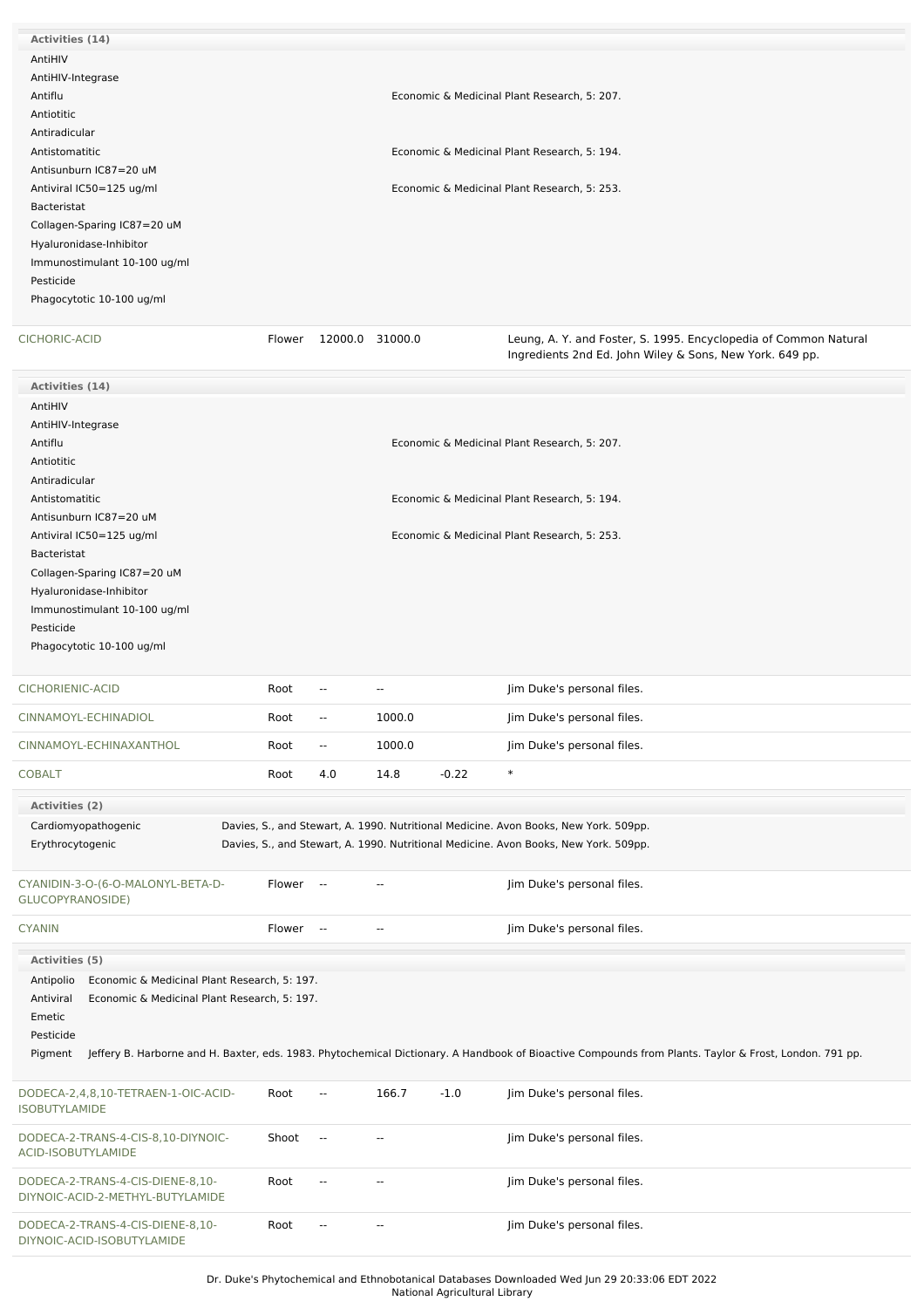| DODECA-2-TRANS-4-TRANS-10-TRANS-<br>TRIEN-8-YNOIC-ACID-ISOBUTYLAMIDE    |                                              | Root                     | $\overline{\phantom{a}}$ | $\overline{\phantom{a}}$ |        | Jim Duke's personal files.                                                                                                                                |
|-------------------------------------------------------------------------|----------------------------------------------|--------------------------|--------------------------|--------------------------|--------|-----------------------------------------------------------------------------------------------------------------------------------------------------------|
| DODECA-2-TRANS-4-TRANS-8-CIS-10-CIS-<br>TETRAENOIC-ACID-ISOBUTYLAMIDE   |                                              | Root                     | $\overline{\phantom{a}}$ | $\overline{a}$           |        | Jim Duke's personal files.                                                                                                                                |
| DODECA-2-TRANS-4-TRANS-8-CIS-10-CIS-<br>TETRAENOIC-ACID-ISOBUTYLAMIDE   |                                              | Shoot                    | $\sim$                   | $\overline{\phantom{a}}$ |        | Jim Duke's personal files.                                                                                                                                |
| DODECA-2-TRANS-4-TRANS-8-CIS-<br>TRIENOIC-ACID-ISOBUTYLAMIDE            |                                              | Root                     | $\overline{\phantom{a}}$ | $\overline{\phantom{a}}$ |        | Jim Duke's personal files.                                                                                                                                |
| DODECA-2-TRANS-4-TRANS-8-CIS-<br>TRIENOIC-ACID-ISOBUTYLAMIDE            |                                              | Shoot                    | $\overline{\phantom{a}}$ | $\sim$                   |        | Jim Duke's personal files.                                                                                                                                |
| DODECA-2-TRANS-4-TRANS-DIENOIC-ACID-<br><b>ISOBUTYLAMIDE</b>            |                                              | Root                     | $\overline{\phantom{a}}$ | $\overline{\phantom{a}}$ |        | Jim Duke's personal files.                                                                                                                                |
| DODECA-2-TRANS-4-TRANS-DIENOIC-ACID-<br><b>ISOBUTYLAMIDE</b>            |                                              | Shoot                    | $\mathbb{L}$             | $\overline{\phantom{a}}$ |        | Jim Duke's personal files.                                                                                                                                |
| DODECA-2E,4E,8Z,10E/Z-TETRAENOIC-<br>ACID-ISOBUTYLAMIDES                |                                              | Shoot                    | $\rightarrow$            | $\overline{\phantom{a}}$ |        | Bisset, N.G., ed. 1994. Herbal Drugs and Phytopharmaceuticals. CRC<br>Press. Boca Raton, FL. 566 pp.                                                      |
| DODECA-CIS-2-TRANS-4-DIENE-8,10-DIYN-<br>1-OIC-ACID-ISOBUTYLAMIDE       |                                              | Root                     | $\overline{\phantom{a}}$ | 166.7                    | $-1.0$ | Jim Duke's personal files.                                                                                                                                |
| DODECA-TRANS-2-CIS-4-DIENE-8,10-<br>DIYNOIC-ACID-2-METHYL-BUTYLAMIDE    |                                              | Root                     | $\overline{\phantom{a}}$ | 2.8                      |        | Jim Duke's personal files.                                                                                                                                |
| DODECA-TRANS-2-CIS-4-DIENE-8,10-<br>DIYNOIC-ACID-ISOBUTYLAMIDE          |                                              | Root                     | $\sim$                   | 4.4                      | $-1.0$ | Jim Duke's personal files.                                                                                                                                |
| DODECA-TRANS-2-TRANS-4-CIS-8-CIS-10-<br>TETRAENOIC-ACID-ISOBUTYLAMIDE   |                                              | Root                     | $\overline{\phantom{a}}$ | 16.7                     |        | Jim Duke's personal files.                                                                                                                                |
| DODECA-TRANS-2-TRANS-4-CIS-8-TRANS-<br>10-TETRAENOIC-ACID-ISOBUTYLAMIDE |                                              | Root                     | $\overline{\phantom{a}}$ | 16.7                     |        | Jim Duke's personal files.                                                                                                                                |
| DODECA-TRANS-2-TRANS-4-CIS-8-<br>TRIENOIC-ACID-ISOBUTYLAMIDE            |                                              | Root                     | $\overline{\phantom{a}}$ | 2.8                      |        | Jim Duke's personal files.                                                                                                                                |
| DODECA-TRANS-2-TRANS-4-TRANS-10-<br>TRIEN-8-YNOIC-ACID-ISOBUTYLAMIDE    |                                              | Root                     | 4                        | 1.1                      |        | Jim Duke's personal files.                                                                                                                                |
| ECHINACEA-FACTOR-A                                                      |                                              | Root                     | $\sim$                   | $\overline{\phantom{a}}$ |        | Jim Duke's personal files.                                                                                                                                |
| ECHINACEA-FACTOR-B                                                      |                                              | Root                     | $\overline{\phantom{a}}$ |                          |        | Jim Duke's personal files.                                                                                                                                |
| ECHINACEA-POLYSACCHARIDE                                                |                                              | <b>Tissue</b><br>Culture | $\sim$                   | $\overline{a}$           |        | Jim Duke's personal files.                                                                                                                                |
| ECHINACEA-POLYSACCHARIDE-VII-A                                          |                                              | Root                     | $\overline{\phantom{a}}$ | $\overline{\phantom{a}}$ |        | Jim Duke's personal files.                                                                                                                                |
| ECHINACEA-PURPUREA-POLYSACCHARIDE                                       |                                              | Shoot                    | $\sim$                   | $\overline{a}$           |        | Jim Duke's personal files.                                                                                                                                |
| ECHINACEA-PURPUREA-POLYSACCHARIDE-I                                     |                                              | Root                     | $\sim$ $\sim$            | $\overline{a}$           |        | Jim Duke's personal files.                                                                                                                                |
| <b>ECHINACIN-B</b>                                                      |                                              | Root                     | $\sim$                   | $\overline{a}$           |        | Jim Duke's personal files.                                                                                                                                |
| Activities (1)<br>Vulnerary                                             |                                              |                          |                          |                          |        | Wichtl, M. 1984. Teedrogen. Ein Handbuch fur Apotheker und Arzte. Wissenschaftliche Verlagsgesellscharft. mbH Stuttgart. 393 pp.                          |
| <b>ECHINACOSIDE</b>                                                     |                                              | Root                     |                          |                          |        | Jim Duke's personal files.                                                                                                                                |
| Activities (10)                                                         |                                              |                          |                          |                          |        |                                                                                                                                                           |
| Antibacterial                                                           |                                              |                          |                          |                          |        | Wichtl, M. 1984. Teedrogen. Ein Handbuch fur Apotheker und Arzte. Wissenschaftliche Verlagsgesellscharft. mbH Stuttgart. 393 pp.                          |
| Antiflu<br>Antihepatotoxic                                              | Economic & Medicinal Plant Research, 5: 207. |                          |                          |                          |        | Jeffery B. Harborne and H. Baxter, eds. 1983. Phytochemical Dictionary. A Handbook of Bioactive Compounds from Plants. Taylor & Frost,<br>London. 791 pp. |
| Antistaph                                                               |                                              |                          |                          |                          |        |                                                                                                                                                           |
| Antistomatitic<br>Antisunburn IC90=20 uM                                | Economic & Medicinal Plant Research, 5: 194. |                          |                          |                          |        |                                                                                                                                                           |
| Antiviral<br>Collagen-Sparing IC90=20<br>uМ                             |                                              |                          |                          |                          |        |                                                                                                                                                           |
| Immunostimulant<br>Pesticide                                            |                                              |                          |                          |                          |        |                                                                                                                                                           |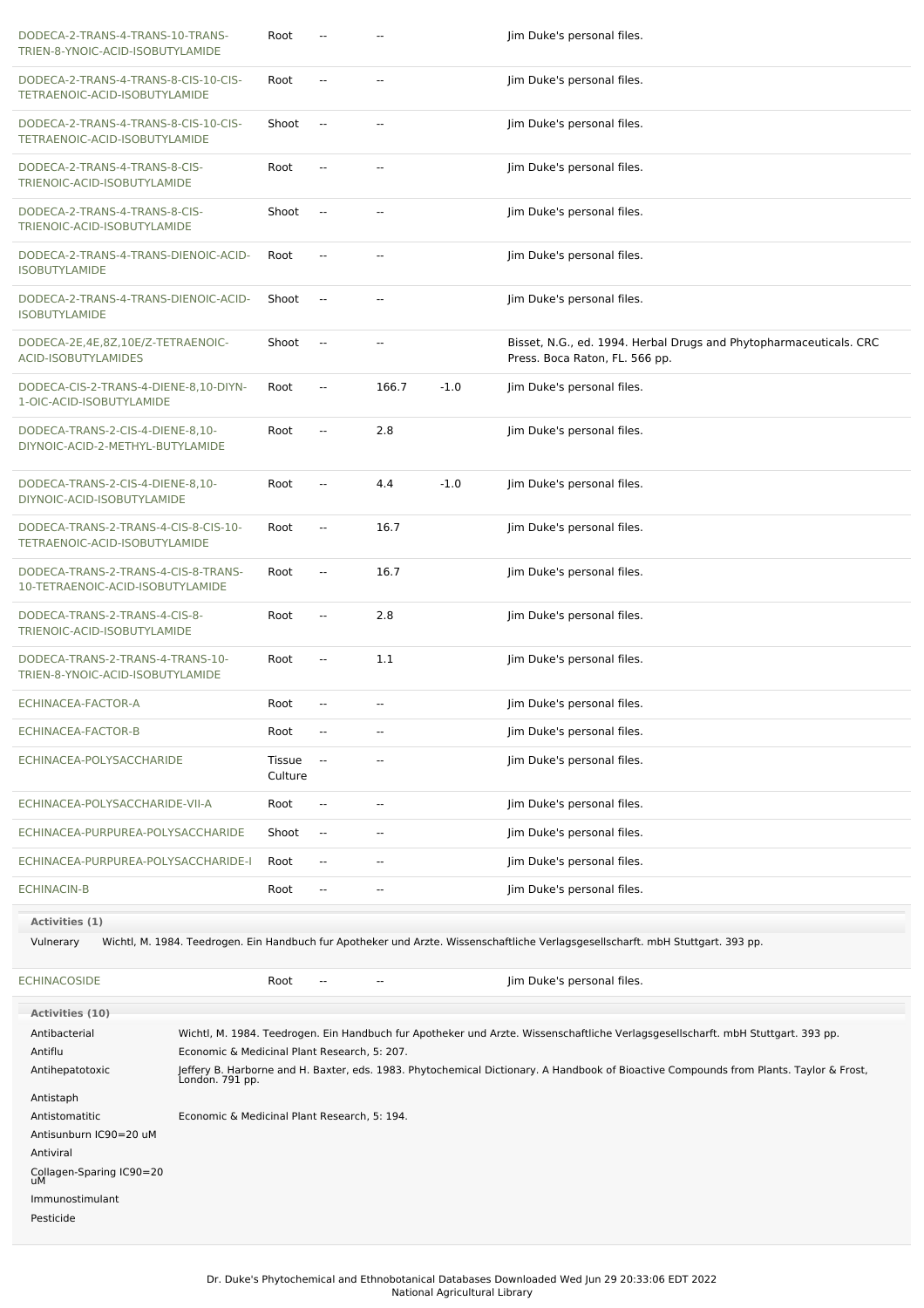| EO                                                       |                                                                                                                                          | Root   | 628.0                    | 2500.0                   | $-0.54$                                                                | $\ast$                                                                                                                                                 |
|----------------------------------------------------------|------------------------------------------------------------------------------------------------------------------------------------------|--------|--------------------------|--------------------------|------------------------------------------------------------------------|--------------------------------------------------------------------------------------------------------------------------------------------------------|
| EO                                                       |                                                                                                                                          | Flower | 1300.0                   | 4800.0                   | $-0.26$                                                                | Jim Duke's personal files.                                                                                                                             |
| EO                                                       |                                                                                                                                          | Shoot  | 900.0                    | 3200.0                   | $-0.66$                                                                | Jim Duke's personal files.                                                                                                                             |
| <b>FAT</b>                                               |                                                                                                                                          | Root   | 3263.0                   | 13000.0                  | $-0.33$                                                                | $\ast$                                                                                                                                                 |
| FIBER(CRUDE)                                             |                                                                                                                                          | Root   | $\overline{\phantom{a}}$ | 111000.0                 | -0.01                                                                  | $\ast$                                                                                                                                                 |
| FIBER(DIETARY)                                           |                                                                                                                                          | Root   | $\overline{\phantom{a}}$ | 512000.0 1.24            |                                                                        | $\ast$                                                                                                                                                 |
| GERMACRA-4(15)-5-TRANS-10(14)-TRIEN-1-<br><b>BETA-OL</b> |                                                                                                                                          | Shoot  | $\overline{\phantom{a}}$ | 42.1                     |                                                                        | Jim Duke's personal files.                                                                                                                             |
| GERMACRANEDIOL-EPOXIDE-CINNAMIC-<br><b>ACID-ESTER</b>    |                                                                                                                                          | Root   | $\overline{\phantom{a}}$ | --                       |                                                                        | Jim Duke's personal files.                                                                                                                             |
| GERMACRENE-ALCOHOL                                       |                                                                                                                                          | Shoot  | $\overline{\phantom{a}}$ | --                       |                                                                        | Leung, A. Y. and Foster, S. 1995. Encyclopedia of Common Natural<br>Ingredients 2nd Ed. John Wiley & Sons, New York. 649 pp.                           |
| <b>GERMACRENE-D</b>                                      |                                                                                                                                          | Shoot  | $\overline{\phantom{a}}$ | 120.0                    | $-0.3$                                                                 | $\ast$                                                                                                                                                 |
| <b>Activities (2)</b>                                    |                                                                                                                                          |        |                          |                          |                                                                        |                                                                                                                                                        |
| Pesticide                                                |                                                                                                                                          |        |                          |                          |                                                                        |                                                                                                                                                        |
| Pheromone                                                |                                                                                                                                          |        |                          |                          |                                                                        |                                                                                                                                                        |
| <b>GLYCINE</b>                                           |                                                                                                                                          | Plant  | $\overline{a}$           | $-$                      |                                                                        | Leung, A. Y. and Foster, S. 1995. Encyclopedia of Common Natural<br>Ingredients 2nd Ed. John Wiley & Sons, New York. 649 pp.                           |
| <b>Activities (12)</b>                                   |                                                                                                                                          |        |                          |                          |                                                                        |                                                                                                                                                        |
| Antiacid                                                 | Martindale's 29th                                                                                                                        |        |                          |                          |                                                                        |                                                                                                                                                        |
|                                                          | Pizzorno, J.E. and Murray, M.T. 1985. A Textbook of Natural Medicine. John Bastyr College Publications, Seattle, Washington (Looseleaf). |        |                          |                          |                                                                        |                                                                                                                                                        |
| Antialdosteronic                                         |                                                                                                                                          |        |                          |                          |                                                                        |                                                                                                                                                        |
| Antidote (Hypoglycin-A)                                  | Martindale's 29th                                                                                                                        |        |                          |                          |                                                                        |                                                                                                                                                        |
| Antiencephalopathic                                      | Martindale's 29th                                                                                                                        |        |                          |                          |                                                                        |                                                                                                                                                        |
| Antigastritic                                            | Martindale's 29th                                                                                                                        |        |                          |                          |                                                                        |                                                                                                                                                        |
| Antiprostatitic 125-250 mg 3<br>x/day                    |                                                                                                                                          |        |                          |                          | Werbach, M. 1993. Healing with Food. Harper Collins, New York, 443 pp. |                                                                                                                                                        |
| Antipruritic                                             | Merck 11th Edition                                                                                                                       |        |                          |                          |                                                                        |                                                                                                                                                        |
| Antisickling                                             |                                                                                                                                          |        |                          |                          |                                                                        |                                                                                                                                                        |
| Antiulcer                                                | Martindale's 29th                                                                                                                        |        |                          |                          |                                                                        | Ekeke, G.I. and Shode, F.O. 1988. Phenylalanine is the Predominant Antisickling Agent in Cajanus cajan Seed Extract. Planta Medica<br>56(1): 41, 1990. |
| Cancer-Preventive                                        |                                                                                                                                          |        |                          |                          |                                                                        | Stitt, P. A. Why George Should Eat Broccoli. Dougherty Co, Milwaukee, WI, 1990, 399 pp.                                                                |
| Neuroinhibitor<br>Uricosuric                             |                                                                                                                                          |        |                          |                          | Werbach, M. 1993. Healing with Food. Harper Collins, New York, 443 pp. |                                                                                                                                                        |
| <b>GLYCINE-BETAINE</b>                                   |                                                                                                                                          | Flower | $\rightarrow$            | 16450.0                  | 1.0                                                                    | Jim Duke's personal files.                                                                                                                             |
| <b>GLYCINE-BETAINE</b>                                   |                                                                                                                                          | Root   | --                       | 4500.0                   | 1.0                                                                    | Jim Duke's personal files.                                                                                                                             |
| <b>GLYCINE-BETAINE</b>                                   |                                                                                                                                          | Stem   | --                       | 5650.0                   | 1.0                                                                    | Jim Duke's personal files.                                                                                                                             |
| <b>GLYCINE-BETAINE</b>                                   |                                                                                                                                          | Leaf   | 4                        | 11200.0                  | 1.0                                                                    | Jim Duke's personal files.                                                                                                                             |
| <b>GUM</b>                                               |                                                                                                                                          | Root   | 20080.0                  | 80000.0                  | $-1.09$                                                                | $\ast$                                                                                                                                                 |
| <b>HETEROXYLAN</b>                                       |                                                                                                                                          | Shoot  | 4                        | $\overline{\phantom{a}}$ |                                                                        | Jim Duke's personal files.                                                                                                                             |
| Activities (1)                                           |                                                                                                                                          |        |                          |                          |                                                                        |                                                                                                                                                        |
| Phagocytotic                                             |                                                                                                                                          |        |                          |                          |                                                                        |                                                                                                                                                        |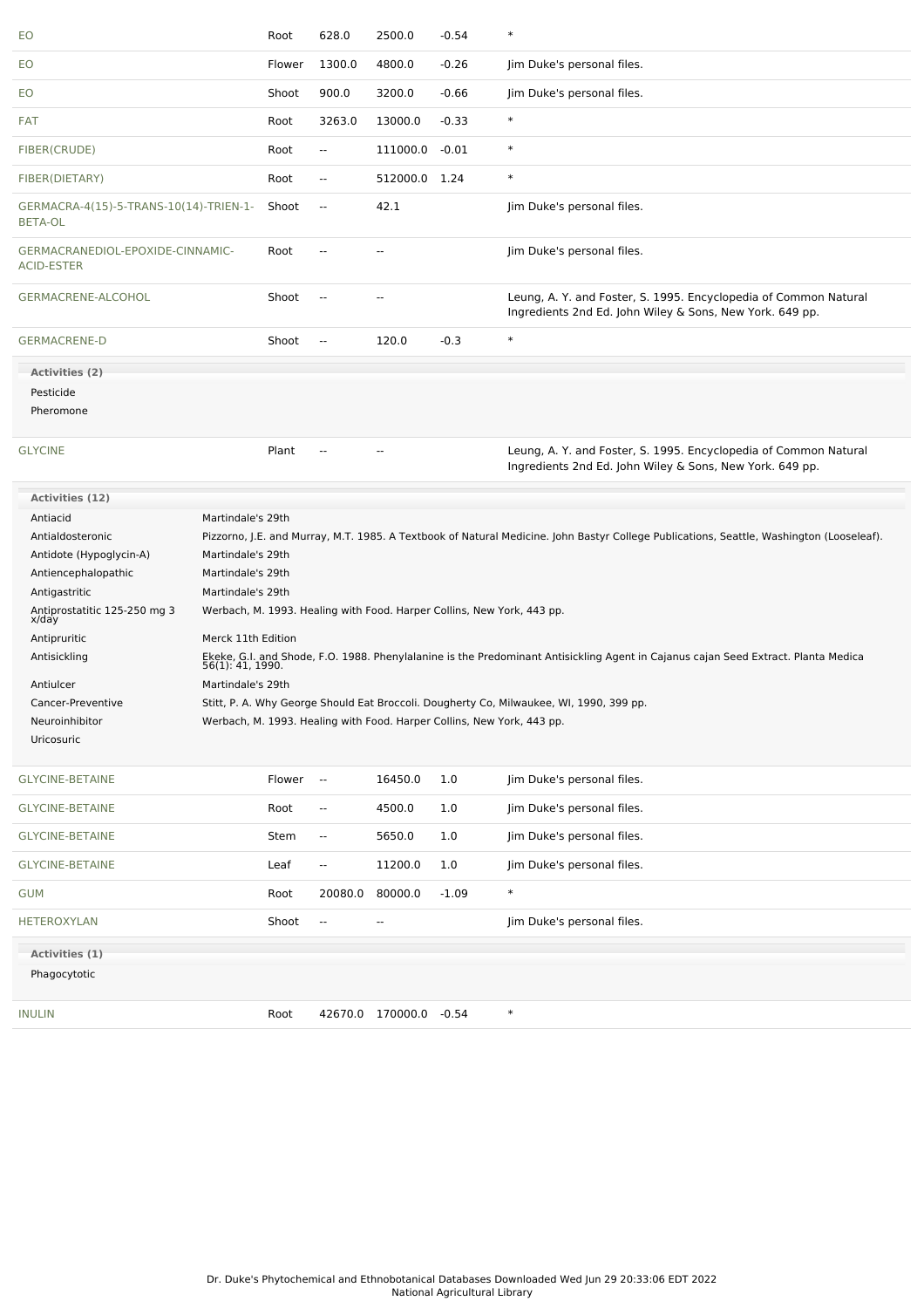| <b>Activities (19)</b>                                        |                                                                        |       |        |                   |                                                                                                                                                                                                        |
|---------------------------------------------------------------|------------------------------------------------------------------------|-------|--------|-------------------|--------------------------------------------------------------------------------------------------------------------------------------------------------------------------------------------------------|
| Alcohol-Dehydrogenase-Inhibitor (diagnostic)=50 mg/kg/ivn/man |                                                                        |       |        | Martindale's 29th |                                                                                                                                                                                                        |
| Anticolitic?                                                  |                                                                        |       |        |                   |                                                                                                                                                                                                        |
| Antidiabetic                                                  |                                                                        |       |        |                   |                                                                                                                                                                                                        |
| Antidiarrheic                                                 |                                                                        |       |        |                   |                                                                                                                                                                                                        |
| Antiobesity?                                                  |                                                                        |       |        |                   |                                                                                                                                                                                                        |
| Antiosteoporotic?                                             |                                                                        |       |        |                   |                                                                                                                                                                                                        |
| Bifidogenic                                                   |                                                                        |       |        |                   |                                                                                                                                                                                                        |
| Chemopreventive (Breast Cancer)                               |                                                                        |       |        |                   |                                                                                                                                                                                                        |
| Chemopreventive (Colon Cancer)                                |                                                                        |       |        |                   |                                                                                                                                                                                                        |
| Expectorant                                                   |                                                                        |       |        |                   | Pedersen, M. 1987. Nutritional Herbology. Pederson Publishing. Bountiful, Utah. 377 pp.                                                                                                                |
| Gastrostimulant                                               |                                                                        |       |        |                   |                                                                                                                                                                                                        |
|                                                               |                                                                        |       |        |                   |                                                                                                                                                                                                        |
| Hypocholesterolemic                                           |                                                                        |       |        |                   |                                                                                                                                                                                                        |
| Hypoglycemic                                                  |                                                                        |       |        |                   |                                                                                                                                                                                                        |
| Immunostimulant                                               |                                                                        |       |        |                   |                                                                                                                                                                                                        |
| Laxative                                                      |                                                                        |       |        |                   |                                                                                                                                                                                                        |
| Lipolytic                                                     |                                                                        |       |        |                   |                                                                                                                                                                                                        |
| Prebiotic                                                     |                                                                        |       |        |                   |                                                                                                                                                                                                        |
|                                                               |                                                                        |       |        |                   |                                                                                                                                                                                                        |
| Probiotic                                                     |                                                                        |       |        |                   |                                                                                                                                                                                                        |
| Probiotigenic                                                 |                                                                        |       |        |                   |                                                                                                                                                                                                        |
|                                                               |                                                                        |       |        |                   |                                                                                                                                                                                                        |
|                                                               |                                                                        |       |        |                   |                                                                                                                                                                                                        |
| <b>IRON</b>                                                   | Root                                                                   | 18.0  | 70.0   | $-0.34$           | $\ast$                                                                                                                                                                                                 |
| <b>Activities (6)</b>                                         |                                                                        |       |        |                   |                                                                                                                                                                                                        |
|                                                               |                                                                        |       |        |                   |                                                                                                                                                                                                        |
| Antiakathisic                                                 | Martindale's 29th                                                      |       |        |                   |                                                                                                                                                                                                        |
| Antianemic                                                    | Martindale's 29th                                                      |       |        |                   |                                                                                                                                                                                                        |
| Anticanker                                                    |                                                                        |       |        |                   |                                                                                                                                                                                                        |
| Anticheilitic                                                 |                                                                        |       |        |                   | Davies, S., and Stewart, A. 1990. Nutritional Medicine. Avon Books, New York. 509pp.                                                                                                                   |
| Antimenorrhagic 100<br>mg/day/wmn/orl                         |                                                                        |       |        |                   | Pizzorno, J.E. and Murray, M.T. 1985. A Textbook of Natural Medicine. John Bastyr College Publications, Seattle, Washington<br>(Looseleaf).                                                            |
| Prooxidant                                                    |                                                                        |       |        |                   |                                                                                                                                                                                                        |
|                                                               |                                                                        |       |        |                   |                                                                                                                                                                                                        |
|                                                               |                                                                        |       |        |                   |                                                                                                                                                                                                        |
| <b>SOTUSSILAGINE</b>                                          | Root                                                                   | 15.0  | 60.0   |                   | Bisset, N.G., ed. 1994. Herbal Drugs and Phytopharmaceuticals. CRC<br>Press. Boca Raton, FL. 566 pp.                                                                                                   |
|                                                               |                                                                        |       |        |                   |                                                                                                                                                                                                        |
| KAEMPFEROL-3-0-RUTINOSIDE                                     | Leaf                                                                   | --    |        |                   | Leung, A. Y. and Foster, S. 1995. Encyclopedia of Common Natural                                                                                                                                       |
|                                                               |                                                                        |       |        |                   | Ingredients 2nd Ed. John Wiley & Sons, New York. 649 pp.                                                                                                                                               |
| MAGNESIUM                                                     | Root                                                                   | 467.0 | 1860.0 | $-0.37$           | $\ast$                                                                                                                                                                                                 |
|                                                               |                                                                        |       |        |                   |                                                                                                                                                                                                        |
| Activities (65)                                               |                                                                        |       |        |                   |                                                                                                                                                                                                        |
| AntiCFS                                                       |                                                                        |       |        |                   |                                                                                                                                                                                                        |
| AntiLyme 400-1,000 mg                                         |                                                                        |       |        |                   |                                                                                                                                                                                                        |
| AntiMS                                                        |                                                                        |       |        |                   |                                                                                                                                                                                                        |
| AntiPMS 400-800                                               |                                                                        |       |        |                   |                                                                                                                                                                                                        |
| mg/day/wmn/orl                                                |                                                                        |       |        |                   |                                                                                                                                                                                                        |
| AntiPMS 400-800<br>mg/day/wmn orl                             |                                                                        |       |        |                   |                                                                                                                                                                                                        |
| AntiRaynaud's 280-350                                         |                                                                        |       |        |                   |                                                                                                                                                                                                        |
| mg/day                                                        |                                                                        |       |        |                   |                                                                                                                                                                                                        |
| Antiaggregant 400 mg/day                                      |                                                                        |       |        |                   |                                                                                                                                                                                                        |
| Antialcoholic                                                 |                                                                        |       |        |                   |                                                                                                                                                                                                        |
| Antianginal 400 mg/day                                        | Werbach, M. 1993. Healing with Food. Harper Collins, New York, 443 pp. |       |        |                   |                                                                                                                                                                                                        |
| Antianorectic                                                 |                                                                        |       |        |                   | Davies, S., and Stewart, A. 1990. Nutritional Medicine. Avon Books, New York. 509pp.                                                                                                                   |
| Antianxiety 400 mg/day                                        | Werbach, M. 1993. Healing with Food. Harper Collins, New York, 443 pp. |       |        |                   |                                                                                                                                                                                                        |
| Antiarrhythmic 400 mg/day                                     |                                                                        |       |        |                   |                                                                                                                                                                                                        |
| Antiarthritic                                                 |                                                                        |       |        |                   | Davies, S., and Stewart, A. 1990. Nutritional Medicine. Avon Books, New York. 509pp.                                                                                                                   |
| Antiasthmatic                                                 |                                                                        |       |        |                   | Pizzorno, J.E. and Murray, M.T. 1985. A Textbook of Natural Medicine. John Bastyr College Publications, Seattle, Washington (Looseleaf).                                                               |
| Antiatherosclerotic 400                                       |                                                                        |       |        |                   |                                                                                                                                                                                                        |
| mg/day                                                        |                                                                        |       |        |                   |                                                                                                                                                                                                        |
| Anticephalagic                                                |                                                                        |       |        |                   |                                                                                                                                                                                                        |
| Anticlimacteric 500-750<br>mg/day                             |                                                                        |       |        |                   |                                                                                                                                                                                                        |
| Anticonvulsant                                                |                                                                        |       |        |                   | Facciola, S. 1998. Cornucopia - A Source Book of Edible Plants. Kampong Publications, Vista CA. 713 pp.                                                                                                |
|                                                               |                                                                        |       |        |                   |                                                                                                                                                                                                        |
| Anticoronary 400 mg/day                                       |                                                                        |       |        |                   | Challem, J., Berkson, Burt, and Smith, Melissa Dianne. 2000. Syndrome X - The complete nutritional program to prevent and reservse<br>insulin resistance. John Wiley & Sons, New York. 272 pp. \$24.95 |
| Antidepressant                                                |                                                                        |       |        |                   | Davies, S., and Stewart, A. 1990. Nutritional Medicine. Avon Books, New York. 509pp.                                                                                                                   |
| Antidiabetic 400-800                                          |                                                                        |       |        |                   |                                                                                                                                                                                                        |
| mg/man/day                                                    |                                                                        |       |        |                   |                                                                                                                                                                                                        |
| Antidysmenorrheic 100 mg 4<br>x/day                           | Werbach, M. 1993. Healing with Food. Harper Collins, New York, 443 pp. |       |        |                   |                                                                                                                                                                                                        |
|                                                               |                                                                        |       |        |                   |                                                                                                                                                                                                        |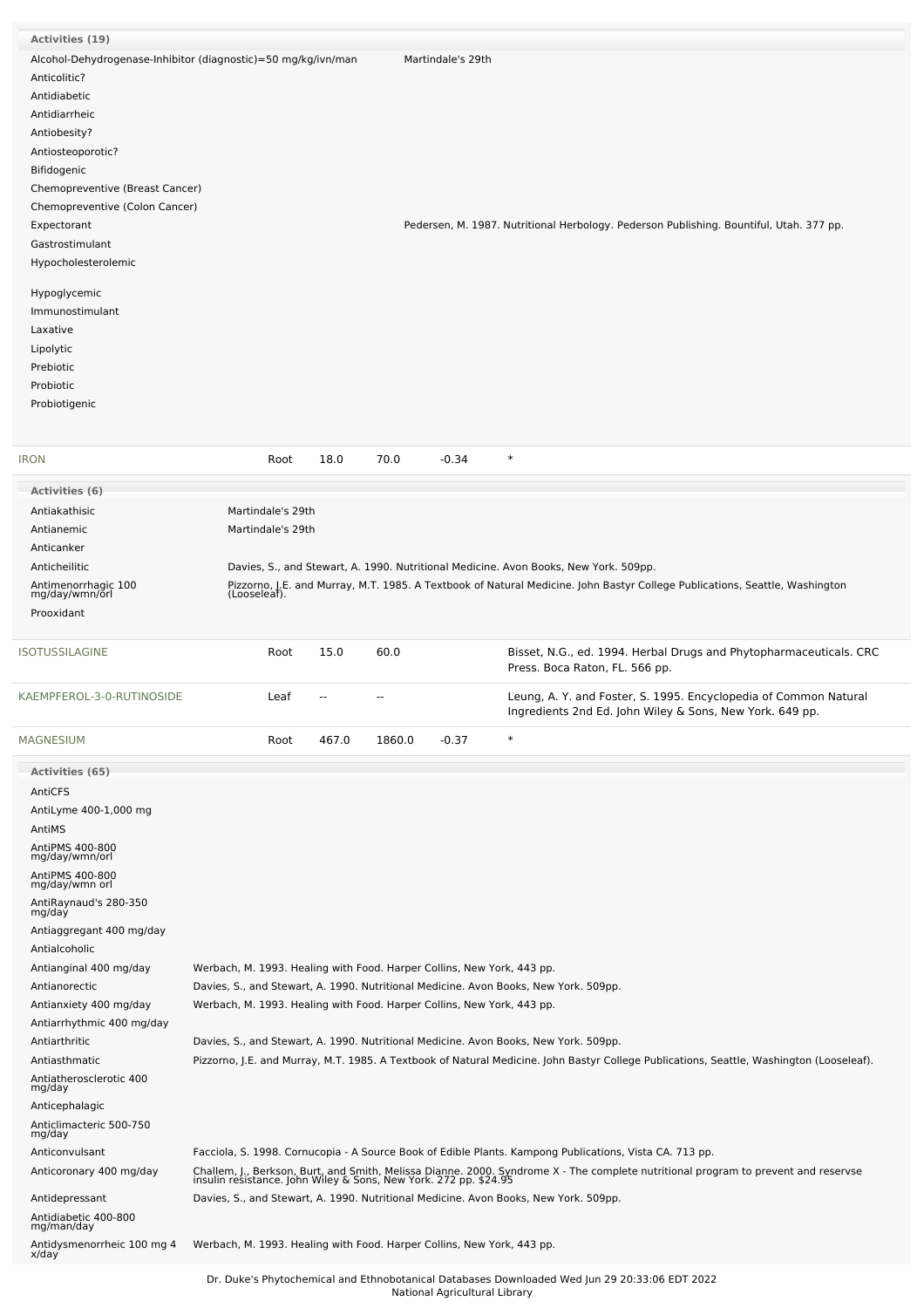| Antienterotic                                      |                                                                                                                                                                                                        |
|----------------------------------------------------|--------------------------------------------------------------------------------------------------------------------------------------------------------------------------------------------------------|
| Antiepileptic 450 mg/day                           |                                                                                                                                                                                                        |
| Antifatigue                                        |                                                                                                                                                                                                        |
| Antifibromyalgic 200-300 mg<br>3x/day              |                                                                                                                                                                                                        |
| Antigastrotic                                      |                                                                                                                                                                                                        |
| Antiglaucomic                                      |                                                                                                                                                                                                        |
| Antihyperkinetic                                   | Davies, S., and Stewart, A. 1990. Nutritional Medicine. Avon Books, New York. 509pp.                                                                                                                   |
| Antihypertensive                                   |                                                                                                                                                                                                        |
| Antihypoglycemic<br>Antiinflammatory 100 mg 4      | Davies, S., and Stewart, A. 1990. Nutritional Medicine. Avon Books, New York. 509pp.<br>Werbach, M. 1993. Healing with Food. Harper Collins, New York, 443 pp.                                         |
| x/day                                              |                                                                                                                                                                                                        |
| Antiinsomniac                                      | Davies, S., and Stewart, A. 1990. Nutritional Medicine. Avon Books, New York. 509pp.                                                                                                                   |
| Antilithic                                         | Pizzorno, J.E. and Murray, M.T. 1985. A Textbook of Natural Medicine. John Bastyr College Publications, Seattle, Washington (Looseleaf).                                                               |
| Antimastalgic                                      | Pizzorno, J.E. and Murray, M.T. 1985. A Textbook of Natural Medicine. John Bastyr College Publications, Seattle, Washington (Looseleaf).                                                               |
| Antimenopausal 500-750<br>mg/day                   |                                                                                                                                                                                                        |
| Antimigraine 200<br>mg/day/man                     | Werbach, M. 1993. Healing with Food. Harper Collins, New York, 443 pp.                                                                                                                                 |
| Antimitral-valve-prolapse                          |                                                                                                                                                                                                        |
| Antinephrolytic                                    |                                                                                                                                                                                                        |
| Antineurotic                                       | Davies, S., and Stewart, A. 1990. Nutritional Medicine. Avon Books, New York. 509pp.                                                                                                                   |
| Antiosteoporotic 500-1,000<br>mg/day/wmn/orl       |                                                                                                                                                                                                        |
| Antiplaque 500-1,000 mg/day                        |                                                                                                                                                                                                        |
| Antiretinopathic 400 mg/day                        | Challem, J., Berkson, Burt, and Smith, Melissa Dianne. 2000. Syndrome X - The complete nutritional program to prevent and reservse<br>insulin resistance. John Wiley & Sons, New York. 272 pp. \$24.95 |
| Antispasmodic                                      |                                                                                                                                                                                                        |
| Antispasmophilic 500 mg/day                        | Werbach, M. 1993. Healing with Food. Harper Collins, New York, 443 pp.                                                                                                                                 |
| Antistress 500-750 mg/day                          |                                                                                                                                                                                                        |
| Antistroke 400 mg/day                              | Challem, J., Berkson, Burt, and Smith, Melissa Dianne. 2000. Syndrome X - The complete nutritional program to prevent and reservse<br>insulin resistance. John Wiley & Sons, New York. 272 pp. \$24.95 |
| Antisyndrome-X 400<br>mg/man/day                   | Challem, J., Berkson, Burt, and Smith, Melissa Dianne. 2000. Syndrome X - The complete nutritional program to prevent and reservse<br>insulin resistance. John Wiley & Sons, New York. 272 pp. \$24.95 |
| Anxiolytic 500-750 mg/day<br><b>CNS-Depressant</b> | Facciola, S. 1998. Cornucopia - A Source Book of Edible Plants. Kampong Publications, Vista CA. 713 pp.                                                                                                |
| Calcium-Antagonist                                 |                                                                                                                                                                                                        |
| Cardioprotective                                   |                                                                                                                                                                                                        |
| <b>Diuretic</b>                                    |                                                                                                                                                                                                        |
| Hypocholesterolemic 400<br>mg/day                  | Werbach, M. 1993. Healing with Food. Harper Collins, New York, 443 pp.                                                                                                                                 |
| Hypotensive 260-500 mg/day                         |                                                                                                                                                                                                        |
| Immunomodulator                                    |                                                                                                                                                                                                        |
| Insulinogenic 400 mg/day                           | Challem, J., Berkson, Burt, and Smith, Melissa Dianne. 2000. Syndrome X - The complete nutritional program to prevent and reservse<br>insulin resistance. John Wiley & Sons, New York. 272 pp. \$24.95 |
| Laxative 300-500 mg/day                            |                                                                                                                                                                                                        |
| Litholytic                                         |                                                                                                                                                                                                        |
| Myorelaxant 100 mg 4 x/day<br>Neurotransmitter     | Werbach, M. 1993. Healing with Food. Harper Collins, New York, 443 pp.                                                                                                                                 |
| Tranquilizer 500-750 mg/day                        |                                                                                                                                                                                                        |
|                                                    | Uterorelaxant 100 mg 4 x/day Werbach, M. 1993. Healing with Food. Harper Collins, New York, 443 pp.                                                                                                    |
| Vasodilator                                        |                                                                                                                                                                                                        |
| MANGANESE                                          | $\ast$<br>3.0<br>10.1<br>$-0.43$<br>Root                                                                                                                                                               |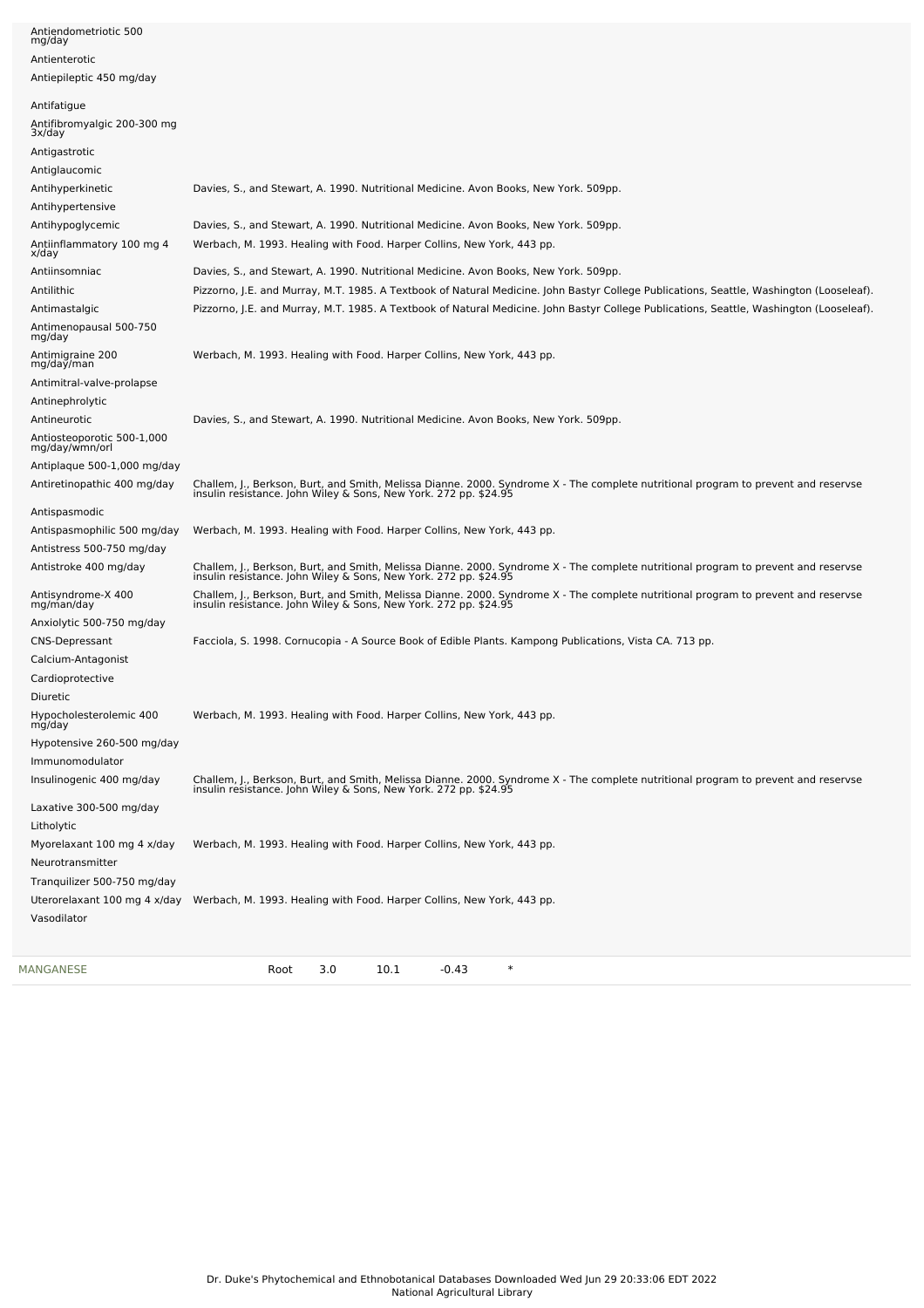| <b>Activities (14)</b>             |                                                                                                                                                                                                     |  |  |  |  |  |  |
|------------------------------------|-----------------------------------------------------------------------------------------------------------------------------------------------------------------------------------------------------|--|--|--|--|--|--|
| AntiPMS                            |                                                                                                                                                                                                     |  |  |  |  |  |  |
| Antialcoholic                      | Forest H. Nielsen, USDA, Grand Forks, various publications.                                                                                                                                         |  |  |  |  |  |  |
| Antianemic                         | Martindale's 28th                                                                                                                                                                                   |  |  |  |  |  |  |
| Antiarthritic                      |                                                                                                                                                                                                     |  |  |  |  |  |  |
| Antidiabetic 3-5 mg/day            | Werbach, M. 1993. Healing with Food. Harper Collins, New York, 443 pp.                                                                                                                              |  |  |  |  |  |  |
| Antidiabetic 10-30<br>mg/man/day   |                                                                                                                                                                                                     |  |  |  |  |  |  |
| Antidiscotic                       | Davies, S., and Stewart, A. 1990. Nutritional Medicine. Avon Books, New York. 509pp.                                                                                                                |  |  |  |  |  |  |
| Antidyskinetic                     | Martindale's 28th                                                                                                                                                                                   |  |  |  |  |  |  |
| Antiepileptic 450 mg/day           | Werbach, M. 1993. Healing with Food. Harper Collins, New York, 443 pp.                                                                                                                              |  |  |  |  |  |  |
| Antiosteoporotic                   |                                                                                                                                                                                                     |  |  |  |  |  |  |
| Antiototic                         | Davies, S., and Stewart, A. 1990. Nutritional Medicine. Avon Books, New York. 509pp.                                                                                                                |  |  |  |  |  |  |
| Antioxidant                        |                                                                                                                                                                                                     |  |  |  |  |  |  |
| Antisyndrome-X 10-30<br>mg/man/day | Challem, J., Berkson, Burt, and Smith, Melissa Dianne. 2000. Syndrome X - The complete nutritional program to prevent and reservse insulin resistance. John Wiley & Sons, New York. 272 pp. \$24.95 |  |  |  |  |  |  |
| Hypoglycemic 10-30<br>mg/man/day   |                                                                                                                                                                                                     |  |  |  |  |  |  |
|                                    |                                                                                                                                                                                                     |  |  |  |  |  |  |
| METHYL-P-HYDROXYCINNAMATE          | Newall, C. A., Anderson, L. A. and Phillipson, J. D. 1996. Herbal Medicine -<br>Shoot<br>--<br>A Guide for Health-care Professionals. The Pharmaceutical Press. London.<br>296pp.                   |  |  |  |  |  |  |

| NΙΔ<br>١N | Root | 7.U | 68.U<br>---- | -<br>. | <br>$\sim$ |
|-----------|------|-----|--------------|--------|------------|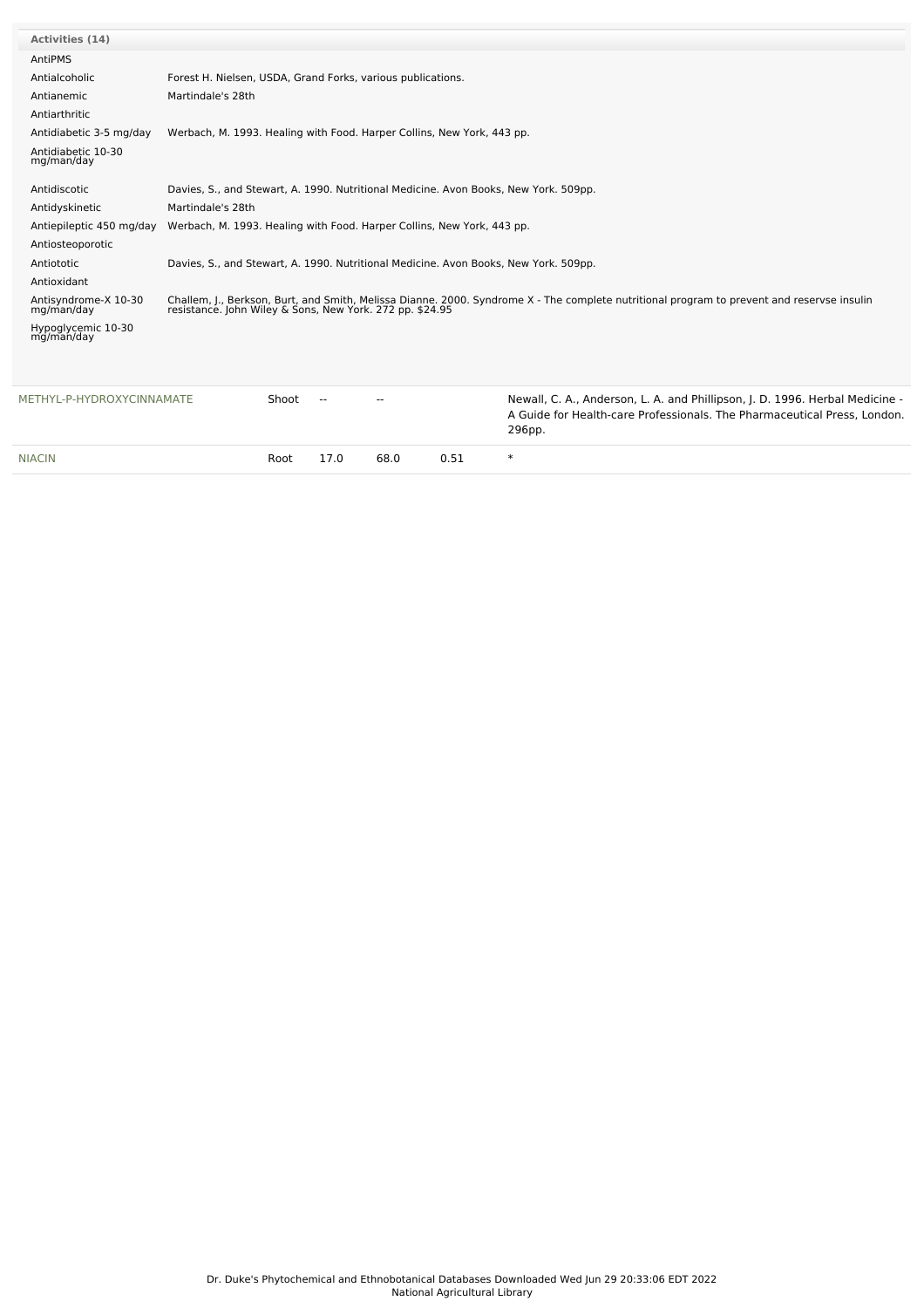| <b>Activities (39)</b>                     |                                                                                                                                                           |
|--------------------------------------------|-----------------------------------------------------------------------------------------------------------------------------------------------------------|
| Allergenic                                 | Werbach, M. 1993. Healing with Food. Harper Collins, New York, 443 pp.                                                                                    |
| AntiLyme 50 mg/day                         |                                                                                                                                                           |
| AntiMeniere's                              | Duke, J. A. Writeups or information summaries on approximately 2,000 economic plants, USDA, ARS, Beltsville, MD 20705.                                    |
| AntiRaynaud's 1,500-4,000<br>mg/day        |                                                                                                                                                           |
| Antiacrodynic                              |                                                                                                                                                           |
| Antiallergic 50 mg/2x/day                  | Werbach, M. 1993. Healing with Food. Harper Collins, New York, 443 pp.                                                                                    |
| Antialzheimeran                            |                                                                                                                                                           |
| Antiamblyopic                              |                                                                                                                                                           |
| Antianginal                                |                                                                                                                                                           |
| Anticataract                               |                                                                                                                                                           |
| Antichilblain                              | Jeffery B. Harborne and H. Baxter, eds. 1983. Phytochemical Dictionary. A Handbook of Bioactive Compounds from Plants. Taylor &<br>Frost, London. 791 pp. |
| Anticonvulsant 3 g/day                     | Werbach, M. 1993. Healing with Food. Harper Collins, New York, 443 pp.                                                                                    |
| Antidementia                               |                                                                                                                                                           |
| Antidermatitic                             | Davies, S., and Stewart, A. 1990. Nutritional Medicine. Avon Books, New York. 509pp.                                                                      |
| Antidiabetic                               |                                                                                                                                                           |
| Antidysphagic                              |                                                                                                                                                           |
| Antiepileptic 3 g/day                      | Werbach, M. 1993. Healing with Food. Harper Collins, New York, 443 pp.                                                                                    |
| Antihangover 50 mg                         |                                                                                                                                                           |
| Antihistaminic 50 mg 2x/day                | Werbach, M. 1993. Healing with Food. Harper Collins, New York, 443 pp.                                                                                    |
| Antihyperactivity 1.5-6 g/day              | Werbach, M. 1993. Healing with Food. Harper Collins, New York, 443 pp.                                                                                    |
| Antiinsomnic 1 g/day                       | Werbach, M. 1993. Healing with Food. Harper Collins, New York, 443 pp.                                                                                    |
| Antineuralgic                              |                                                                                                                                                           |
| Antiparkinsonian 100 mg/day                | Werbach, M. 1993. Healing with Food. Harper Collins, New York, 443 pp.                                                                                    |
| Antipellagric                              | Davies, S., and Stewart, A. 1990. Nutritional Medicine. Avon Books, New York. 509pp.                                                                      |
| Antiscotomic                               |                                                                                                                                                           |
| Antispasmodic 100 mg 2x/day<br>Antivertigo | Werbach, M. 1993. Healing with Food. Harper Collins, New York, 443 pp.                                                                                    |
| Cancer-Preventive                          | Stitt, P. A. Why George Should Eat Broccoli. Dougherty Co, Milwaukee, WI, 1990, 399 pp.                                                                   |
| Cardioprotective                           |                                                                                                                                                           |
| Circulotonic                               |                                                                                                                                                           |
| Fibrinolytic                               |                                                                                                                                                           |
| Hepatoprotective                           |                                                                                                                                                           |
| Hepatotoxic                                |                                                                                                                                                           |
| Hypocholesterolemic 50-100 mg<br>3x/day    |                                                                                                                                                           |
| Hypoglycemic                               |                                                                                                                                                           |
| Hypolipidemic                              |                                                                                                                                                           |
| Sedative                                   | Pizzorno, J.E. and Murray, M.T. 1985. A Textbook of Natural Medicine. John Bastyr College Publications, Seattle, Washington<br>(Looseleaf).               |
| Serotoninergic                             | Pizzorno, J.E. and Murray, M.T. 1985. A Textbook of Natural Medicine. John Bastyr College Publications, Seattle, Washington<br>(Looseleaf).               |
| Vasodilator                                | Martindale's 29th                                                                                                                                         |
| P-COUMARIC-ACID                            | Fruit<br>Jim Duke's personal files.<br>--<br>Juice                                                                                                        |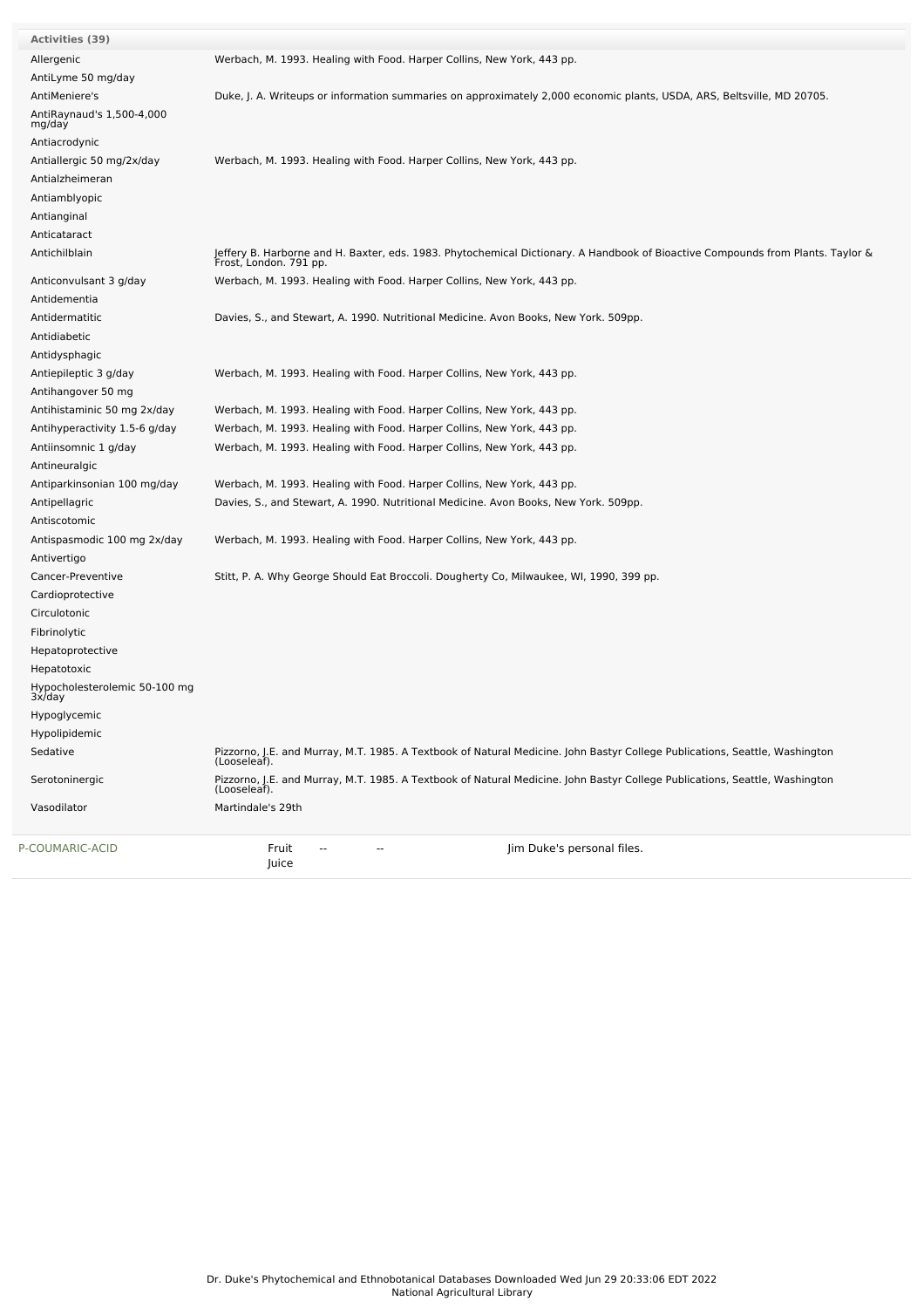| <b>Activities (25)</b>                                                              |                                                                                                                                                                                                                                                                                                                                               |                                              |                          |        |         |                                                                                                                                                                   |  |  |  |
|-------------------------------------------------------------------------------------|-----------------------------------------------------------------------------------------------------------------------------------------------------------------------------------------------------------------------------------------------------------------------------------------------------------------------------------------------|----------------------------------------------|--------------------------|--------|---------|-------------------------------------------------------------------------------------------------------------------------------------------------------------------|--|--|--|
| Aldose-Reductase-Inhibitor 4<br>ug/ml (weak activity)                               | Ichikawa, K., et al. 1991. Isolation and Structure Determination of Aldose Reductase Inhibitors from Traditional Thai Medicine, and<br>Syntheses of Their Derivatives. Sankyo Kenkyusho Nempo, 43: 99-110.<br>Jeffery B. Harborne and H. Baxter, eds. 1983. Phytochemical Dictionary. A Handbook of Bioactive Compounds from Plants. Taylor & |                                              |                          |        |         |                                                                                                                                                                   |  |  |  |
| Allelopathic                                                                        | Frost, London. 791 pp.                                                                                                                                                                                                                                                                                                                        |                                              |                          |        |         |                                                                                                                                                                   |  |  |  |
| Antibacterial                                                                       | Pharmazie, 46: 156, 1991.                                                                                                                                                                                                                                                                                                                     |                                              |                          |        |         |                                                                                                                                                                   |  |  |  |
| Anticlastogen<br>Antifertility                                                      |                                                                                                                                                                                                                                                                                                                                               |                                              |                          |        |         |                                                                                                                                                                   |  |  |  |
| Antihepatotoxic                                                                     | Jeffery B. Harborne and H. Baxter, eds. 1983. Phytochemical Dictionary. A Handbook of Bioactive Compounds from Plants. Taylor &<br>Frost, London. 791 pp.                                                                                                                                                                                     |                                              |                          |        |         |                                                                                                                                                                   |  |  |  |
| Antileukemic IC50=25-56 ug/ml                                                       |                                                                                                                                                                                                                                                                                                                                               |                                              |                          |        |         | Chiang, L. C., Chiang, W., Chang, M. Y., Ng, L. T., Lin, C. C. 2003. Antileukemic activity of selected natural products in Taiwan. Am J Chin<br>Med, 31(1):37-46. |  |  |  |
| Antinitrosaminic<br>Antioxidant IC24=30 ppm                                         | Joseph, J., Nadeau, D. and Underwood, A. 2001. The Color Code. Hyperion, NY.                                                                                                                                                                                                                                                                  |                                              |                          |        |         |                                                                                                                                                                   |  |  |  |
| Antioxidant 1/3 BHA                                                                 |                                                                                                                                                                                                                                                                                                                                               |                                              |                          |        |         |                                                                                                                                                                   |  |  |  |
| Antiperoxidant IC50=>100 uM                                                         | Planta Medica, 57: A54, 1991.                                                                                                                                                                                                                                                                                                                 |                                              |                          |        |         |                                                                                                                                                                   |  |  |  |
| Antiseptic<br>Antispasmodic                                                         |                                                                                                                                                                                                                                                                                                                                               |                                              |                          |        |         | Newall, C. A., Anderson, L. A. and Phillipson, J. D. 1996. Herbal Medicine - A Guide for Health-care Professionals. The Pharmaceutical                            |  |  |  |
|                                                                                     | Press, London. 296pp.                                                                                                                                                                                                                                                                                                                         |                                              |                          |        |         |                                                                                                                                                                   |  |  |  |
| Antitumor<br>Cancer-Preventive                                                      |                                                                                                                                                                                                                                                                                                                                               |                                              |                          |        |         |                                                                                                                                                                   |  |  |  |
| Chemopreventive                                                                     |                                                                                                                                                                                                                                                                                                                                               |                                              |                          |        |         |                                                                                                                                                                   |  |  |  |
| Choleretic                                                                          |                                                                                                                                                                                                                                                                                                                                               |                                              |                          |        |         |                                                                                                                                                                   |  |  |  |
| Cytotoxic                                                                           | Frost, London. 791 pp.                                                                                                                                                                                                                                                                                                                        |                                              |                          |        |         | Jeffery B. Harborne and H. Baxter, eds. 1983. Phytochemical Dictionary. A Handbook of Bioactive Compounds from Plants. Taylor &                                   |  |  |  |
| Diaphoretic?                                                                        |                                                                                                                                                                                                                                                                                                                                               | Lawrence Review of Natural Products, Dec-90. |                          |        |         |                                                                                                                                                                   |  |  |  |
| Fungicide                                                                           |                                                                                                                                                                                                                                                                                                                                               |                                              |                          |        |         | Nigg, H.N. and Seigler, D.S., eds. 1992. Phytochemical Resources for Medicine and Agriculture. Plenum Press, New York. 445 pp.                                    |  |  |  |
| Lipoxygenase-Inhibitor IC11=5<br>mМ                                                 |                                                                                                                                                                                                                                                                                                                                               |                                              |                          |        |         | Oszmianski, J. and Lee, C.Y. 1990. Inhibitory Effect of Phenolics on Carotene Bleaching in Vegetables. J. Agric. Food Chem. 38: 688-690.                          |  |  |  |
| Pesticide                                                                           |                                                                                                                                                                                                                                                                                                                                               |                                              |                          |        |         |                                                                                                                                                                   |  |  |  |
| Prostaglandigenic                                                                   |                                                                                                                                                                                                                                                                                                                                               |                                              |                          |        |         |                                                                                                                                                                   |  |  |  |
| Prostaglandin-Synthesis-Inhibitor                                                   |                                                                                                                                                                                                                                                                                                                                               |                                              |                          |        |         |                                                                                                                                                                   |  |  |  |
| Tyrosinase-Inhibitor ID50=3,650<br>uМ                                               |                                                                                                                                                                                                                                                                                                                                               |                                              |                          |        |         |                                                                                                                                                                   |  |  |  |
|                                                                                     |                                                                                                                                                                                                                                                                                                                                               |                                              |                          |        |         |                                                                                                                                                                   |  |  |  |
| P-HYDROXYCINNAMIC-ACID-METHYL-ESTER                                                 |                                                                                                                                                                                                                                                                                                                                               | Plant                                        | $\overline{a}$           |        |         | Leung, A. Y. and Foster, S. 1995. Encyclopedia of Common Natural<br>Ingredients 2nd Ed. John Wiley & Sons, New York. 649 pp.                                      |  |  |  |
| PENTADECA-TRANS-2-CIS-9-DIENE-12,14-<br>DIYNOIC-ACID-(2-HYDROXY-ISOBUTYL)-<br>AMIDE |                                                                                                                                                                                                                                                                                                                                               | Shoot                                        | $\overline{\phantom{a}}$ | 10.0   |         | Jim Duke's personal files.                                                                                                                                        |  |  |  |
| PENTADECA-TRANS-2-CIS-9-DIENE-12,14-<br>DIYNOIC-ACID-ISOBUTYLAMIDE                  |                                                                                                                                                                                                                                                                                                                                               | Shoot                                        | $\overline{\phantom{a}}$ | 8.0    |         | Jim Duke's personal files.                                                                                                                                        |  |  |  |
| <b>PHOSPHORUS</b>                                                                   |                                                                                                                                                                                                                                                                                                                                               | Root                                         | 198.0                    | 790.0  | $-0.48$ | $\ast$                                                                                                                                                            |  |  |  |
| <b>Activities (4)</b>                                                               |                                                                                                                                                                                                                                                                                                                                               |                                              |                          |        |         |                                                                                                                                                                   |  |  |  |
| Antiosteoporotic                                                                    |                                                                                                                                                                                                                                                                                                                                               |                                              |                          |        |         | Davies, S., and Stewart, A. 1990. Nutritional Medicine. Avon Books, New York. 509pp.                                                                              |  |  |  |
| Anxiolytic                                                                          |                                                                                                                                                                                                                                                                                                                                               |                                              |                          |        |         |                                                                                                                                                                   |  |  |  |
| Immunostimulant                                                                     |                                                                                                                                                                                                                                                                                                                                               |                                              |                          |        |         | Davies, S., and Stewart, A. 1990. Nutritional Medicine. Avon Books, New York. 509pp.                                                                              |  |  |  |
| Osteogenic                                                                          |                                                                                                                                                                                                                                                                                                                                               |                                              |                          |        |         | Davies, S., and Stewart, A. 1990. Nutritional Medicine. Avon Books, New York. 509pp.                                                                              |  |  |  |
|                                                                                     |                                                                                                                                                                                                                                                                                                                                               |                                              |                          |        |         |                                                                                                                                                                   |  |  |  |
| POLYSACCHARIDE                                                                      |                                                                                                                                                                                                                                                                                                                                               | Plant                                        | $\sim$                   |        |         | Jim Duke's personal files.                                                                                                                                        |  |  |  |
| POLYSACCHARIDE-A                                                                    |                                                                                                                                                                                                                                                                                                                                               | Tissue<br>Culture                            | $\sim$                   |        |         | Jim Duke's personal files.                                                                                                                                        |  |  |  |
| POLYSACCHARIDE-E                                                                    |                                                                                                                                                                                                                                                                                                                                               | Tissue<br>Culture                            | $\sim$                   |        |         | Jim Duke's personal files.                                                                                                                                        |  |  |  |
| POLYSACCHARIDE-F                                                                    |                                                                                                                                                                                                                                                                                                                                               | Tissue<br>Culture                            | $\overline{\phantom{a}}$ |        |         | Jim Duke's personal files.                                                                                                                                        |  |  |  |
| POTASSIUM                                                                           |                                                                                                                                                                                                                                                                                                                                               | Root                                         | 2031.0                   | 8090.0 | $-0.56$ | $\ast$                                                                                                                                                            |  |  |  |
|                                                                                     |                                                                                                                                                                                                                                                                                                                                               |                                              |                          |        |         |                                                                                                                                                                   |  |  |  |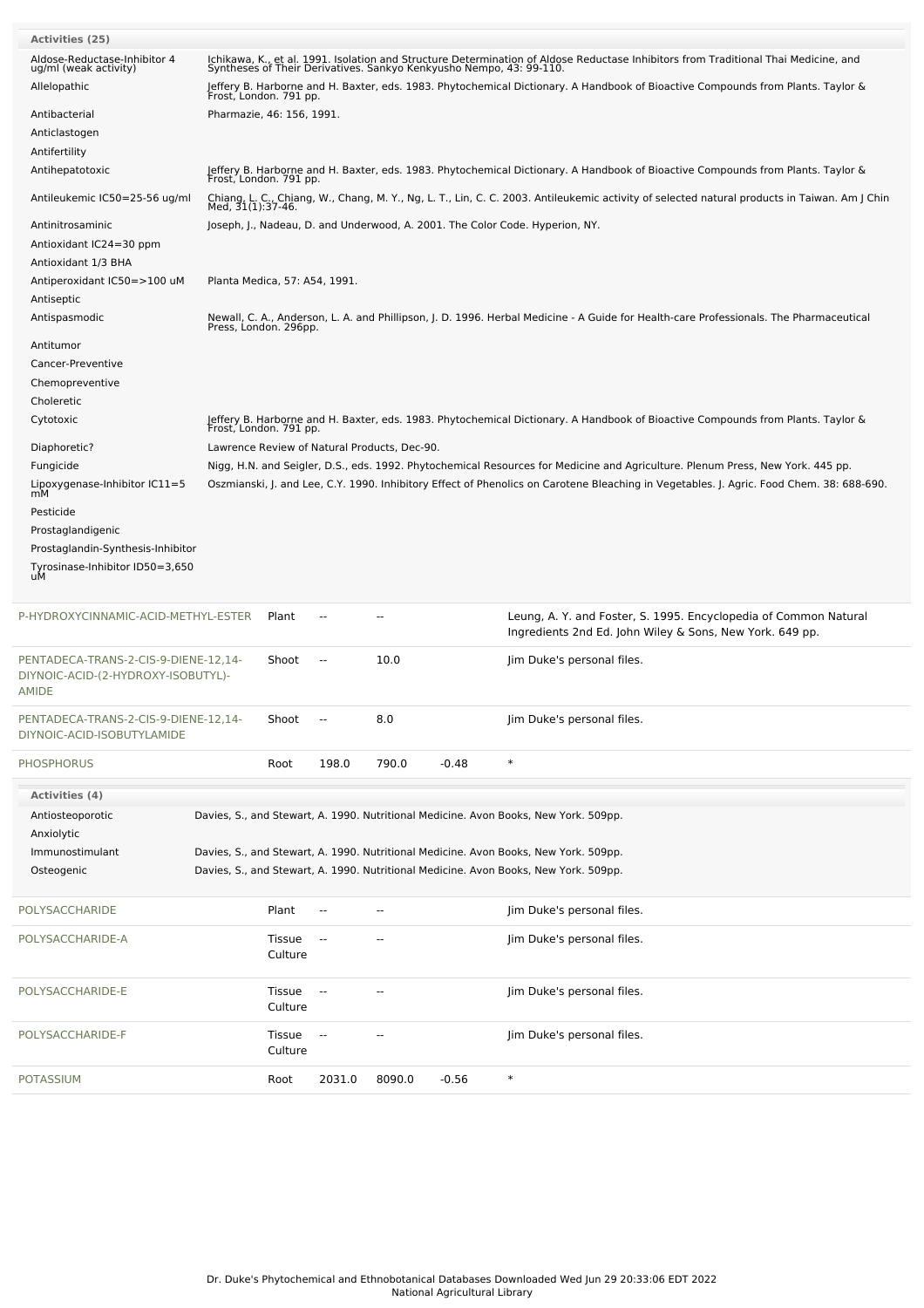| <b>Activities (14)</b>                                      |                                                                                                                                                                                                                                   |  |  |  |  |  |  |
|-------------------------------------------------------------|-----------------------------------------------------------------------------------------------------------------------------------------------------------------------------------------------------------------------------------|--|--|--|--|--|--|
| Angiotensin-Receptor-Blocker                                |                                                                                                                                                                                                                                   |  |  |  |  |  |  |
| Antiarrhythmic                                              | Davies, S., and Stewart, A. 1990. Nutritional Medicine. Avon Books, New York. 509pp.                                                                                                                                              |  |  |  |  |  |  |
| Antidepressant                                              | Davies, S., and Stewart, A. 1990. Nutritional Medicine. Avon Books, New York. 509pp.                                                                                                                                              |  |  |  |  |  |  |
| Antifatigue                                                 | Davies, S., and Stewart, A. 1990. Nutritional Medicine. Avon Books, New York. 509pp.                                                                                                                                              |  |  |  |  |  |  |
| Antihypertensive                                            |                                                                                                                                                                                                                                   |  |  |  |  |  |  |
| Antispasmodic<br>Antistroke                                 | Davies, S., and Stewart, A. 1990. Nutritional Medicine. Avon Books, New York. 509pp.                                                                                                                                              |  |  |  |  |  |  |
| Anxiolytic                                                  |                                                                                                                                                                                                                                   |  |  |  |  |  |  |
| Beta-Blocker                                                |                                                                                                                                                                                                                                   |  |  |  |  |  |  |
| Cardioprotective 3,000-5,000 mg                             |                                                                                                                                                                                                                                   |  |  |  |  |  |  |
| Cardiotoxic 18,000 mg/man/day                               |                                                                                                                                                                                                                                   |  |  |  |  |  |  |
| Diuretic                                                    |                                                                                                                                                                                                                                   |  |  |  |  |  |  |
| Hypotensive                                                 |                                                                                                                                                                                                                                   |  |  |  |  |  |  |
| Vasodilator                                                 |                                                                                                                                                                                                                                   |  |  |  |  |  |  |
|                                                             | $\ast$                                                                                                                                                                                                                            |  |  |  |  |  |  |
| <b>PROTEIN</b><br>QUERCETIN                                 | 23092.0 92000.0<br>$-0.3$<br>Root<br>Leung, A. Y. and Foster, S. 1995. Encyclopedia of Common Natural<br>Leaf                                                                                                                     |  |  |  |  |  |  |
|                                                             | Ingredients 2nd Ed. John Wiley & Sons, New York. 649 pp.                                                                                                                                                                          |  |  |  |  |  |  |
| <b>Activities (176)</b>                                     |                                                                                                                                                                                                                                   |  |  |  |  |  |  |
| 11B-HSD-Inhibitor                                           |                                                                                                                                                                                                                                   |  |  |  |  |  |  |
| 5-Lipoxygenase-Inhibitor<br>IC50 (uM)=4<br>ATPase-Inhibitor | Nigg, H.N. and Seigler, D.S., eds. 1992. Phytochemical Resources for Medicine and Agriculture. Plenum Press, New York. 445 pp.                                                                                                    |  |  |  |  |  |  |
| Aldehyde-Oxidase-<br>Inhibitor IC70-96=10 uM                |                                                                                                                                                                                                                                   |  |  |  |  |  |  |
| Aldose-Reductase-                                           |                                                                                                                                                                                                                                   |  |  |  |  |  |  |
| Inhibitor 100 uM<br>Aldose-Reductase-                       | Ichikawa, K., et al. 1991. Isolation and Structure Determination of Aldose Reductase Inhibitors from Traditional Thai Medicine, and Syntheses of                                                                                  |  |  |  |  |  |  |
| Inhibitor 4 ug/ml<br>Aldose-Reductase-                      | Their Derivatives. Sankyo Kenkyusho Nempo, 43: 99-110.                                                                                                                                                                            |  |  |  |  |  |  |
| Inhibitor IC50=0.84<br>ug/ml cow                            | Okada, Y, et al. 1995. Search for Naturally Occurring Substances to Prevent the Complications of Diabetes. II. Inhibitory Effect of Coumarin and<br>Flavonoid Derivatives on Bovine Lens Aldose Reductase and Rabbit Platelet Agg |  |  |  |  |  |  |
| Aldose-Reductase-<br>Inhibitor IC50=0.344 uM                | Mao, X. M., Zhang, J. Q. 1993. Inhibition of Aldose Reductase by Extracts of Chinese Herbal Medicine. Zhongguo Zhongyao Zazhi, 18(10): 623-<br>624.                                                                               |  |  |  |  |  |  |
| Allelochemic IC82=1 mM                                      | Lydon, J. & Duke, S., The potential of pesticides from plants, pp. 1-41 in Craker, L. & Simon, J., eds, Herbs, Spices & Medicinal Plants: Recent<br>Advances in Botany, Horticulture, & Pharmacology, v. 4, Oryx Press, Phoenix,  |  |  |  |  |  |  |
| Allergenic                                                  | Jeffery B. Harborne and H. Baxter, eds. 1983. Phytochemical Dictionary. A Handbook of Bioactive Compounds from Plants. Taylor & Frost,<br>London. 791 pp.                                                                         |  |  |  |  |  |  |
| Analgesic<br>AntiCrohn's 400                                | Pizzorno, J.E. and Murray, M.T. 1985. A Textbook of Natural Medicine. John Bastyr College Publications, Seattle, Washington (Looseleaf).                                                                                          |  |  |  |  |  |  |
| mg/man/3x/day                                               |                                                                                                                                                                                                                                   |  |  |  |  |  |  |
| AntiGTF ID50=120 ug/ml<br>AntiHIV                           |                                                                                                                                                                                                                                   |  |  |  |  |  |  |
| AntiPMS 500<br>mg/2x/day/wmn                                | Pizzorno, J.E. and Murray, M.T. 1985. A Textbook of Natural Medicine. John Bastyr College Publications, Seattle, Washington (Looseleaf).                                                                                          |  |  |  |  |  |  |
| Antiaflatoxin IC50=25<br>uМ                                 |                                                                                                                                                                                                                                   |  |  |  |  |  |  |
| Antiaflatoxin IC50=7.5<br>ppm                               |                                                                                                                                                                                                                                   |  |  |  |  |  |  |
| Antiaggregant IC50=55<br>uМ                                 | Economic & Medicinal Plant Research, 5: 333.                                                                                                                                                                                      |  |  |  |  |  |  |
| Antiaggregant 30 uM                                         |                                                                                                                                                                                                                                   |  |  |  |  |  |  |
| Antiaging<br>Antiallergic IC50=14 uM                        | Jim Duke's personal files.                                                                                                                                                                                                        |  |  |  |  |  |  |
| Antialzheimeran                                             |                                                                                                                                                                                                                                   |  |  |  |  |  |  |
| Antianaphylactic                                            | Meli, R., Autore, G., Di Carlo, G., Capasso, F. Inhibitory Action of Quercetin on Intestinal Transit in Mice. Phytotherapy Research 4(5): 201, 1990.                                                                              |  |  |  |  |  |  |
| Antiangiogenic                                              |                                                                                                                                                                                                                                   |  |  |  |  |  |  |
| Antiarthritic                                               |                                                                                                                                                                                                                                   |  |  |  |  |  |  |
| Antiasthmatic IC50=14<br>uМ                                 |                                                                                                                                                                                                                                   |  |  |  |  |  |  |
| Antiatherosclerotic                                         |                                                                                                                                                                                                                                   |  |  |  |  |  |  |
| Antibacterial                                               | Jeffery B. Harborne and H. Baxter, eds. 1983. Phytochemical Dictionary. A Handbook of Bioactive Compounds from Plants. Taylor & Frost,<br>Londón. 791 pp.                                                                         |  |  |  |  |  |  |
| Anticarcinomic (Breast)                                     | Medline (post 1990 searches filed in my computer)                                                                                                                                                                                 |  |  |  |  |  |  |
| IC50=1.5 uM<br>Anticariogenic ID50=120                      |                                                                                                                                                                                                                                   |  |  |  |  |  |  |
| ug/ml                                                       |                                                                                                                                                                                                                                   |  |  |  |  |  |  |
| Anticataract                                                |                                                                                                                                                                                                                                   |  |  |  |  |  |  |
| Anticolitic 400<br>mg/man/3x/day                            | Pizzorno, J.E. and Murray, M.T. 1985. A Textbook of Natural Medicine. John Bastyr College Publications, Seattle, Washington (Looseleaf).                                                                                          |  |  |  |  |  |  |
| Anticomplementary                                           |                                                                                                                                                                                                                                   |  |  |  |  |  |  |
| Anticystitic 1,000<br>mg/day/4 weeks                        |                                                                                                                                                                                                                                   |  |  |  |  |  |  |
| Antidepressant                                              |                                                                                                                                                                                                                                   |  |  |  |  |  |  |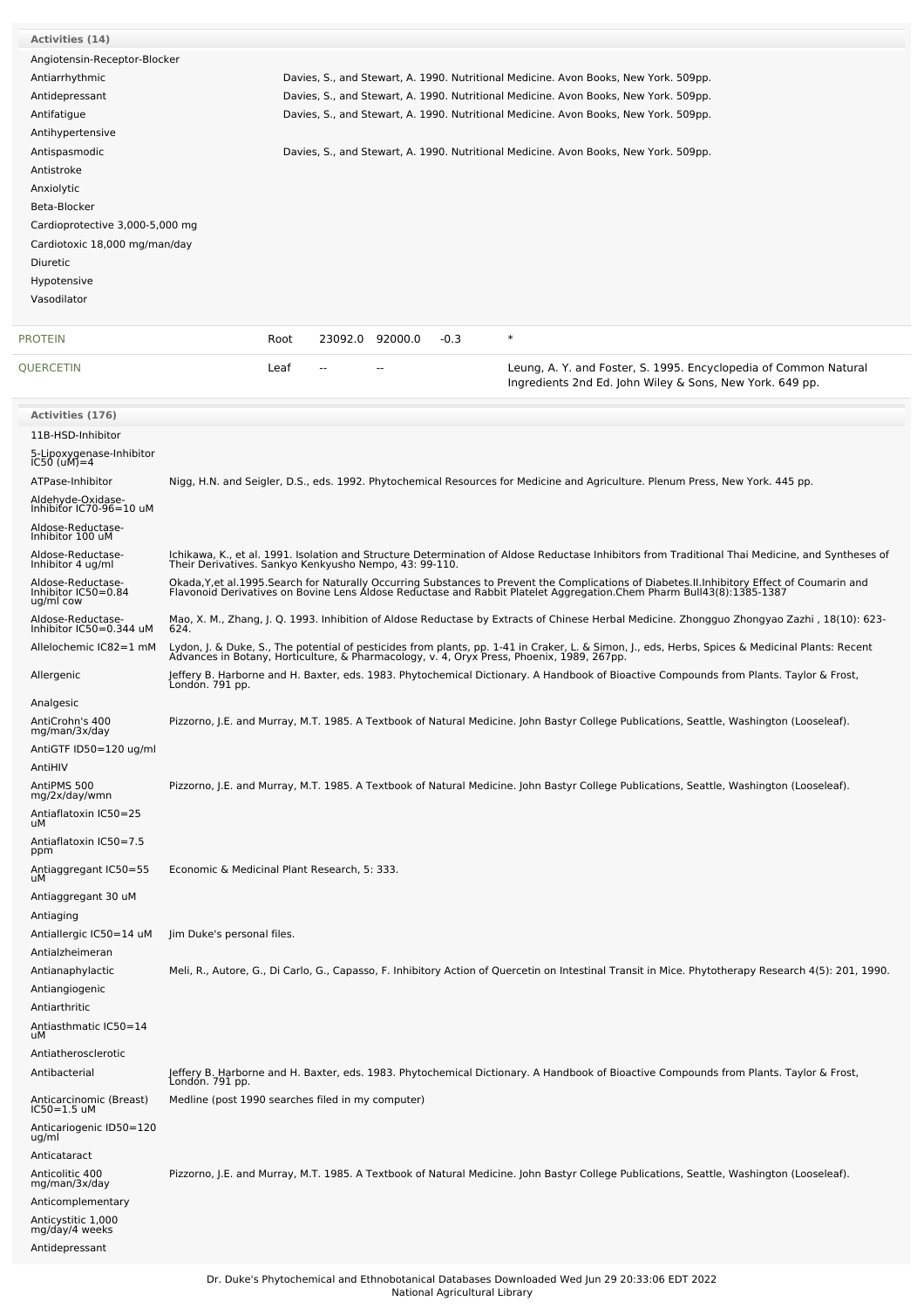| Antidermatitic                      | Pizzorno, J.E. and Murray, M.T. 1985. A Textbook of Natural Medicine. John Bastyr College Publications, Seattle, Washington (Looseleaf).                                                                                          |
|-------------------------------------|-----------------------------------------------------------------------------------------------------------------------------------------------------------------------------------------------------------------------------------|
| Antidiabetic                        |                                                                                                                                                                                                                                   |
| Antielastase IC50=0.8               |                                                                                                                                                                                                                                   |
| ug/ml                               |                                                                                                                                                                                                                                   |
| Antiencephalitic                    | Economic & Medicinal Plant Research, 5: 199.                                                                                                                                                                                      |
| Antiescherichic                     |                                                                                                                                                                                                                                   |
| Antiestrogenic                      |                                                                                                                                                                                                                                   |
| Antifeedant IC52=                   |                                                                                                                                                                                                                                   |
| $<$ 1,000 ppm diet                  | Lydon, J. & Duke, S., The potential of pesticides from plants, pp. 1-41 in Craker, L. & Simon, J., eds, Herbs, Spices & Medicinal Plants: Recent<br>Advances in Botany, Horticulture, & Pharmacology, v. 4, Oryx Press, Phoenix,  |
| Antifibrosarcomic                   |                                                                                                                                                                                                                                   |
| Antiflu                             | Vlietinck, A.J. and Dommisse, R.A. eds. 1985. Advances in Medicinal Plant Research. Wiss. Verlag. Stuttgart.                                                                                                                      |
| Antigastric                         | Rastitel'nye Resursy, 21: 85.                                                                                                                                                                                                     |
| Antigonadotropic                    |                                                                                                                                                                                                                                   |
|                                     | Jeffery B. Harborne and H. Baxter, eds. 1983. Phytochemical Dictionary. A Handbook of Bioactive Compounds from Plants. Taylor & Frost,<br>London. 791 pp.                                                                         |
| Antihepatotoxic                     | Joyeux, M., Rolland, A., Fleurentin, J., Mortier, F., and Dorfman, P. 1989. Tert-Butyl Hydroperoxide-Induced Injury in Isolated Rat Hepatocytes: A<br>Model for Studying Anti-Hepatotoxic Crude Drugs. Planta Medica 56(2): 171-1 |
| Antiherpetic 48-150<br>ug/ml        |                                                                                                                                                                                                                                   |
| Antihistaminic IC50=<10             |                                                                                                                                                                                                                                   |
| uМ                                  |                                                                                                                                                                                                                                   |
| Antihydrophobic                     | Vlietinck, A.J. and Dommisse, R.A. eds. 1985. Advances in Medicinal Plant Research. Wiss. Verlag. Stuttgart.                                                                                                                      |
| Antihypertensive                    | Huang, K. C. 1993. The Pharmacology of Chinese Herbs. CRC Press, Boca Raton, FL 388 pp.                                                                                                                                           |
| Antiinflammatory 20-150<br>mg/kg    | Fitoterapia No.5-1990.                                                                                                                                                                                                            |
| Antileishmanic IC50=64              |                                                                                                                                                                                                                                   |
|                                     |                                                                                                                                                                                                                                   |
| Antileukemic IC50=10<br>uМ          | Economic & Medicinal Plant Research, 5: 225.                                                                                                                                                                                      |
| Antileukemic IC50=>10               | Life Sciences 55: 1061.                                                                                                                                                                                                           |
| ug/ml                               |                                                                                                                                                                                                                                   |
| Antileukemic 5.5-60 uM              |                                                                                                                                                                                                                                   |
| Antileukotriene                     | Pizzorno, J.E. and Murray, M.T. 1985. A Textbook of Natural Medicine. John Bastyr College Publications, Seattle, Washington (Looseleaf).                                                                                          |
| Antilipoperoxidant<br>IC67=50       |                                                                                                                                                                                                                                   |
| Antimalarial IC50=1-6.4             | Medicinal and Poisonous Plants of the Tropics. Leeuwenberg, A.J.M., ed. Pudoc, Wageningen. 1987.                                                                                                                                  |
| ug/ml                               |                                                                                                                                                                                                                                   |
| Antimelanomic                       |                                                                                                                                                                                                                                   |
| Antimetastatic                      |                                                                                                                                                                                                                                   |
| Antimutagenic ID50=2-5<br>nМ        | Phenolic Compounds in Food and Their Effects on Health. Antioxidants & Cancer Prevention. Huang, M.T., Ho, C.T. and Lee, C.Y. eds. 1992. ACS<br>Symposium Series 507.ACS, Washington 402 pp.                                      |
| Antimutagenic                       |                                                                                                                                                                                                                                   |
| ID50=0.62 ug/ml                     |                                                                                                                                                                                                                                   |
| Antimyocarditic                     | Economic & Medicinal Plant Research, 5: 199.                                                                                                                                                                                      |
| Antinitrosaminic                    |                                                                                                                                                                                                                                   |
| Antinociceptive                     |                                                                                                                                                                                                                                   |
| Antioxidant IC96=300                | Phenolic Compounds in Food and Their Effects on Health. Antioxidants & Cancer Prevention. Huang, M.T., Ho, C.T. and Lee, C.Y. eds. 1992. ACS Symposium Series 507.ACS, Washington 402 pp.                                         |
| ppm                                 |                                                                                                                                                                                                                                   |
| Antioxidant ED50=2.3<br>uМ          | Seidel, V., Verholle, M., Malard, Y., Tillequin, F., Fruchart, J-C., Duriez, P., Bailleul, F., Teissier, E. 2000. Phenylpropanoids from Ballota nigra L.<br>Inhibit in vitro LDL Peroxidation. Phytotherapy Research, 14(2): 93-9 |
| Antioxidant 4.7 x Vit. E            |                                                                                                                                                                                                                                   |
| Antioxidant IC47=10 uM              |                                                                                                                                                                                                                                   |
| Antipancreatitic                    | Joseph, J., Nadeau, D. and Underwood, A. 2001. The Color Code. Hyperion, NY.                                                                                                                                                      |
|                                     | Pizzorno, J.E. and Murray, M.T. 1985. A Textbook of Natural Medicine. John Bastyr College Publications, Seattle, Washington (Looseleaf).                                                                                          |
| Antiperiodontal                     |                                                                                                                                                                                                                                   |
| Antiperistaltic                     |                                                                                                                                                                                                                                   |
| Antipermeability                    |                                                                                                                                                                                                                                   |
| Antiperoxidant                      | Planta Medica, 57: A110, 1991.                                                                                                                                                                                                    |
| Antipharyngitic                     | Pizzorno, J.E. and Murray, M.T. 1985. A Textbook of Natural Medicine. John Bastyr College Publications, Seattle, Washington (Looseleaf).                                                                                          |
| Antiplaque                          | Pizzorno, J.E. and Murray, M.T. 1985. A Textbook of Natural Medicine. John Bastyr College Publications, Seattle, Washington (Looseleaf).                                                                                          |
| Antiplasmodial IC50=13-             |                                                                                                                                                                                                                                   |
| 64                                  |                                                                                                                                                                                                                                   |
| Antipodriac                         |                                                                                                                                                                                                                                   |
| Antipolio                           | Pizzorno, J.E. and Murray, M.T. 1985. A Textbook of Natural Medicine. John Bastyr College Publications, Seattle, Washington (Looseleaf).                                                                                          |
| Antiproliferant 10 nM               |                                                                                                                                                                                                                                   |
| Antiprostanoid                      |                                                                                                                                                                                                                                   |
| Antiprostatitic                     | Joseph, J., Nadeau, D. and Underwood, A. 2001. The Color Code. Hyperion, NY.                                                                                                                                                      |
| Antipsoriac                         | Pizzorno, J.E. and Murray, M.T. 1985. A Textbook of Natural Medicine. John Bastyr College Publications, Seattle, Washington (Looseleaf).                                                                                          |
| Antiradicular IC50=4.6              | Planta Medica, 56(6): 695, 1990.                                                                                                                                                                                                  |
| uМ                                  |                                                                                                                                                                                                                                   |
| Antispasmodic                       |                                                                                                                                                                                                                                   |
| Antistreptococcic<br>ID50=120 ug/ml |                                                                                                                                                                                                                                   |
| Antithiamin                         | Phenolic Compounds in Food and Their Effects on Health, 69.                                                                                                                                                                       |
| Antithrombic                        |                                                                                                                                                                                                                                   |
|                                     |                                                                                                                                                                                                                                   |
| Antitrypanosomic<br>IC50=13         |                                                                                                                                                                                                                                   |
| Antitumor 10 uM                     |                                                                                                                                                                                                                                   |
| Antitumor (Bladder)                 |                                                                                                                                                                                                                                   |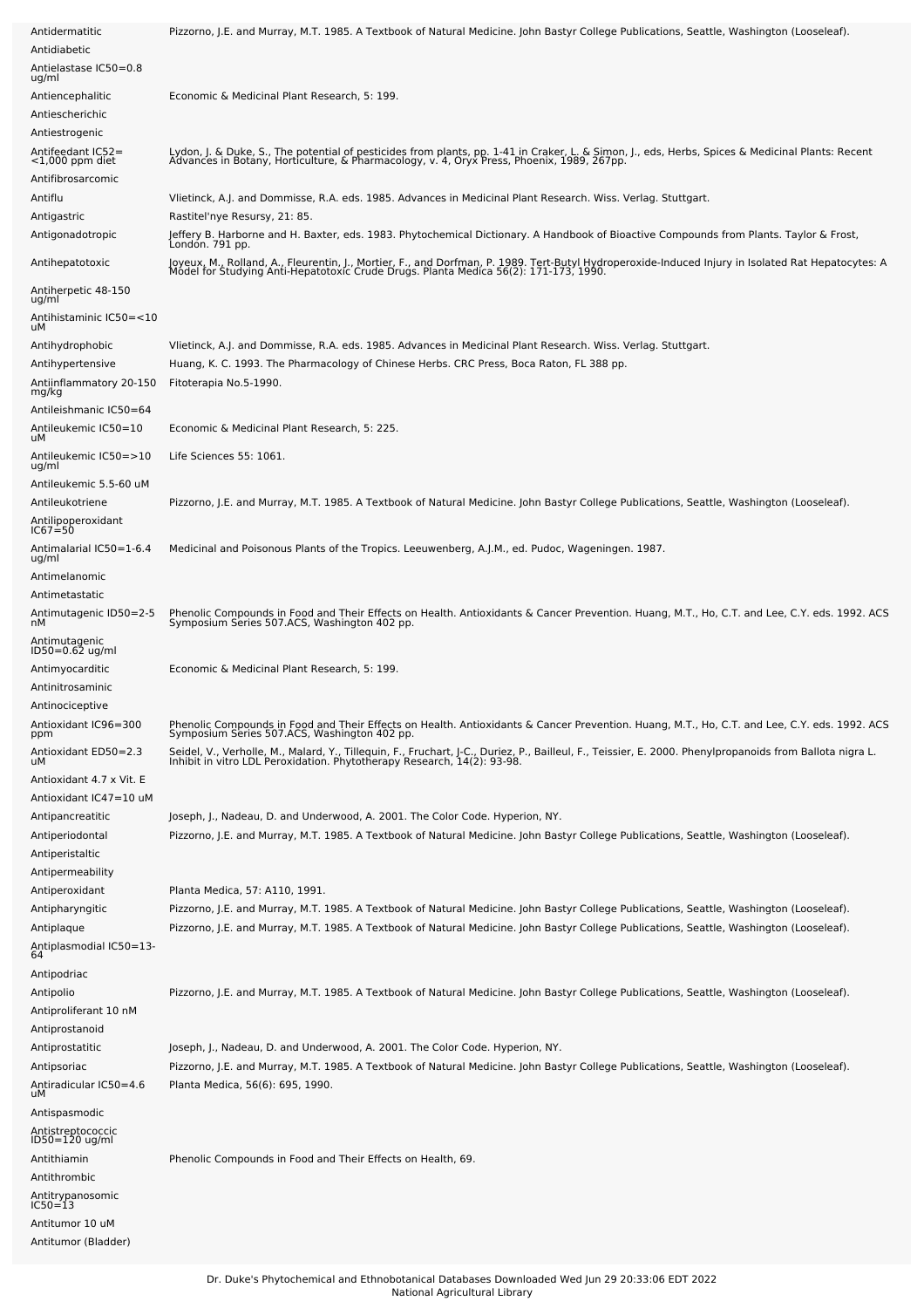| Antitumor (Breast)                                            |                                                                                                                                                                                                                                     |
|---------------------------------------------------------------|-------------------------------------------------------------------------------------------------------------------------------------------------------------------------------------------------------------------------------------|
| Antitumor (Colon)                                             |                                                                                                                                                                                                                                     |
| Antitumor (Lung)                                              |                                                                                                                                                                                                                                     |
| Antitumor (Ovary)                                             |                                                                                                                                                                                                                                     |
| Antitumor (Skin) 20 uM                                        |                                                                                                                                                                                                                                     |
| Antitumor-Promoter                                            | Pizzorno, J.E. and Murray, M.T. 1985. A Textbook of Natural Medicine. John Bastyr College Publications, Seattle, Washington (Looseleaf).                                                                                            |
| Antiulcer                                                     |                                                                                                                                                                                                                                     |
| Antiviral IC50=10 uM                                          | Economic & Medicinal Plant Research, 5: 225.                                                                                                                                                                                        |
| Antiviral 48-150 ug/ml                                        | Amoros, M., Simoes, C.M.O., Girre, L., et al. Synergistic Effect Of Flavones And Flavonols Against Herpes Simplex Virus Type 1 In Cell Culture.<br>Comparison With The Antiviral Activity Of Propolis. J. of Natural Products 55(   |
| Apoptotic 20-60 uM                                            |                                                                                                                                                                                                                                     |
| Bacteristat 10 mg/ml                                          |                                                                                                                                                                                                                                     |
| Bradycardiac                                                  | Huang, K. C. 1993. The Pharmacology of Chinese Herbs. CRC Press, Boca Raton, FL 388 pp.                                                                                                                                             |
| COMT-Inhibitor                                                |                                                                                                                                                                                                                                     |
| COX-2-Inhibitor <40 uM                                        |                                                                                                                                                                                                                                     |
| Calmodulin-Antagonist                                         | Pizzorno, J.E. and Murray, M.T. 1985. A Textbook of Natural Medicine. John Bastyr College Publications, Seattle, Washington (Looseleaf).                                                                                            |
| Cancer-Preventive                                             | Stitt, P. A. Why George Should Eat Broccoli. Dougherty Co, Milwaukee, WI, 1990, 399 pp.                                                                                                                                             |
| Candidicide                                                   |                                                                                                                                                                                                                                     |
| Capillariprotective                                           | Merck 11th Edition                                                                                                                                                                                                                  |
| Carcinogenic 40,000<br>ppm (diet) mus                         | Nigg, H.N. and Seigler, D.S., eds. 1992. Phytochemical Resources for Medicine and Agriculture. Plenum Press, New York. 445 pp.                                                                                                      |
| Catabolic                                                     |                                                                                                                                                                                                                                     |
| Copper-Chelator                                               |                                                                                                                                                                                                                                     |
| Cyclooxygenase-Inhibitor<br>Cytochrome-P450-1A2-<br>Inhibitor |                                                                                                                                                                                                                                     |
| Cytotoxic ED50=70<br>ug/ml                                    | Matsukawa, Y., et al. The Effect of Quercetin and Other Flavonoids on Cell Cycle Progresssion and Growth of Human Gastric Cancer Cells. Planta<br>Medica, 56(6): 677, 1990.                                                         |
| Cytotoxic IC82=100<br>ug/ml                                   | Planta Medica, 57: A113, 1991.                                                                                                                                                                                                      |
| Deiodinase-Inhibitor                                          | Jim Duke's personal files.                                                                                                                                                                                                          |
| Diaphoretic?                                                  | Lawrence Review of Natural Products, Dec-90.                                                                                                                                                                                        |
| Differentiator 5.5 uM                                         |                                                                                                                                                                                                                                     |
| Estrogenic 10% genistein                                      |                                                                                                                                                                                                                                     |
| Fungicide                                                     |                                                                                                                                                                                                                                     |
| Glucosyl-Transferase-<br>Inhibitor ID50=120 ug/ml             |                                                                                                                                                                                                                                     |
| HIV-RT-Inhibitor IC50=<1                                      | Nakane, H., Fukushima, M., and Ono*, K. Differential Inhibition Of Reverse Transcriptase And Various DNA Polymerases By Digallic Acid And Its                                                                                       |
| ug/ml                                                         | Derivatives. Journal of Natural Products, 53(5): 1234-1240, 1990.                                                                                                                                                                   |
| Hemostat                                                      | Huang, K. C. 1993. The Pharmacology of Chinese Herbs. CRC Press, Boca Raton, FL 388 pp.                                                                                                                                             |
| Hepatomagenic 5,000<br>ppm (diet) rat                         | Phenolic Compounds in Food and Their Effects on Health. Antioxidants & Cancer Prevention. Huang, M.T., Ho, C.T. and Lee, C.Y. eds. 1992. ACS<br>Symposium Series 507.ACS, Washington 402 pp.                                        |
| Hepatoprotective                                              |                                                                                                                                                                                                                                     |
| Hypoglycemic 100 mg/kg<br>orl rat                             | Ivorra, M.D., Paya, M., and Villar, A. 1989. A Review of Natural Products and Plants as Potential Antidiabetic Drugs. Journal of<br>Ethnopharmacology, 27: 243-275, 1989.                                                           |
| Inotropic                                                     |                                                                                                                                                                                                                                     |
| Insulinogenic                                                 | Pizzorno, J.E. and Murray, M.T. 1985. A Textbook of Natural Medicine. John Bastyr College Publications, Seattle, Washington (Looseleaf).                                                                                            |
| Juvabional                                                    |                                                                                                                                                                                                                                     |
|                                                               | Lydon, J. & Duke, S., The potential of pesticides from plants, pp. 1-41 in Craker, L. & Simon, J., eds, Herbs, Spices & Medicinal Plants: Recent<br>Advances in Botany, Horticulture, & Pharmacology, v. 4, Oryx Press, Phoenix,    |
| Larvistat 8,000 ppm diet                                      | Lydon, J. & Duke, S., The potential of pesticides from plants, pp. 1-41 in Craker, L. & Simon, J., eds, Herbs, Spices & Medicinal Plants: Recent<br>Advances in Botany, Horticulture, & Pharmacology, v. 4, Oryx Press, Phoenix,    |
| Lipoxygenase-Inhibitor<br>IC11=1.25 mM                        | Oszmianski, J. and Lee, C.Y. 1990. Inhibitory Effect of Phenolics on Carotene Bleaching in Vegetables. J. Agric. Food Chem. 38: 688-690.                                                                                            |
| Lipoxygenase-Inhibitor<br>$IC50 = 0.1 - 5$ uM                 |                                                                                                                                                                                                                                     |
|                                                               |                                                                                                                                                                                                                                     |
| MAO-A-Inhibitor                                               |                                                                                                                                                                                                                                     |
| MMP-9-Inhibitor 20 uM                                         |                                                                                                                                                                                                                                     |
| Mast-Cell-Stabilizer<br>Metal-Chelator (Copper)               |                                                                                                                                                                                                                                     |
|                                                               | Seidel, V., Verholle, M., Malard, Y., Tillequin, F., Fruchart, J-C., Duriez, P., Bailleul, F., Teissier, E. 2000. Phenylpropanoids from Ballota nigra L.<br>Inhibit in vitro LDL Peroxidation. Phytotherapy Research, 14(2): 93-98. |
| Metalloproteinase-<br>Inhibitor IC50=>42 uM                   |                                                                                                                                                                                                                                     |
| Mutagenic                                                     |                                                                                                                                                                                                                                     |
| NADH-Oxidase-Inhibitor                                        |                                                                                                                                                                                                                                     |
| NEP-Inhibitor IC50=>42                                        |                                                                                                                                                                                                                                     |
| uМ                                                            |                                                                                                                                                                                                                                     |
| NF-kB-Inhibitor                                               |                                                                                                                                                                                                                                     |
| NO-Inhibitor IC>50=125<br>uМ                                  |                                                                                                                                                                                                                                     |
| NO-Inhibitor IC50=20 uM                                       |                                                                                                                                                                                                                                     |
| NO-Synthase-Inhibitor 5-                                      |                                                                                                                                                                                                                                     |
| 50 uM                                                         |                                                                                                                                                                                                                                     |
| Neuroprotective 5-25 uM                                       |                                                                                                                                                                                                                                     |
| Ornithine-Decarboxylase-<br>Inhibitor <10 uM                  |                                                                                                                                                                                                                                     |
| P450-Inducer 5 uM                                             | Father Nature's Farmacy: The aggregate of all these three-letter citations.                                                                                                                                                         |

Dr. Duke's Phytochemical and Ethnobotanical Databases Downloaded Wed Jun 29 20:33:06 EDT 2022 National Agricultural Library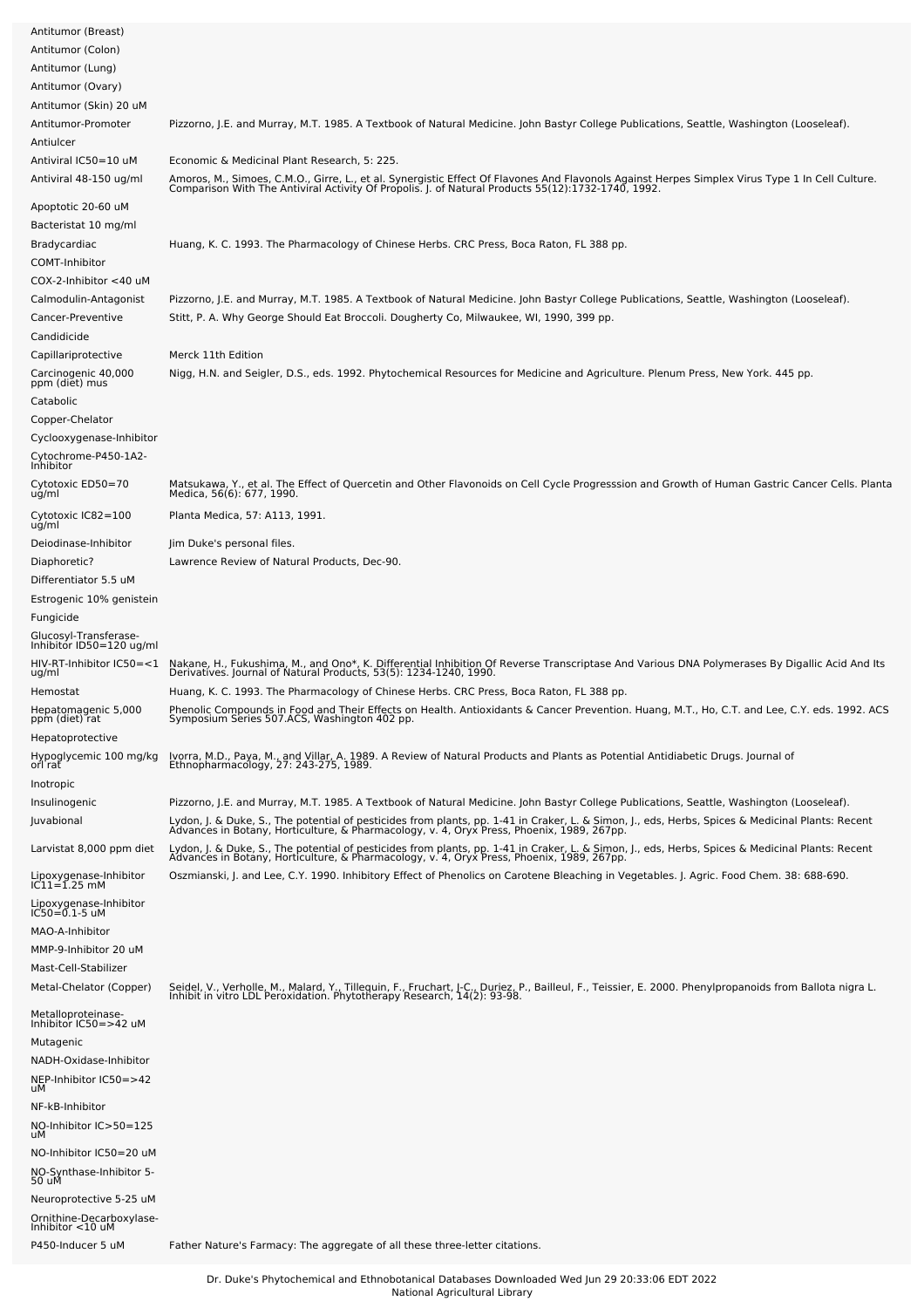|                                                    | P450-Inhibitor 50-100 uM Father Nature's Farmacy: The aggregate of all these three-letter citations.                                                                                                                            |
|----------------------------------------------------|---------------------------------------------------------------------------------------------------------------------------------------------------------------------------------------------------------------------------------|
| PGE2-Inhibitor                                     |                                                                                                                                                                                                                                 |
| PTK-Inhibitor 0.4-24 uM                            |                                                                                                                                                                                                                                 |
| Pesticide                                          |                                                                                                                                                                                                                                 |
| Phospholipase-Inhibitor                            |                                                                                                                                                                                                                                 |
| Plasmodicide                                       | Neuwinger, H. D. 1996. African Ethnobotany - Poisons and Drugs. Chapman & Hall, New York. 941 pp.                                                                                                                               |
| Proliferant                                        |                                                                                                                                                                                                                                 |
| Prostaglandin-Synthesis-<br>Inhibitor 40 ug/ml     | Ibewuike, J. C., Ogungbamila, F. O., Ogundaini, A. O., Okeke, I. N., Bohlin, L. 1997. Antiinflammatory and Antibacterial Activities of C-<br>methylflavonol from Piliostigma thonningii. Phytotherapy Research, 11(4): 281-284. |
| Protein-Kinase-C-<br>Inhibitor                     | Naim, M., Zehavi, U., Nagy, S., and Rouseff, R.L. Hydroxycinnamic Acids as Off-Flavor Precursors in Citrus Fruits and Their Products. Phenolic<br>Compounds in Food and Their Effects on Health, Ch.14.                         |
| Quinone-Reductase-<br>Inducer 6 uM                 | Uda, Y., Price, K. R., Williamson, G., Rhodes, M. J. C. 1997. Induction of the Anticarcinogenic Marker Enzyme, Quinone Reductase, in Murine<br>Hepatoma Cells In Vitro by Flavonoids. Cancer Lett., 120 (2): 213-216.           |
| Quinone-Reductase-<br>Inducer 13 uM                |                                                                                                                                                                                                                                 |
| TNF-alpha-Inhibitor<br>$IC50 = 3.11$ uM            |                                                                                                                                                                                                                                 |
| Teratologic                                        |                                                                                                                                                                                                                                 |
| Topoisomerase-I-<br>Inhibitor IC50=12.8<br>ug/ml   |                                                                                                                                                                                                                                 |
| Topoisomerase-I-<br>Inhibitor IC50=42 uM           |                                                                                                                                                                                                                                 |
| Topoisomerase-II-<br>Inhibitor IC50=1-6.9<br>ug/ml |                                                                                                                                                                                                                                 |
| Topoisomerase-II-<br>Inhibitor IC50=23-40 uM       |                                                                                                                                                                                                                                 |
| Tumorigenic 0.1% diet<br>orl rat/yr                | Jim Duke's personal files.                                                                                                                                                                                                      |
| Tyrosinase-Inhibitor<br>ID50=70 uM                 |                                                                                                                                                                                                                                 |
| Tyrosine-Kinase-Inhibitor                          | Economic & Medicinal Plant Research, 6: 170.                                                                                                                                                                                    |
| <b>VEGF-Inhibitor</b>                              |                                                                                                                                                                                                                                 |
| Vasodilator                                        |                                                                                                                                                                                                                                 |
| Xanthine-Oxidase-<br>Inhibitor IC50=>0.4<br>ug/ml  | Chem. & Pharm. Bull. 38: 1772.                                                                                                                                                                                                  |
| Xanthine-Oxidase-<br>Inhibitor IC50=10.6<br>ug/ml  |                                                                                                                                                                                                                                 |
| Xanthine-Oxidase-<br>Inhibitor 3.1 uM              |                                                                                                                                                                                                                                 |
| CAMP-<br>Phosphodiesterase-<br>Inhibitor           | Pizzorno, J.E. and Murray, M.T. 1985. A Textbook of Natural Medicine. John Bastyr College Publications, Seattle, Washington (Looseleaf).                                                                                        |
| iNOS-Inhibitor IC50=20<br>uМ                       |                                                                                                                                                                                                                                 |

| QUERCETIN-7-GLUCOSIDE  | Leaf  | --            | --      |         | Leung, A. Y. and Foster, S. 1995. Encyclopedia of Common Natural<br>Ingredients 2nd Ed. John Wiley & Sons, New York. 649 pp. |
|------------------------|-------|---------------|---------|---------|------------------------------------------------------------------------------------------------------------------------------|
| <b>RESIN</b>           | Root  | 5020.0        | 20000.0 | $-1.17$ | $\ast$                                                                                                                       |
| RHAMNOARABINOGALACTAN  | Root  | $\sim$ $\sim$ | --      |         | Bisset, N.G., ed. 1994. Herbal Drugs and Phytopharmaceuticals. CRC<br>Press. Boca Raton, FL. 566 pp.                         |
| RHAMNOARABINOGALACTAN  | Shoot | $\sim$        | --      |         | Jim Duke's personal files.                                                                                                   |
| <b>RIBOFLAVIN</b>      | Root  | 3.0           | 12.0    | 1.73    | $\ast$                                                                                                                       |
| <b>Activities (15)</b> |       |               |         |         |                                                                                                                              |
| Antiluma E0 malkau     |       |               |         |         |                                                                                                                              |

| AntiLyme 50 mg/day                  |                                                                                         |
|-------------------------------------|-----------------------------------------------------------------------------------------|
| Antiarabiflavinotic 2-10 mg/day orl | Martindale's 28th                                                                       |
| Anticarpal-Tunnel 50 mg/day         | Werbach, M. 1993. Healing with Food. Harper Collins, New York, 443 pp.                  |
| Anticataract 15 mg/day              | Werbach, M. 1993. Healing with Food. Harper Collins, New York, 443 pp.                  |
| Anticephalagic                      |                                                                                         |
| Anticervicaldysplasic 1.6-10 mg/day |                                                                                         |
| Anticheilitic                       |                                                                                         |
| Antidecubitic                       |                                                                                         |
| Antiglossitic                       | Davies, S., and Stewart, A. 1990. Nutritional Medicine. Avon Books, New York. 509pp.    |
| Antikeratitic                       |                                                                                         |
| Antimigraine                        |                                                                                         |
| Antioxidant                         |                                                                                         |
| Antipellagric                       |                                                                                         |
| Antiphotophobic                     | Davies, S., and Stewart, A. 1990. Nutritional Medicine. Avon Books, New York. 509pp.    |
| Cancer-Preventive                   | Stitt, P. A. Why George Should Eat Broccoli. Dougherty Co, Milwaukee, WI, 1990, 399 pp. |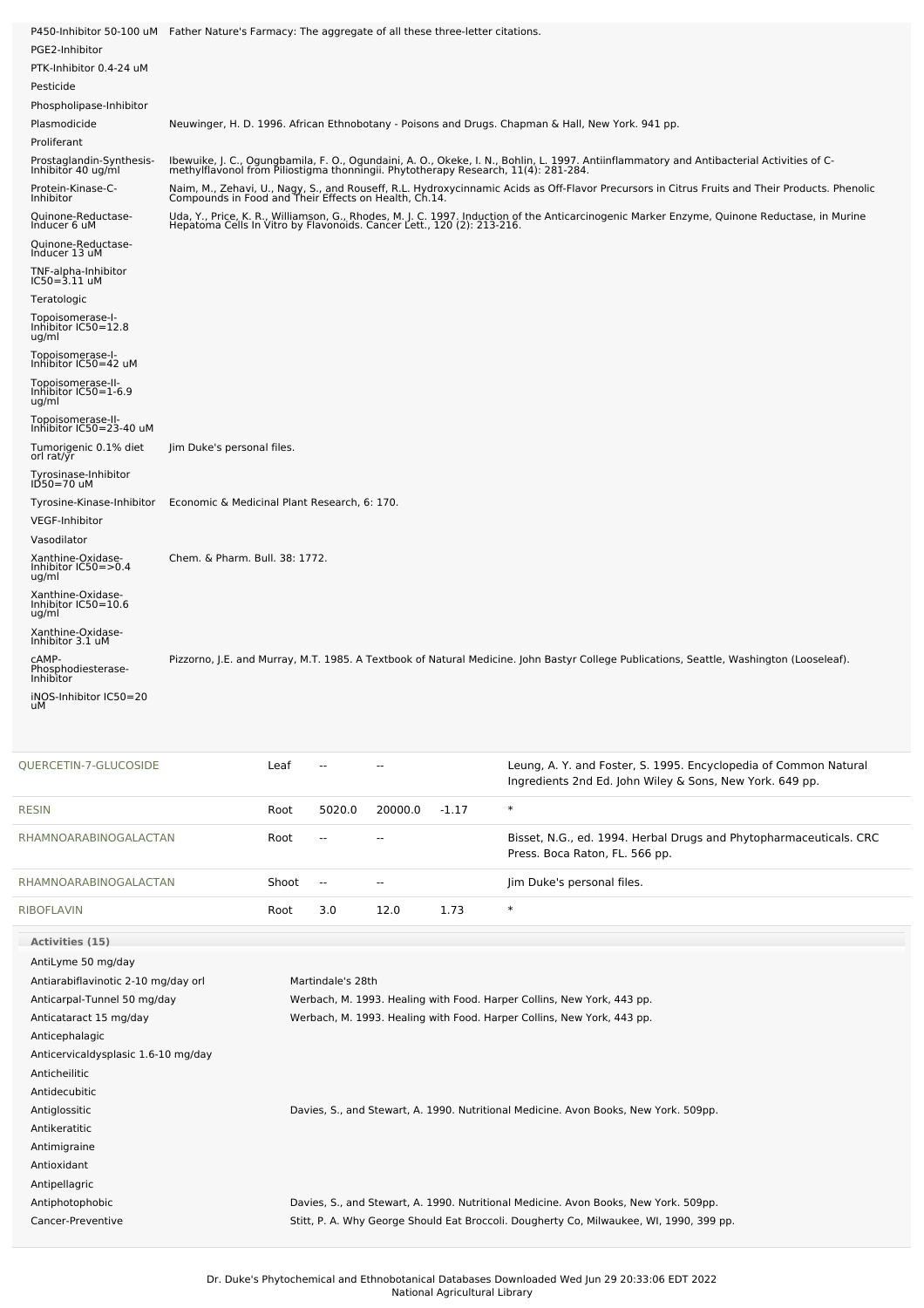| Activities (87)                                   |                                                                                                                                                                                                                               |
|---------------------------------------------------|-------------------------------------------------------------------------------------------------------------------------------------------------------------------------------------------------------------------------------|
| 5-HT-Inhibitor                                    |                                                                                                                                                                                                                               |
| Aldehyde-Oxidase-<br>Inhibitor IC27-52=10 uM      |                                                                                                                                                                                                                               |
| Aldose-Reductase-<br>Inhibitor 100 uM             |                                                                                                                                                                                                                               |
| Aldose-Reductase-<br>Inhibitor 4 ug/ml            | Ichikawa, K., et al. 1991. Isolation and Structure Determination of Aldose Reductase Inhibitors from Traditional Thai Medicine, and Syntheses of<br>Their Derivatives. Sankyo Kenkyusho Nempo, 43: 99-110.                    |
| Allelochemic                                      |                                                                                                                                                                                                                               |
| AntiCVI 270 mg/man/day                            |                                                                                                                                                                                                                               |
| Antiaggregant ED50=33<br>nmol/kg iv               |                                                                                                                                                                                                                               |
| Antiallergic                                      |                                                                                                                                                                                                                               |
| Antiapoplectic<br>Antiatherogenic                 |                                                                                                                                                                                                                               |
| Antiatherosclerotic                               |                                                                                                                                                                                                                               |
| Antibacterial                                     | Jeffery B. Harborne and H. Baxter, eds. 1983. Phytochemical Dictionary. A Handbook of Bioactive Compounds from Plants. Taylor & Frost,                                                                                        |
|                                                   | London. 791 pp.                                                                                                                                                                                                               |
| Anticancer                                        | Merck 7th Ed.                                                                                                                                                                                                                 |
| Anticapillary-Fragility 20-<br>100 mg orl man     |                                                                                                                                                                                                                               |
| Anticataract                                      |                                                                                                                                                                                                                               |
| Anticlastogen                                     |                                                                                                                                                                                                                               |
| Anticonvulsant<br>Antidementia                    | Huang, K. C. 1993. The Pharmacology of Chinese Herbs. CRC Press, Boca Raton, FL 388 pp.<br>Bruneton, J. 1999. Pharmacognosy, Phytochemistry, Medicinal Plants. 2nd Ed. Lavoisier Publishing, Paris. 1119 pp.                  |
| Antidermatitic                                    | Bisset, N.G., ed. 1994. Herbal Drugs and Phytopharmaceuticals. CRC Press. Boca Raton, FL. 566 pp.                                                                                                                             |
| Antidiabetic                                      | Jin, G-Z., Yamagata, Y., and Tomita, K.-i. 1989. Structure of Rutin Pentamethanol. Chem. Pharm. Bull. 38(2): 297-300, 1990.                                                                                                   |
| Antiedemic 270 mg/day<br>orl man                  |                                                                                                                                                                                                                               |
| Antierythemic                                     |                                                                                                                                                                                                                               |
| Antifeedant                                       |                                                                                                                                                                                                                               |
| Antiglaucomic 60 mg/day<br>Antihematuric          | Werbach, M. 1993. Healing with Food. Harper Collins, New York, 443 pp.                                                                                                                                                        |
| Antihemorrhoidal                                  |                                                                                                                                                                                                                               |
| Antihepatotoxic                                   | Keeler, R.F. and Tu, A.T. eds. 1991. Toxicology of Plant and Fungal Compounds. (Handbook of Natural Toxins Vol. 6) Marcel Dekker, Inc. NY.<br>665 pp.                                                                         |
| Antiherpetic                                      | Economic & Medicinal Plant Research, 5: 198.                                                                                                                                                                                  |
| Antihistaminic                                    |                                                                                                                                                                                                                               |
| Antihypertensive<br>Antiinflammatory 20<br>mg/kg  | Huang, K. C. 1993. The Pharmacology of Chinese Herbs. CRC Press, Boca Raton, FL 388 pp.                                                                                                                                       |
| Antimalarial IC50=>100<br>ug/ml                   | Khalid, S.A., Farouk, A., Geary**, T.G., and Jensen, J.B. 1985. Potential Antimalarial Candidates From African Plants: An In Vitro Approach Using<br>Plasmodium falciparum*. Journal of Ethnopharmacology, 15: 201-209, 1986. |
| Antimelanomic<br>Antimetastatic                   |                                                                                                                                                                                                                               |
| Antimutagenic ID50=2-5                            |                                                                                                                                                                                                                               |
| nМ                                                |                                                                                                                                                                                                                               |
| Antinephritic<br>Antinociceptive                  |                                                                                                                                                                                                                               |
| Antioxidant IC28=30                               |                                                                                                                                                                                                                               |
| ppm                                               |                                                                                                                                                                                                                               |
| Antioxidant IC50=120 uM<br>Antioxidant IC54=10 uM |                                                                                                                                                                                                                               |
| Antiperoxidant IC50=10-<br>20 uM                  |                                                                                                                                                                                                                               |
| Antiplatelet                                      |                                                                                                                                                                                                                               |
| Antiproliferant 50-75 uM/l                        |                                                                                                                                                                                                                               |
| Antiprotozoal                                     |                                                                                                                                                                                                                               |
| Antipurpuric                                      |                                                                                                                                                                                                                               |
| Antiradicular 9 x<br>quercetin                    |                                                                                                                                                                                                                               |
| Antispasmodic                                     |                                                                                                                                                                                                                               |
| Antisunburn                                       |                                                                                                                                                                                                                               |
| Antithrombogenic<br>$EC50 = 500 nM$               |                                                                                                                                                                                                                               |
| Antithyroid IC50=68 uM                            |                                                                                                                                                                                                                               |
| Antitrypanosomic 100<br>mg/kg                     | Planta Medica, 57: A44, 1991.                                                                                                                                                                                                 |
| Antitumor                                         |                                                                                                                                                                                                                               |
| Antitumor-Promoter                                |                                                                                                                                                                                                                               |
| Antiulcer                                         |                                                                                                                                                                                                                               |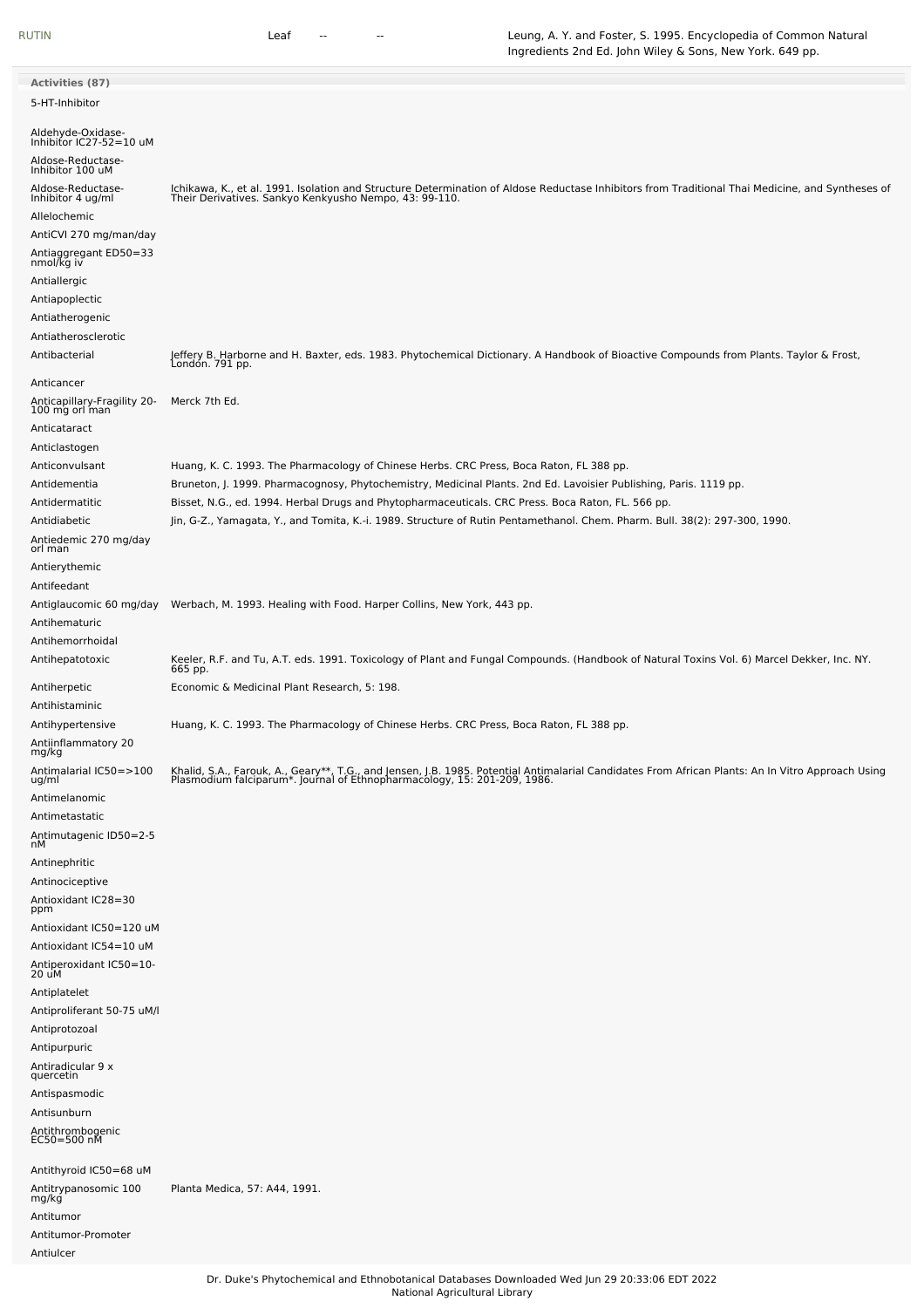| Inhibitor<br><b>RUTOSIDE</b><br>Activities (4)<br>Antiaggregant                                                           | Leaf                                                                                                                                     | Bernard, F. X., Sable, S., Cameron, B., Provost, J., Desnottes, J. F., Crouzet, J., Blanche, F. 1997. Glycosylated Flavones as Selective Inhibitors of<br>Topoisomerase IV. Antimicrobial Agents & Chemotherapy, 41: 992-998.<br>.MP-Phosphodiesterase- Pizzorno, J.E. and Murray, M.T. 1985. A Textbook of Natural Medicine. John Bastyr College Publications, Seattle, Washington (Looseleaf).<br>Leung, A. Y. and Foster, S. 1995. Encyclopedia of Common Natural<br>Ingredients 2nd Ed. John Wiley & Sons, New York. 649 pp. |  |  |  |  |  |
|---------------------------------------------------------------------------------------------------------------------------|------------------------------------------------------------------------------------------------------------------------------------------|----------------------------------------------------------------------------------------------------------------------------------------------------------------------------------------------------------------------------------------------------------------------------------------------------------------------------------------------------------------------------------------------------------------------------------------------------------------------------------------------------------------------------------|--|--|--|--|--|
|                                                                                                                           |                                                                                                                                          |                                                                                                                                                                                                                                                                                                                                                                                                                                                                                                                                  |  |  |  |  |  |
|                                                                                                                           |                                                                                                                                          |                                                                                                                                                                                                                                                                                                                                                                                                                                                                                                                                  |  |  |  |  |  |
| Vasopressor                                                                                                               |                                                                                                                                          |                                                                                                                                                                                                                                                                                                                                                                                                                                                                                                                                  |  |  |  |  |  |
| Vasodilator                                                                                                               |                                                                                                                                          |                                                                                                                                                                                                                                                                                                                                                                                                                                                                                                                                  |  |  |  |  |  |
| PAF-Inhibitor<br>Pesticide<br>Protisticide<br>Radioprotective<br>Sunscreen<br>Topoisomerase-II-<br>Inhibitor IC50=1 ug/ml |                                                                                                                                          |                                                                                                                                                                                                                                                                                                                                                                                                                                                                                                                                  |  |  |  |  |  |
| Myoprotective<br>Myorelaxant<br>Oviposition-Stimulant                                                                     | Economic & Medicinal Plant Research, 6: 189.                                                                                             | Jeffery B. Harborne and H. Baxter, eds. 1983. Phytochemical Dictionary. A Handbook of Bioactive Compounds from Plants. Taylor & Frost,<br>London. 791 pp.                                                                                                                                                                                                                                                                                                                                                                        |  |  |  |  |  |
| Mutagenic                                                                                                                 | Economic & Medicinal Plant Research, 6: 189.                                                                                             |                                                                                                                                                                                                                                                                                                                                                                                                                                                                                                                                  |  |  |  |  |  |
| Lipoxygenase-Inhibitor<br>IC75=2.5 mM                                                                                     | Oszmianski, J. and Lee, C.Y. 1990. Inhibitory Effect of Phenolics on Carotene Bleaching in Vegetables. J. Agric. Food Chem. 38: 688-690. |                                                                                                                                                                                                                                                                                                                                                                                                                                                                                                                                  |  |  |  |  |  |
| Larvistat IC95=4,000-<br>8,000 ppm diet                                                                                   |                                                                                                                                          | Lydon, J. & Duke, S., The potential of pesticides from plants, pp. 1-41 in Craker, L. & Simon, J., eds, Herbs, Spices & Medicinal Plants: Recent<br>Advances in Botany, Horticulture, & Pharmacology, v. 4, Oryx Press, Phoenix,                                                                                                                                                                                                                                                                                                 |  |  |  |  |  |
| Juvabional                                                                                                                | Jacobson, M., Glossary of Plant-Derived Insect Deterrents, CRC Press, Inc., Boca Raton, FL, 213 p, 1990.                                 |                                                                                                                                                                                                                                                                                                                                                                                                                                                                                                                                  |  |  |  |  |  |
| Insectiphile                                                                                                              |                                                                                                                                          | Jeffery B. Harborne and H. Baxter, eds. 1983. Phytochemical Dictionary. A Handbook of Bioactive Compounds from Plants. Taylor & Frost,<br>London. 791 pp.                                                                                                                                                                                                                                                                                                                                                                        |  |  |  |  |  |
| Immunomodulator<br>Insecticide<br>665 pp.                                                                                 |                                                                                                                                          | Keeler, R.F. and Tu, A.T. eds. 1991. Toxicology of Plant and Fungal Compounds. (Handbook of Natural Toxins Vol. 6) Marcel Dekker, Inc. NY.                                                                                                                                                                                                                                                                                                                                                                                       |  |  |  |  |  |
| Hypotensive                                                                                                               |                                                                                                                                          | Leung, A. Y. and Foster, S. 1995. Encyclopedia of Common Natural Ingredients 2nd Ed. John Wiley & Sons, New York. 649 pp.                                                                                                                                                                                                                                                                                                                                                                                                        |  |  |  |  |  |
| Hypocholesterolemic                                                                                                       | Huang, K. C. 1993. The Pharmacology of Chinese Herbs. CRC Press, Boca Raton, FL 388 pp.                                                  |                                                                                                                                                                                                                                                                                                                                                                                                                                                                                                                                  |  |  |  |  |  |
| Hepatoprotective 20<br>mg/kg rat                                                                                          |                                                                                                                                          |                                                                                                                                                                                                                                                                                                                                                                                                                                                                                                                                  |  |  |  |  |  |
| Hemostat<br>Hepatomagenic 20,000<br>ppm (diet) rat                                                                        |                                                                                                                                          | Phenolic Compounds in Food and Their Effects on Health. Antioxidants & Cancer Prevention. Huang, M.T., Ho, C.T. and Lee, C.Y. eds. 1992. ACS<br>Symposium Series 507.ACS, Washington 402 pp.                                                                                                                                                                                                                                                                                                                                     |  |  |  |  |  |
| Estrogenic?                                                                                                               | Economic & Medicinal Plant Research, 6: 189.                                                                                             |                                                                                                                                                                                                                                                                                                                                                                                                                                                                                                                                  |  |  |  |  |  |
| Catabolic<br>Chemopreventive<br>Cytoprotective IC50=3                                                                     |                                                                                                                                          |                                                                                                                                                                                                                                                                                                                                                                                                                                                                                                                                  |  |  |  |  |  |
| Capillariprotective                                                                                                       | Merck 11th Edition                                                                                                                       |                                                                                                                                                                                                                                                                                                                                                                                                                                                                                                                                  |  |  |  |  |  |
| Cancer-Preventive                                                                                                         | Stitt, P. A. Why George Should Eat Broccoli. Dougherty Co, Milwaukee, WI, 1990, 399 pp.                                                  |                                                                                                                                                                                                                                                                                                                                                                                                                                                                                                                                  |  |  |  |  |  |
| Apoptotic 75 uM/l                                                                                                         |                                                                                                                                          |                                                                                                                                                                                                                                                                                                                                                                                                                                                                                                                                  |  |  |  |  |  |
| Antivaricose<br>Antiviral                                                                                                 |                                                                                                                                          |                                                                                                                                                                                                                                                                                                                                                                                                                                                                                                                                  |  |  |  |  |  |

| SELENIUM                            |                                                                        | Root | 0.5 | 2.1 | $-0.21$ | $\ast$                                                                                                                                   |
|-------------------------------------|------------------------------------------------------------------------|------|-----|-----|---------|------------------------------------------------------------------------------------------------------------------------------------------|
| <b>Activities (60)</b>              |                                                                        |      |     |     |         |                                                                                                                                          |
| AP-1-Inhibitor 2-50 uM              |                                                                        |      |     |     |         |                                                                                                                                          |
| Analgesic 200 ug/day                | Werbach, M. 1993. Healing with Food. Harper Collins, New York, 443 pp. |      |     |     |         |                                                                                                                                          |
| Anorexic                            | Occurring Food Toxicants, CRC Press, Boca Raton, 1983, 339 pp.         |      |     |     |         | Cooper-Driver, G. A., Chemical substances in plants toxic to animals, pp. 213-47 in Rechcigl, M., Jr., ed. CRC Handbook of Naturally     |
| AntiHIV                             |                                                                        |      |     |     |         |                                                                                                                                          |
| AntiNF-kB                           |                                                                        |      |     |     |         |                                                                                                                                          |
| Antiacne 200 ug/day                 | Werbach, M. 1993. Healing with Food. Harper Collins, New York, 443 pp. |      |     |     |         |                                                                                                                                          |
| Antiaggregant                       |                                                                        |      |     |     |         | Pizzorno, J.E. and Murray, M.T. 1985. A Textbook of Natural Medicine. John Bastyr College Publications, Seattle, Washington (Looseleaf). |
| Antiangiogenic 2 uM                 |                                                                        |      |     |     |         |                                                                                                                                          |
| Antiangiogenic 230 ug/kg orl<br>rat |                                                                        |      |     |     |         |                                                                                                                                          |
| Antiarthritic                       |                                                                        |      |     |     |         |                                                                                                                                          |
| Antiasthmatic                       |                                                                        |      |     |     |         |                                                                                                                                          |
| Antiatherosclerotic                 |                                                                        |      |     |     |         |                                                                                                                                          |
| Anticataract 400 ug/day             |                                                                        |      |     |     |         |                                                                                                                                          |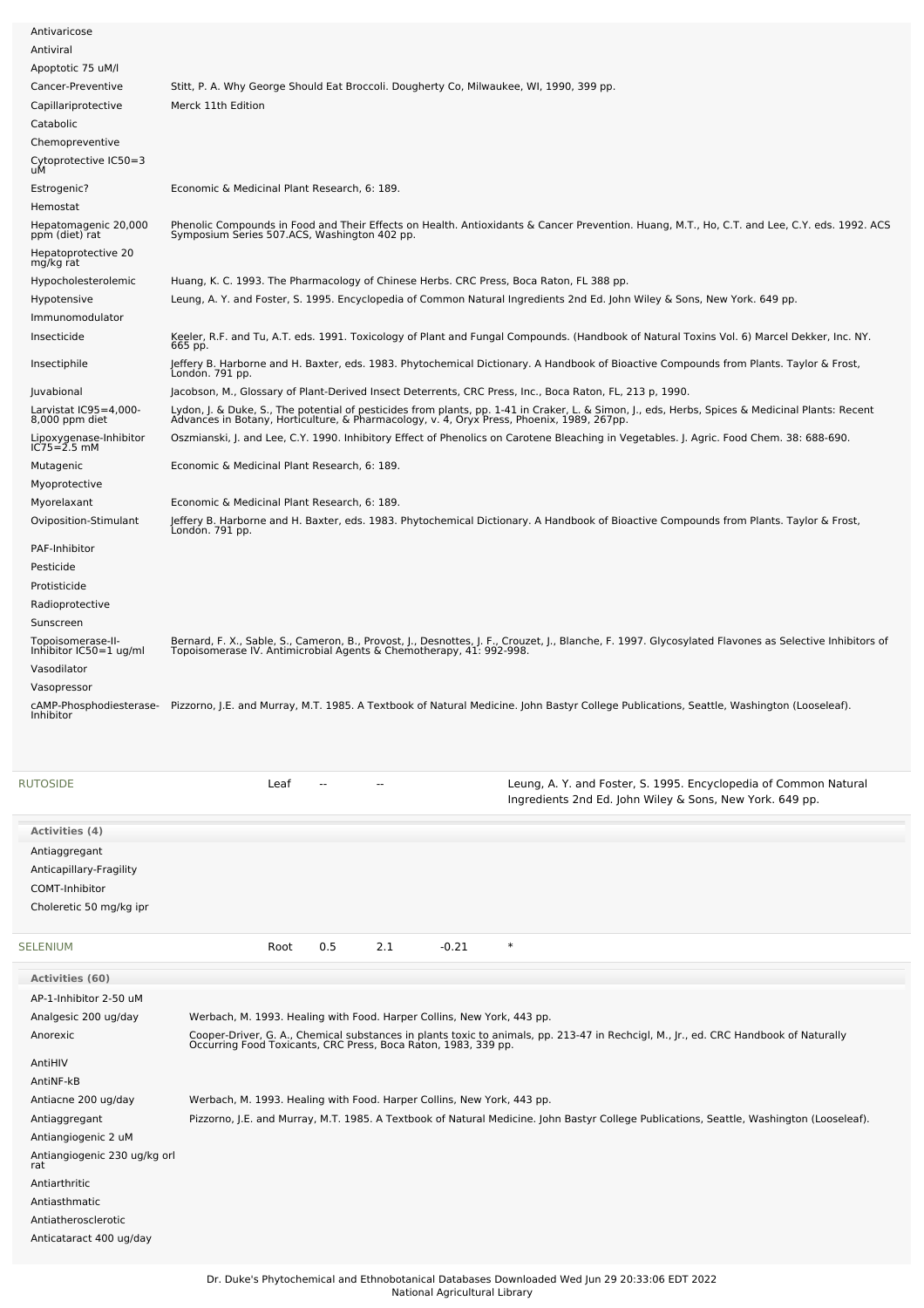| Anticirrhotic                                    | Davies, S., and Stewart, A. 1990. Nutritional Medicine. Avon Books, New York. 509pp.                                                                                                                   |
|--------------------------------------------------|--------------------------------------------------------------------------------------------------------------------------------------------------------------------------------------------------------|
| Anticlimacteric 200 ug/day                       |                                                                                                                                                                                                        |
| Anticoronary 200 ug/day                          |                                                                                                                                                                                                        |
| Antidandruff                                     | Davies, S., and Stewart, A. 1990. Nutritional Medicine. Avon Books, New York. 509pp.                                                                                                                   |
| Antidepressant 200 ug/day<br>Antidote (Mercury)  | Davies, S., and Stewart, A. 1990. Nutritional Medicine. Avon Books, New York. 509pp.                                                                                                                   |
| Antifibrotic 400 ug                              |                                                                                                                                                                                                        |
| Antigout 200 ug                                  |                                                                                                                                                                                                        |
| Antikeshan                                       | Davies, S., and Stewart, A. 1990. Nutritional Medicine. Avon Books, New York. 509pp.                                                                                                                   |
| Antileukemic 1.6 mg/kg ipr<br>mus                |                                                                                                                                                                                                        |
| Antileukotriene                                  | Pizzorno, J.E. and Murray, M.T. 1985. A Textbook of Natural Medicine. John Bastyr College Publications, Seattle, Washington (Looseleaf).                                                               |
| Antimaculitic                                    |                                                                                                                                                                                                        |
| Antimelanomic 480 ug/kg                          |                                                                                                                                                                                                        |
| Antimenopausal 200 ug/day                        |                                                                                                                                                                                                        |
| Antimetastatic 480 ug/kg                         |                                                                                                                                                                                                        |
| Antimyalgic 200 ug/day<br>Antiosteoarthritic     | Werbach, M. 1993. Healing with Food. Harper Collins, New York, 443 pp.                                                                                                                                 |
| Antioxidant 100-200 (-400)                       |                                                                                                                                                                                                        |
| ug/man/day                                       |                                                                                                                                                                                                        |
| Antiparkinsonian 200-400<br>ug/day               |                                                                                                                                                                                                        |
| Antiproliferant 2 uM                             |                                                                                                                                                                                                        |
| Antiradicular 100-200 (-400)<br>ug/man/day       | Challem, J., Berkson, Burt, and Smith, Melissa Dianne. 2000. Syndrome X - The complete nutritional program to prevent and reservse<br>insulin resistance. John Wiley & Sons, New York. 272 pp. \$24.95 |
| Antirheumatic                                    |                                                                                                                                                                                                        |
| -) Antisyndrome-X 100-200                        | Challem, J., Berkson, Burt, and Smith, Melissa Dianne. 2000. Syndrome X - The complete nutritional program to prevent and reservse<br>insulin resistance. John Wiley & Sons, New York. 272 pp. \$24.95 |
| 400) ug/man/day<br>Antitumor 100-200 (-400)      |                                                                                                                                                                                                        |
| ug/man/day                                       | Challem, J., Berkson, Burt, and Smith, Melissa Dianne. 2000. Syndrome X - The complete nutritional program to prevent and reservse<br>insulin resistance. John Wiley & Sons, New York. 272 pp. \$24.95 |
| Antitumor (Breast) 333.6<br>ug/day               |                                                                                                                                                                                                        |
| Antitumor (Breast) 0.8 mg/kg                     |                                                                                                                                                                                                        |
| scu mus<br>Antitumor (Breast) 150 ug/kg          |                                                                                                                                                                                                        |
| diet rat                                         |                                                                                                                                                                                                        |
| Antitumor (Breast) 230 ug/kg<br>orl rat          |                                                                                                                                                                                                        |
| Antitumor (Lung) 240 ug/kg<br>diet               |                                                                                                                                                                                                        |
| Antitumor (Prostate)                             |                                                                                                                                                                                                        |
| Antitumor (brain) 38-150                         |                                                                                                                                                                                                        |
| ug/kg<br>Antiulcerogenic                         | Rafatullah, S., Tariq, M., Al-Yahya, M.A., Mossa, J.S., and Ageel, A.M. 1989. Evaluation of Turmeric (Curcuma longa) for Gastric and                                                                   |
|                                                  | Duodenal Antiulcer Activity in Rats. J. of Ethnopharmacology, 29: 25-34, 1990.                                                                                                                         |
| Anxiolytic                                       |                                                                                                                                                                                                        |
| Apoptotic                                        |                                                                                                                                                                                                        |
| Cancer-Preventive<br>Cardioprotective 200 ug/day | Davies, S., and Stewart, A. 1990. Nutritional Medicine. Avon Books, New York. 509pp.                                                                                                                   |
| Depressant                                       |                                                                                                                                                                                                        |
|                                                  | Cooper-Driver, G. A., Chemical substances in plants toxic to animals, pp. 213-47 in Rechcigl, M., Jr., ed. CRC Handbook of Naturally<br>Occurring Food Toxicants, CRC Press, Boca Raton, 1983, 339 pp. |
| Fungicide<br>Immunomodulator                     | Davies, S., and Stewart, A. 1990. Nutritional Medicine. Avon Books, New York. 509pp.                                                                                                                   |
| Immunostimulant 100-200 (-                       |                                                                                                                                                                                                        |
| 400) ug/man/day                                  | Challem, J., Berkson, Burt, and Smith, Melissa Dianne. 2000. Syndrome X - The complete nutritional program to prevent and reservse<br>insulin resistance. John Wiley & Sons, New York. 272 pp. \$24.95 |
| NF-kB-Inhibitor                                  |                                                                                                                                                                                                        |
| Ornithine-Decarboxylase-<br>Inhibitor            |                                                                                                                                                                                                        |
| Pesticide                                        |                                                                                                                                                                                                        |
| Polyamine-Synthesis-<br>Inhibitor                |                                                                                                                                                                                                        |
| Prostaglandin-Sparer                             | Fujita, T., Nakatani, E., Funaishi, N., Sakuma, S., Fujimoto, Y. Potent inhibition of prostaglandin inactivation in rabbit gastric antral mucosal                                                      |
|                                                  | slices by selenium ions in-vitro. J. Pharm. Pharmacol. 42: 655-657, 1990.                                                                                                                              |
| Protein-Kinase-C-Inhibitor<br>IC50=2-50 uM       |                                                                                                                                                                                                        |
| <b>VEGF-Inhibitor</b>                            |                                                                                                                                                                                                        |
|                                                  |                                                                                                                                                                                                        |
| SILICON                                          | $-0.2$<br>$\ast$<br>Root<br>8.0<br>30.1                                                                                                                                                                |
| <b>Activities (4)</b>                            |                                                                                                                                                                                                        |
| Antiarteriosclerotic                             | Davies, S., and Stewart, A. 1990. Nutritional Medicine. Avon Books, New York. 509pp.                                                                                                                   |
| Antionychyotic                                   |                                                                                                                                                                                                        |
| Antiosteoporotic<br>Cardioprotective             |                                                                                                                                                                                                        |
|                                                  |                                                                                                                                                                                                        |
| SODIUM                                           | $\ast$<br>23.0<br>90.0<br>$-0.47$<br>Root                                                                                                                                                              |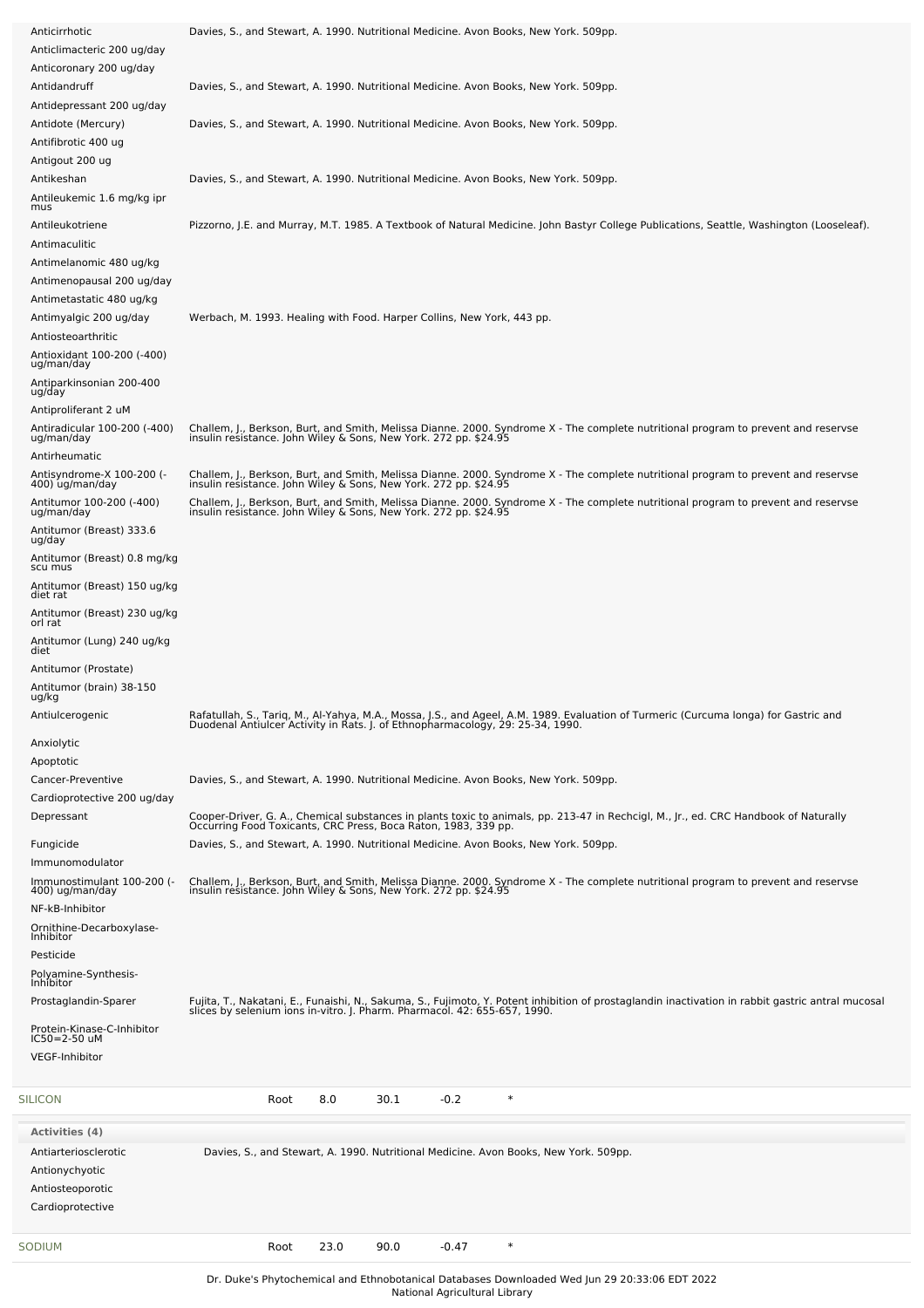| Activities (1)                                                            |                                                                                      |        |                          |                          |                   |                                                                                                                                                                                                                                |
|---------------------------------------------------------------------------|--------------------------------------------------------------------------------------|--------|--------------------------|--------------------------|-------------------|--------------------------------------------------------------------------------------------------------------------------------------------------------------------------------------------------------------------------------|
| Hypertensive                                                              | Davies, S., and Stewart, A. 1990. Nutritional Medicine. Avon Books, New York. 509pp. |        |                          |                          |                   |                                                                                                                                                                                                                                |
| <b>STARCH</b>                                                             |                                                                                      | Root   |                          | 30120.0 120000.0 -0.82   |                   | $\ast$                                                                                                                                                                                                                         |
| Activities (5)                                                            |                                                                                      |        |                          |                          |                   |                                                                                                                                                                                                                                |
| Absorbent                                                                 | Martindale's 29th                                                                    |        |                          |                          |                   |                                                                                                                                                                                                                                |
| Antidote (Iodine)                                                         |                                                                                      |        |                          |                          |                   | Jeffery B. Harborne and H. Baxter, eds. 1983. Phytochemical Dictionary. A Handbook of Bioactive Compounds from Plants. Taylor & Frost, London.<br>791 pp.                                                                      |
| Antinesidioblastosic                                                      | Martindale's 29th                                                                    |        |                          |                          |                   |                                                                                                                                                                                                                                |
| Emollient                                                                 | Martindale's 29th                                                                    |        |                          |                          |                   |                                                                                                                                                                                                                                |
| Poultice                                                                  | Martindale's 29th                                                                    |        |                          |                          |                   |                                                                                                                                                                                                                                |
| <b>SUCROSE</b>                                                            |                                                                                      | Root   | $\overline{\phantom{a}}$ | 34000.0                  | $-0.92$           | Jim Duke's personal files.                                                                                                                                                                                                     |
| Activities (14)                                                           |                                                                                      |        |                          |                          |                   |                                                                                                                                                                                                                                |
| Aggregant                                                                 |                                                                                      |        |                          |                          |                   | Pizzorno, J.E. and Murray, M.T. 1985. A Textbook of Natural Medicine. John Bastyr College Publications, Seattle, Washington (Looseleaf).                                                                                       |
| Antihiccup 1 tsp                                                          | Martindale's 29th                                                                    |        |                          |                          |                   |                                                                                                                                                                                                                                |
| Antiophthalmic                                                            | Martindale's 29th                                                                    |        |                          |                          |                   |                                                                                                                                                                                                                                |
| Antioxidant                                                               | Merck 11th Edition                                                                   |        |                          |                          |                   |                                                                                                                                                                                                                                |
| Atherogenic                                                               |                                                                                      |        |                          |                          |                   | Pizzorno, J.E. and Murray, M.T. 1985. A Textbook of Natural Medicine. John Bastyr College Publications, Seattle, Washington (Looseleaf).                                                                                       |
| Collyrium                                                                 | 791 pp.                                                                              |        |                          |                          |                   | Jeffery B. Harborne and H. Baxter, eds. 1983. Phytochemical Dictionary. A Handbook of Bioactive Compounds from Plants. Taylor & Frost, London.                                                                                 |
| Demulcent                                                                 | 791 pp.                                                                              |        |                          |                          |                   | Jeffery B. Harborne and H. Baxter, eds. 1983. Phytochemical Dictionary. A Handbook of Bioactive Compounds from Plants. Taylor & Frost, London.                                                                                 |
| Flatugenic                                                                |                                                                                      |        |                          |                          |                   | Singh, J., Gupta, K., and Arora, S.K. 1993. Changes in the anti-nutritional factors of developing seeds and pod walls of fenugreek (Trigonella foenun at alle alle and postere and pod walls of fenugreek (Trigonella foenun A |
| Hypercholesterolemic                                                      |                                                                                      |        |                          |                          |                   | Pizzorno, J.E. and Murray, M.T. 1985. A Textbook of Natural Medicine. John Bastyr College Publications, Seattle, Washington (Looseleaf).                                                                                       |
| Preservative                                                              | Merck 11th Edition                                                                   |        |                          |                          |                   |                                                                                                                                                                                                                                |
| Sweetener 1 x<br>sucrose                                                  | Merck 11th Edition                                                                   |        |                          |                          |                   |                                                                                                                                                                                                                                |
| Triglycerigenic                                                           |                                                                                      |        |                          |                          |                   | Pizzorno, J.E. and Murray, M.T. 1985. A Textbook of Natural Medicine. John Bastyr College Publications, Seattle, Washington (Looseleaf).                                                                                       |
| Uricogenic                                                                |                                                                                      |        |                          |                          |                   | Pizzorno, J.E. and Murray, M.T. 1985. A Textbook of Natural Medicine. John Bastyr College Publications, Seattle, Washington (Looseleaf).                                                                                       |
| Vulnerary                                                                 | Martindale's 29th                                                                    |        |                          |                          |                   |                                                                                                                                                                                                                                |
|                                                                           |                                                                                      |        |                          |                          |                   |                                                                                                                                                                                                                                |
| <b>THIAMINE</b>                                                           |                                                                                      | Root   | 0.7                      | 2.6                      | $-0.34$           | $\ast$                                                                                                                                                                                                                         |
| <b>TIN</b>                                                                |                                                                                      | Root   | 4.3                      | 17.0                     | 0.05              | $\ast$                                                                                                                                                                                                                         |
| Activities (4)                                                            |                                                                                      |        |                          |                          |                   |                                                                                                                                                                                                                                |
| Antiacne                                                                  |                                                                                      |        |                          |                          |                   |                                                                                                                                                                                                                                |
| Antibacterial                                                             |                                                                                      |        |                          |                          |                   |                                                                                                                                                                                                                                |
| Pesticide                                                                 |                                                                                      |        |                          |                          |                   |                                                                                                                                                                                                                                |
| Taenicide                                                                 |                                                                                      |        |                          |                          | Martindale's 28th |                                                                                                                                                                                                                                |
| TRIDEC-1-ENE-3-5-7-9-11-PENTAYNE                                          |                                                                                      | Root   | 1.7                      | 12500.0                  | 1.3               | Jim Duke's personal files.                                                                                                                                                                                                     |
| TRIDEC-1-ENE-3-5-7-9-11-PENTAYNE                                          |                                                                                      | Stem   | $\overline{\phantom{a}}$ | 100.0                    | $-1.0$            | Jim Duke's personal files.                                                                                                                                                                                                     |
| TRIDEC-1-ENE-3-5-7-9-11-PENTAYNE                                          |                                                                                      | Flower | $\sim$                   | 5000.0                   | 1.0               | Jim Duke's personal files.                                                                                                                                                                                                     |
| TRIDECA-1,3-DIENE-5,7,9,11-TETRAYNE                                       |                                                                                      | Root   | $\overline{\phantom{a}}$ | 100.0                    |                   | Jim Duke's personal files.                                                                                                                                                                                                     |
| TRIDECA-1-11-DIENE-3-5-7-9-TETRAYNE                                       |                                                                                      | Flower | $\sim$                   | $\overline{\phantom{a}}$ |                   | Jim Duke's personal files.                                                                                                                                                                                                     |
| TRIDECA-1-11-DIENE-3-5-7-9-TETRAYNE                                       |                                                                                      | Root   | $\overline{\phantom{a}}$ | 100.0                    | $-0.55$           | Jim Duke's personal files.                                                                                                                                                                                                     |
| TRIDECA-2-TRANS-7-CIS-DIENE-10,12-<br>DIYNOIC-ACID-ISOBUTYLAMIDE          |                                                                                      | Root   | $\overline{\phantom{a}}$ | $\overline{\phantom{a}}$ |                   | Jim Duke's personal files.                                                                                                                                                                                                     |
| TRIDECA-8,10,12-TRIENE-2,4,6-TRIYNE                                       |                                                                                      | Flower | $\sim$                   | $\overline{\phantom{a}}$ |                   | Jim Duke's personal files.                                                                                                                                                                                                     |
| TRIDECA-8,10,12-TRIENE-2,4,6-TRIYNE                                       |                                                                                      | Root   | 200.0                    | 300.0                    | 1.0               | Jim Duke's personal files.                                                                                                                                                                                                     |
| TRIDECA-TRANS-2-CIS-7-DIENE-10,12-<br>DIYNOIC-ACID-(2-METHYL-BUTYL)-AMIDE |                                                                                      | Shoot  | $\overline{\phantom{a}}$ | 1.2                      |                   | Jim Duke's personal files.                                                                                                                                                                                                     |
| TRIDECA-TRANS-2-CIS-7-DIENE-10,12-<br>DIYNOIC-ACID-ISOBUTYLAMIDE          |                                                                                      | Root   | $\overline{\phantom{a}}$ | 4.4                      | $-1.0$            | Jim Duke's personal files.                                                                                                                                                                                                     |
| TRIDECA-TRANS-2-CIS-7-DIENE-10,12-<br>DIYNOIC-ACID-ISOBUTYLAMIDE          |                                                                                      | Shoot  | $\overline{\phantom{a}}$ | 20.0                     |                   | Jim Duke's personal files.                                                                                                                                                                                                     |
| TRIDECA-TRANS-2-TRANS-6-CIS-8-TRIENE-<br>10,12-DIYNOIC-ACID-ISOBUTYLAMIDE |                                                                                      | Shoot  | 2.0                      | 3.2                      |                   | Jim Duke's personal files.                                                                                                                                                                                                     |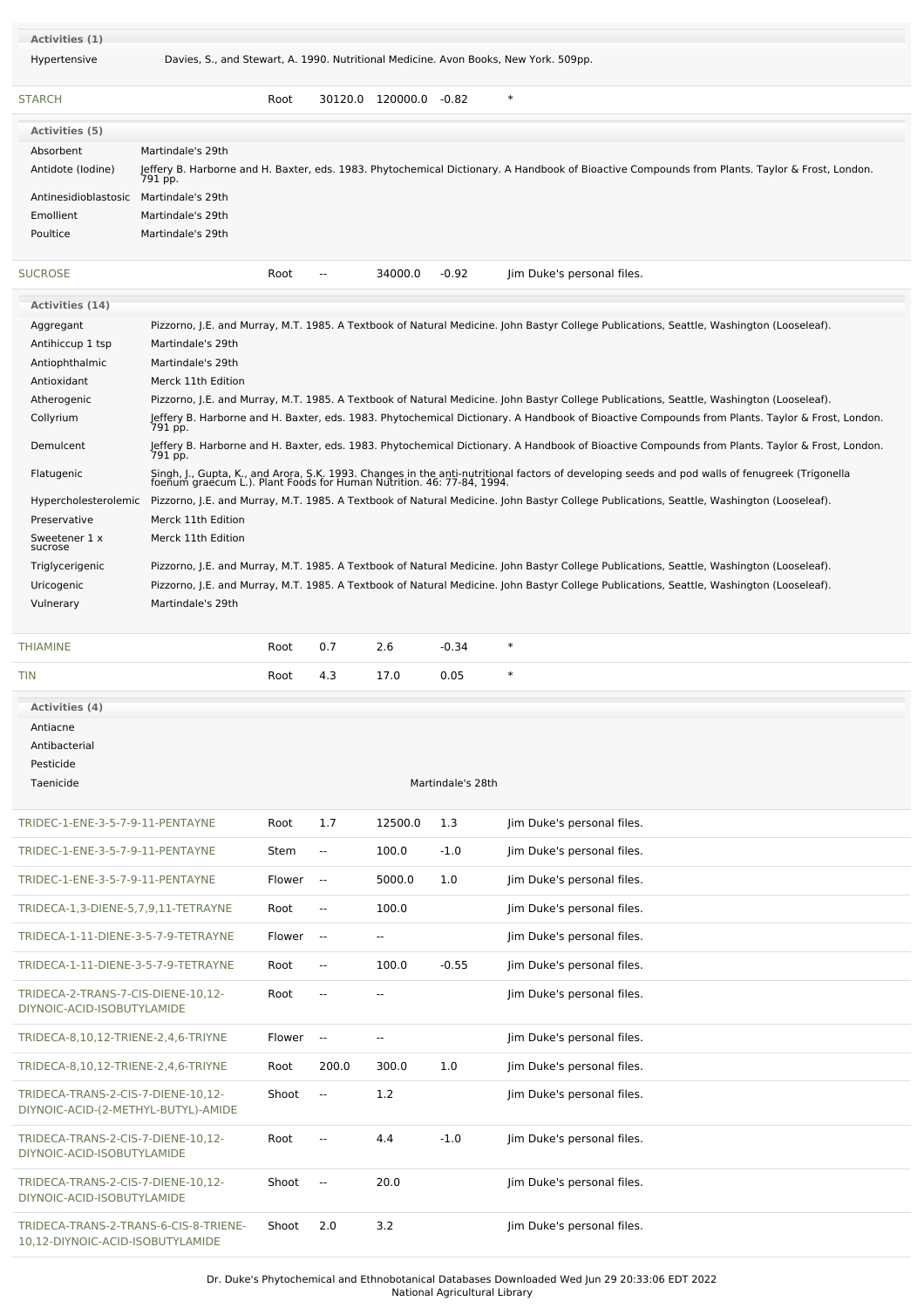| <b>TUSSILAGIN</b>                                                                                                                                                                                                                                                                                        | Plant | $\overline{\phantom{a}}$ | $\sim$                   |        | Jim Duke's personal files.                                                                                                   |
|----------------------------------------------------------------------------------------------------------------------------------------------------------------------------------------------------------------------------------------------------------------------------------------------------------|-------|--------------------------|--------------------------|--------|------------------------------------------------------------------------------------------------------------------------------|
| <b>TUSSILAGINE</b>                                                                                                                                                                                                                                                                                       | Root  | 15.0                     | 60.0                     |        | $\ast$                                                                                                                       |
| Activities (1)                                                                                                                                                                                                                                                                                           |       |                          |                          |        |                                                                                                                              |
| Calcium-Antagonist IC50=1.2 uM                                                                                                                                                                                                                                                                           |       |                          |                          |        |                                                                                                                              |
| UNDECA-2-CIS-4-TRANS-DIENE-8.10-<br>DIYNOIC-ACID-ISOBUTYLAMIDE                                                                                                                                                                                                                                           | Root  | $\sim$                   | --                       |        | Jim Duke's personal files.                                                                                                   |
| UNDECA-2-TRANS-4-CIS-8,10-DIYNOIC-<br>ACID-ISOBUTYLAMIDE                                                                                                                                                                                                                                                 | Shoot | $\sim$                   | $\sim$ $\sim$            |        | Jim Duke's personal files.                                                                                                   |
| UNDECA-2-TRANS-4-CIS-DIENE-8,10-<br>DIYNOIC-ACID-2-METHYL-BUTYLAMIDE                                                                                                                                                                                                                                     | Root  | $\sim$                   | $\sim$                   |        | Jim Duke's personal files.                                                                                                   |
| UNDECA-2-TRANS-4-CIS-DIENE-8,10-<br>DIYNOIC-ACID-ISOBUTYLAMIDE                                                                                                                                                                                                                                           | Root  | $\overline{\phantom{a}}$ | $\overline{\phantom{a}}$ |        | Jim Duke's personal files.                                                                                                   |
| UNDECA-CIS-2-TRANS-4-DIENE-2,4-DIYN-1-<br>OIC-ACID-ISOBUTYLAMIDE                                                                                                                                                                                                                                         | Root  | $\overline{\phantom{a}}$ | 166.7                    | $-1.0$ | Jim Duke's personal files.                                                                                                   |
| UNDECA-CIS-2-TRANS-4-DIENE-8,10-<br>DIYNOIC-ACID-ISOBUTYLAMIDE                                                                                                                                                                                                                                           | Root  | $\overline{\phantom{a}}$ | 12.8                     | $-1.0$ | Jim Duke's personal files.                                                                                                   |
| UNDECA-TRANS-2-CIS-4-DIENE-8,10-<br>DIYNOIC-ACID-2-METHYL-BUTYLAMIDE                                                                                                                                                                                                                                     | Root  | $\mathbf{u}$             | 1.7                      |        | Jim Duke's personal files.                                                                                                   |
| UNDECA-TRANS-2-CIS-4-DIENE-8,10-<br>DIYNOIC-ACID-ISOBUTYLAMIDE                                                                                                                                                                                                                                           | Root  | $\sim$                   | 5.6                      | $-1.0$ | Jim Duke's personal files.                                                                                                   |
| <b>VANILLIN</b>                                                                                                                                                                                                                                                                                          | Plant | $\mathbf{u}$             | $\sim$ $-$               |        | Leung, A. Y. and Foster, S. 1995. Encyclopedia of Common Natural<br>Ingredients 2nd Ed. John Wiley & Sons, New York. 649 pp. |
| $A = A_1 A_2 A_3 A_4 A_5 A_6 A_7 A_8 A_9 A_1 A_2 A_3 A_4 A_5 A_7 A_8 A_8 A_9 A_1 A_2 A_3 A_4 A_5 A_7 A_8 A_9 A_1 A_2 A_3 A_4 A_5 A_7 A_8 A_9 A_1 A_2 A_3 A_4 A_5 A_7 A_8 A_9 A_1 A_2 A_3 A_4 A_5 A_7 A_7 A_8 A_9 A_1 A_2 A_2 A_3 A_4 A_5 A_7 A_7 A_8 A_8 A_1 A_2 A_3 A_4 A_5 A_7 A_7 A_8 A_8 A_9 A_1 A_$ |       |                          |                          |        |                                                                                                                              |

| <b>Activities (28)</b>              |                                                                                                                                                                                                                                  |
|-------------------------------------|----------------------------------------------------------------------------------------------------------------------------------------------------------------------------------------------------------------------------------|
| Allelochemic<br>IC50=4.26 mM        | Lydon, J. & Duke, S., The potential of pesticides from plants, pp. 1-41 in Craker, L. & Simon, J., eds, Herbs, Spices & Medicinal Plants: Recent<br>Advances in Botany, Horticulture, & Pharmacology, v. 4, Oryx Press, Phoenix, |
| Allergenic                          |                                                                                                                                                                                                                                  |
| Antianemic                          |                                                                                                                                                                                                                                  |
| Anticancer                          |                                                                                                                                                                                                                                  |
| Antidrepanocytic                    |                                                                                                                                                                                                                                  |
| Antiescherichic 10-<br>100 mmol/l   |                                                                                                                                                                                                                                  |
| Antilactobacillic 10-<br>100 mmol/l |                                                                                                                                                                                                                                  |
| Antilisteria                        |                                                                                                                                                                                                                                  |
| Antimutagenic                       | Economic & Medicinal Plant Research, 6: 235.                                                                                                                                                                                     |
| Antioxidant<br>#NAME?               |                                                                                                                                                                                                                                  |
| Antipolio                           | Economic & Medicinal Plant Research, 5: 194.                                                                                                                                                                                     |
| Antiradicular 7 x<br>quercetin      |                                                                                                                                                                                                                                  |
| Antisickling                        |                                                                                                                                                                                                                                  |
| Antitumor                           |                                                                                                                                                                                                                                  |
| Antitumor-Promoter                  |                                                                                                                                                                                                                                  |
| Antiviral                           | Economic & Medicinal Plant Research, 5: 194.                                                                                                                                                                                     |
| Antiyeast 8-30 mM                   |                                                                                                                                                                                                                                  |
| Bacteristat 10-40<br>mmol/l         |                                                                                                                                                                                                                                  |
| Cancer-Preventive                   | Stitt, P. A. Why George Should Eat Broccoli. Dougherty Co, Milwaukee, WI, 1990, 399 pp.                                                                                                                                          |
| Candidicide 8-20<br>mM              |                                                                                                                                                                                                                                  |
| Choleretic                          | Rinzler, C. A. 1990. The Complete Book of Herbs, Spices and Condiments. Facts on File, New York. 199 pp.                                                                                                                         |
| FLavor FEMA 50-<br>20,000           | Aloe Research Council - Duke writeup of non-peer reviewd book by Coats and draft by Henry                                                                                                                                        |
| Fungicide                           | Jeffery B. Harborne and H. Baxter, eds. 1983. Phytochemical Dictionary. A Handbook of Bioactive Compounds from Plants. Taylor & Frost, London.<br>791 pp.                                                                        |
| Immunosuppressant                   |                                                                                                                                                                                                                                  |
| Insectifuge?                        | Martindale's 28th                                                                                                                                                                                                                |
| Irritant                            |                                                                                                                                                                                                                                  |
| Perfumery                           |                                                                                                                                                                                                                                  |
| Pesticide                           |                                                                                                                                                                                                                                  |
| VANILLIN                            | 2.4<br>Shoot<br>Jim Duke's personal files.<br>$\overline{\phantom{a}}$                                                                                                                                                           |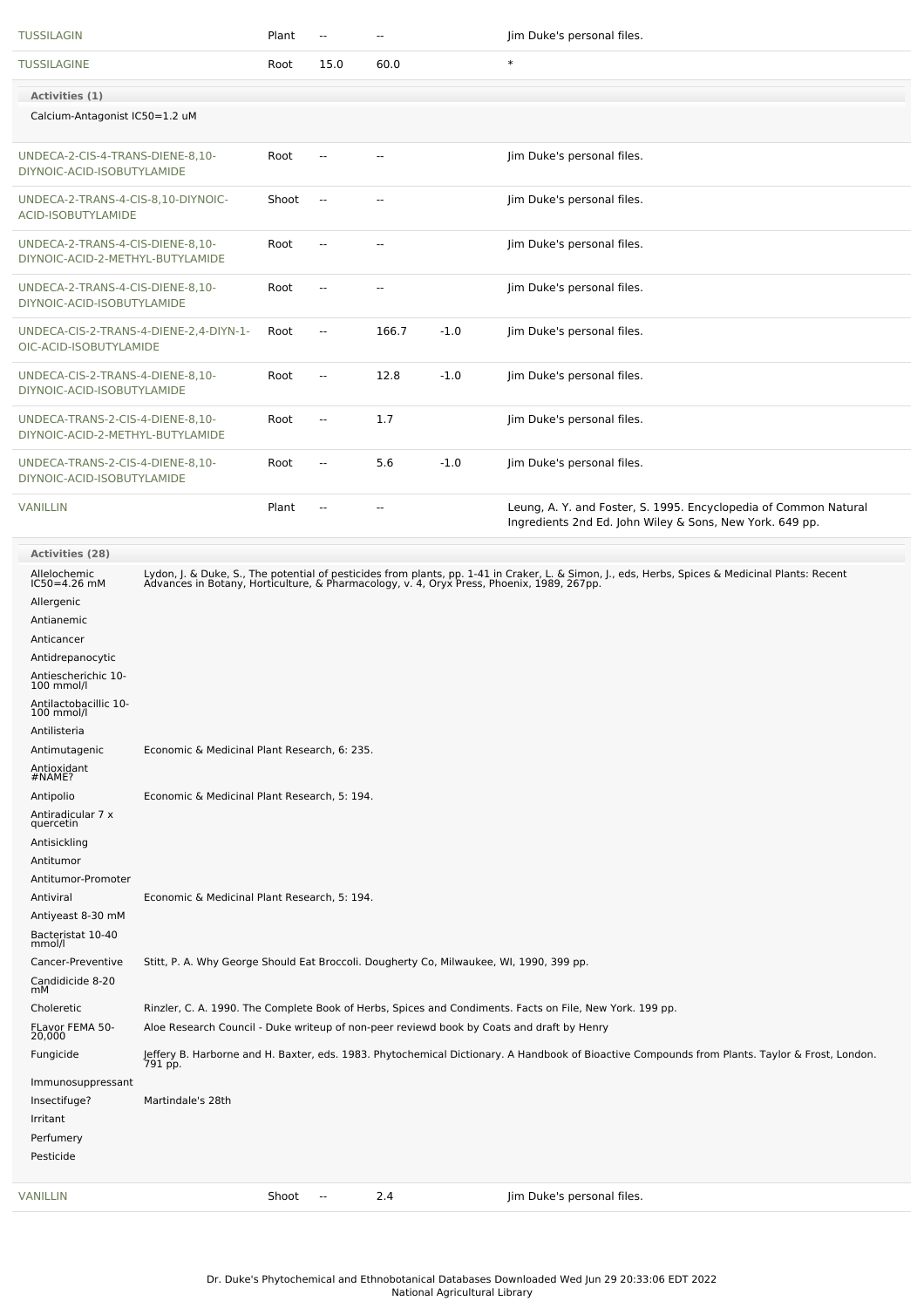| <b>Activities (28)</b>                                       |                                                                                                                                                                                                                                  |
|--------------------------------------------------------------|----------------------------------------------------------------------------------------------------------------------------------------------------------------------------------------------------------------------------------|
| Allelochemic<br>$IC50 = 4.26$ mM<br>Allergenic<br>Antianemic | Lydon, J. & Duke, S., The potential of pesticides from plants, pp. 1-41 in Craker, L. & Simon, J., eds, Herbs, Spices & Medicinal Plants: Recent<br>Advances in Botany, Horticulture, & Pharmacology, v. 4, Oryx Press, Phoenix, |
| Anticancer                                                   |                                                                                                                                                                                                                                  |
| Antidrepanocytic                                             |                                                                                                                                                                                                                                  |
| Antiescherichic 10-<br>100 mmol/l                            |                                                                                                                                                                                                                                  |
| Antilactobacillic 10-                                        |                                                                                                                                                                                                                                  |
| 100 mmol/l                                                   |                                                                                                                                                                                                                                  |
| Antilisteria                                                 |                                                                                                                                                                                                                                  |
| Antimutagenic                                                | Economic & Medicinal Plant Research, 6: 235.                                                                                                                                                                                     |
| Antioxidant<br>#NAME?                                        |                                                                                                                                                                                                                                  |
| Antipolio                                                    | Economic & Medicinal Plant Research, 5: 194.                                                                                                                                                                                     |
| Antiradicular 7 x<br>quercetin                               |                                                                                                                                                                                                                                  |
| Antisickling                                                 |                                                                                                                                                                                                                                  |
| Antitumor                                                    |                                                                                                                                                                                                                                  |
| Antitumor-Promoter                                           |                                                                                                                                                                                                                                  |
| Antiviral<br>Antiyeast 8-30 mM                               | Economic & Medicinal Plant Research, 5: 194.                                                                                                                                                                                     |
| Bacteristat 10-40                                            |                                                                                                                                                                                                                                  |
| mmol/l<br>Cancer-Preventive                                  | Stitt, P. A. Why George Should Eat Broccoli. Dougherty Co, Milwaukee, WI, 1990, 399 pp.                                                                                                                                          |
| Candidicide 8-20                                             |                                                                                                                                                                                                                                  |
| mM                                                           |                                                                                                                                                                                                                                  |
| Choleretic<br>FLavor FEMA 50-                                | Rinzler, C. A. 1990. The Complete Book of Herbs, Spices and Condiments. Facts on File, New York. 199 pp.<br>Aloe Research Council - Duke writeup of non-peer reviewd book by Coats and draft by Henry                            |
| 20,000                                                       |                                                                                                                                                                                                                                  |
| Fungicide                                                    | Jeffery B. Harborne and H. Baxter, eds. 1983. Phytochemical Dictionary. A Handbook of Bioactive Compounds from Plants. Taylor & Frost, London.<br>791 pp.                                                                        |
| Immunosuppressant                                            |                                                                                                                                                                                                                                  |
| Insectifuge?<br>Irritant                                     | Martindale's 28th                                                                                                                                                                                                                |
| Perfumery                                                    |                                                                                                                                                                                                                                  |
|                                                              |                                                                                                                                                                                                                                  |
| Pesticide                                                    |                                                                                                                                                                                                                                  |
|                                                              |                                                                                                                                                                                                                                  |
|                                                              | $\ast$<br>749000.0 -0.13<br>Root<br>$\overline{a}$                                                                                                                                                                               |
| WATER<br>ZINC                                                | 5.1<br>$\ast$<br>Root<br>1.3<br>$-0.84$                                                                                                                                                                                          |
| <b>Activities (77)</b>                                       |                                                                                                                                                                                                                                  |
| ACE-Inhibitor                                                |                                                                                                                                                                                                                                  |
| Analgesic                                                    |                                                                                                                                                                                                                                  |
| AntiBPH 25-60 mg/day                                         |                                                                                                                                                                                                                                  |
| AntiCrohn's<br>AntiHIV                                       | Davies, S., and Stewart, A. 1990. Nutritional Medicine. Avon Books, New York. 509pp.                                                                                                                                             |
| Antiacne 135 mg/day                                          |                                                                                                                                                                                                                                  |
| Antiacrodermatitic 8-34<br>mg/day/orl/chd                    | Martindale's 29th                                                                                                                                                                                                                |
| Antialcoholic                                                |                                                                                                                                                                                                                                  |
| Antialopecic                                                 | Davies, S., and Stewart, A. 1990. Nutritional Medicine. Avon Books, New York. 509pp.                                                                                                                                             |
| Antialzheimeran 50 mg/day                                    | Werbach, M. 1993. Healing with Food. Harper Collins, New York, 443 pp.                                                                                                                                                           |
| Antiangiogenic                                               |                                                                                                                                                                                                                                  |
| Antianorexic<br>Antiarthritic 50                             | Martindale's 29th                                                                                                                                                                                                                |
| mg/3x/day/orl/man                                            |                                                                                                                                                                                                                                  |
| Anticanker 100 mg/day<br>Anticataract 30 mg/day              | Werbach, M. 1993. Healing with Food. Harper Collins, New York, 443 pp.<br>Werbach, M. 1993. Healing with Food. Harper Collins, New York, 443 pp.                                                                                 |
| Anticoeliac                                                  | Martindale's 28th                                                                                                                                                                                                                |
| Anticold 50 mg                                               | Davies, S., and Stewart, A. 1990. Nutritional Medicine. Avon Books, New York. 509pp.                                                                                                                                             |
| Anticolitic                                                  | Davies, S., and Stewart, A. 1990. Nutritional Medicine. Avon Books, New York. 509pp.                                                                                                                                             |
| Anticoronary 30 mg/day                                       | Challem, J., Berkson, Burt, and Smith, Melissa Dianne. 2000. Syndrome X - The complete nutritional program to prevent and reservse<br>insulin resistance. John Wiley & Sons, New York. 272 pp. \$24.95                           |
| Antidandruff                                                 | Davies, S., and Stewart, A. 1990. Nutritional Medicine. Avon Books, New York. 509pp.                                                                                                                                             |
| Antidementia                                                 |                                                                                                                                                                                                                                  |
| Antidiabetic 30 mg/day                                       | Challem, J., Berkson, Burt, and Smith, Melissa Dianne. 2000. Syndrome X - The complete nutritional program to prevent and reservse<br>insulin resistance. John Wiley & Sons, New York. 272 pp. \$24.95                           |
| Antidote (Cadmium)<br>Antidysgeuzic                          | Let's Live, May 1989.                                                                                                                                                                                                            |